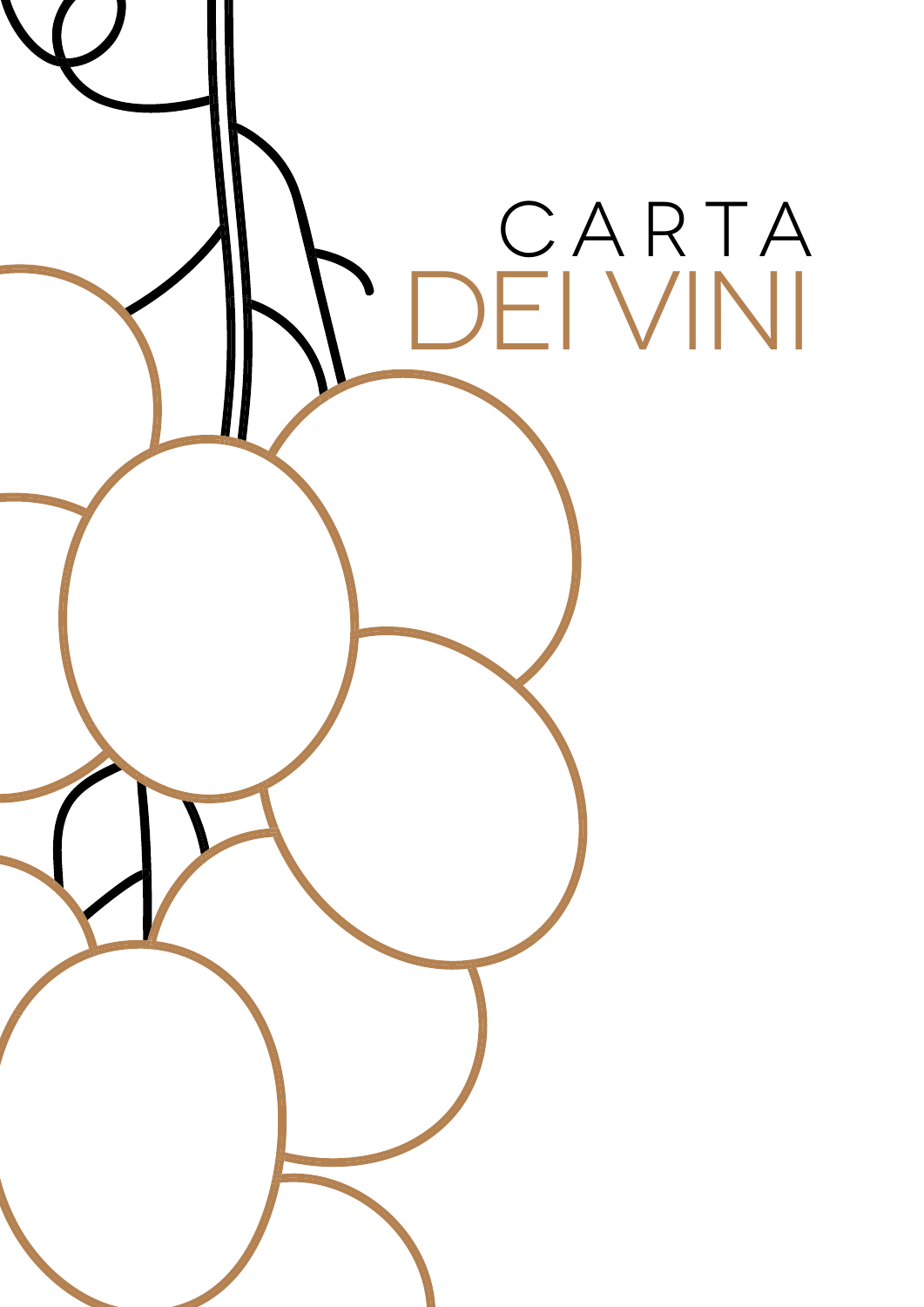



# bollicine ESTERE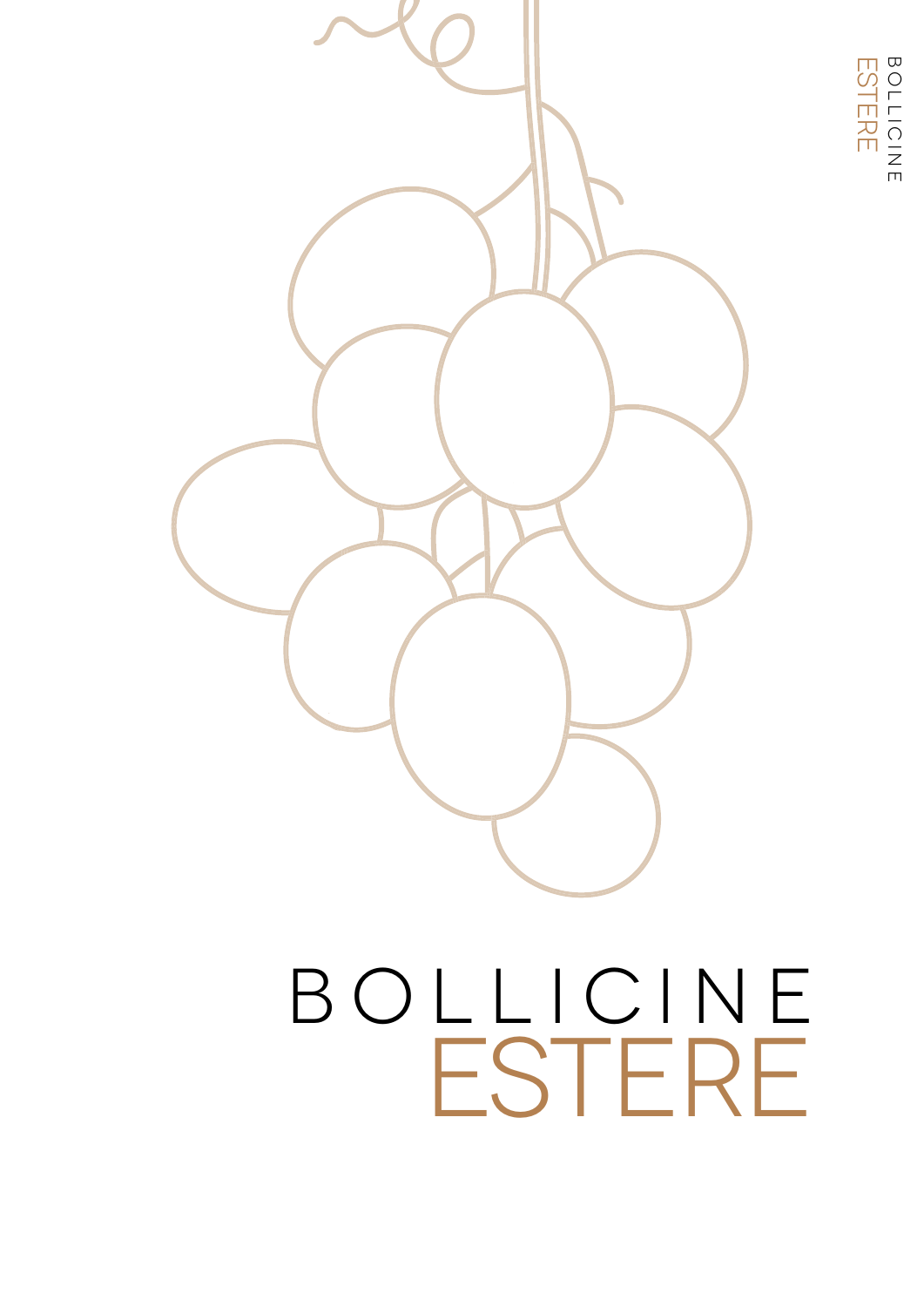#### CHAMPAGNE LE MAISON

| Philipponnat - Mareuil-sur-Ay<br>Cuvée 1522 Grand Cru Extra Brut<br>58% Pinot Nero, 42% Chardonnay   | 2008 | 190€           |
|------------------------------------------------------------------------------------------------------|------|----------------|
| Clos des Goisses Extra Brut<br>45% Pinot Nero, 55% Chardonnay                                        | 2010 | 375f           |
| Dom Perignon - Epernay<br><b>Dom Perignon Grand Vintage</b><br>55% Chardonnay, 45% Pinot Nero        | 2010 | $230 \epsilon$ |
| Krug - Reims<br>Krug Gran Cuvèe 166ème Edizione<br>40% Pinot Nero, 40% Chardonnay, 20% Pinot Meunier | S.A. | 330€           |
| Louis Roederer - Reims<br><b>Collection 242</b><br>40% Pinot Nero, 40% Chardonnay, 20% Pinot Meunier | S.A. | 75€            |
| <b>Collection 241 magnum</b><br>40% Pinot Nero, 42% Chardonnay, 18% Pinot Meunier                    | S.A. | 190€           |
| <b>Bruno Paillard, Reims</b><br><b>Blanc de Blancs Extra Brut Grand Cru</b><br>100% Chardonnay       | S.A. | 120€           |
| <b>Extra Brut Premier Cru</b><br>45% Pinot Nero, 33% Chardonnay, 22% Pinot Meunier                   | S.A. | 80€            |
| Assemblage Millèsime<br>50% Chardonnay, 50% Pinot Nero                                               | 2009 | 140€           |
| Palmer - Reims, Bezanne<br><b>Brut Réserve</b><br>50% Chardonnay, 35% Pinot Nero, 15% Pinot Meunier  | S.A. | 70€            |
| <b>Blanc de Noirs</b><br>50% Pinot Nero, 50% Pinot Meunier                                           | S.A. | 105€           |
| <b>Bollinger</b> - Reims, Ay<br>Special Cuvée<br>60% Pinot Nero, 25% Chardonnay, 15% Pinot Meunier   | S.A. | 85€            |
| <b>PN VZ 15</b><br>100% Pinot Nero                                                                   | S.A. | 180€           |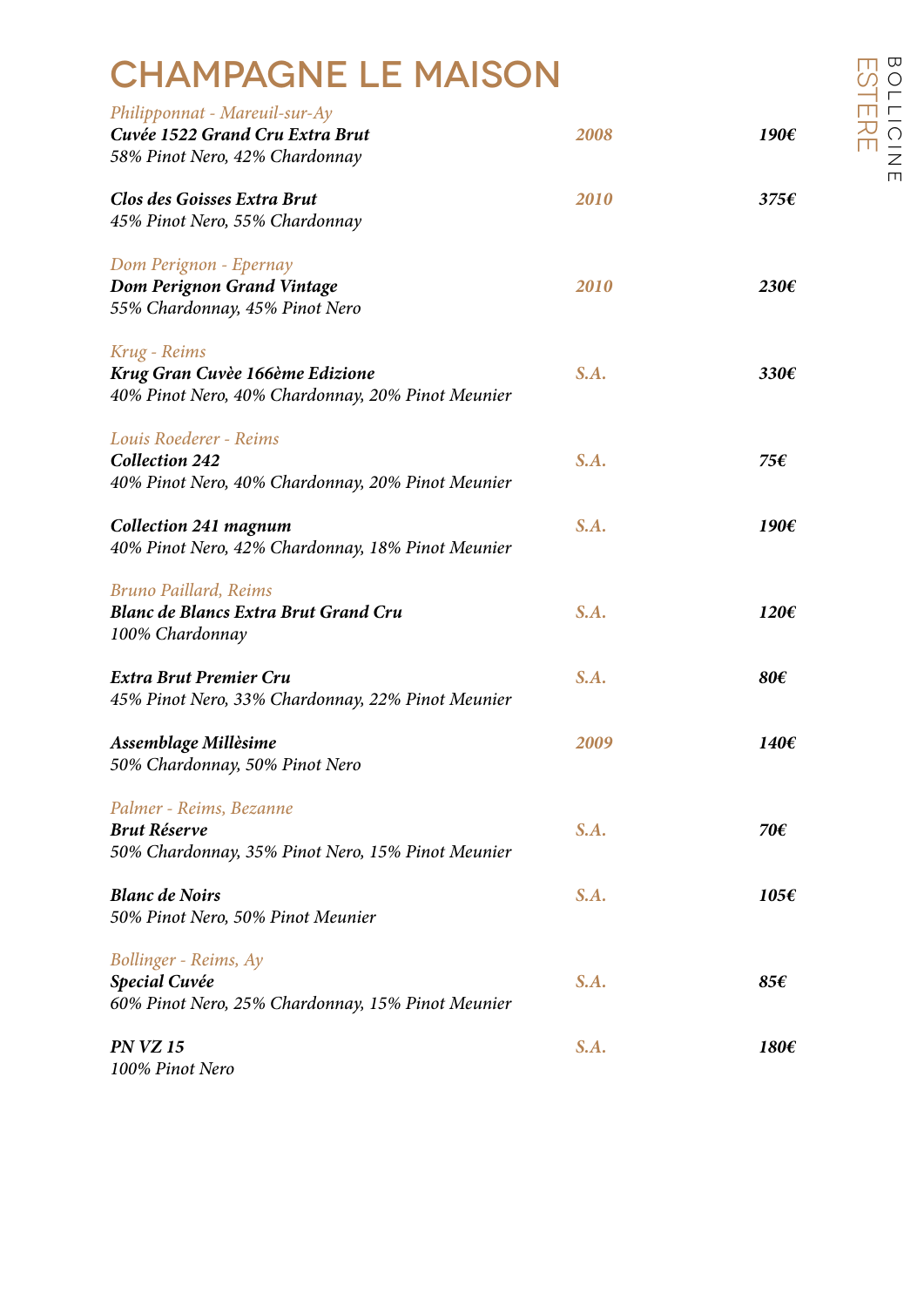| Pol Roger - Epernay<br><b>Brut Resèrve</b><br>Chardonnay, Pinot Nero, Pinot Meunier          | S.A. | 75€            | $\mathbf{\varpi}$<br>$\bigcirc$<br>$\overline{\phantom{a}}$<br>$\sqsubset$ |
|----------------------------------------------------------------------------------------------|------|----------------|----------------------------------------------------------------------------|
| <b>Sir Winston Churchill</b><br>Pinot Nero, Chardonnay                                       | 2009 | 350€           | $\frac{1}{2}$<br>고<br>미<br>$\Box$                                          |
| Perrier Jouet - Ay<br><b>Grand Brut</b><br>40% Pinot Nero, 40% Pinot Meunier, 20% Chardonnay | S.A. | 80€            |                                                                            |
| <b>Belle Epoque</b>                                                                          | 2013 | $210 \epsilon$ |                                                                            |
| 50% Chardonnay, 45% Pinot Nero, 5% Pinot Meunier                                             | 2012 | 230€           |                                                                            |
| Marguet - Ambonnay<br>Yuman 18 Premier Cru<br>100% Chardonnay                                | S.A. | 80€            |                                                                            |
| <b>Shaman 18 Grand Cru</b><br>69% Pinot Nero, 31% Chardonnay                                 | S.A. | 100€           |                                                                            |
| <b>Shaman 18 Grand Cru Magnum</b><br>69% Pinot Nero, 31% Chardonnay                          | S.A. | $210 \epsilon$ |                                                                            |
| Shaman 18 Rosè Grand Cru<br>69% Pinot Nero, 31% Chardonnay                                   | S.A. | 100€           |                                                                            |
| <b>Sapience Premier Cru</b><br>50% Chardonnay, 25% Pinot Nero, 25% Pinot Meunier             | 2011 | 340€           |                                                                            |
| Jacquesson - Dizy<br>Cuvée n.743                                                             | S.A. | 105€           |                                                                            |
| Cuvée n.744                                                                                  | S.A. | 105€           |                                                                            |
| Cuvée n.745                                                                                  | S.A. | 100€           |                                                                            |
| Cuvée n.739 D.T.                                                                             | S.A. | 170€           |                                                                            |
| Cuvée n.740 D.T.                                                                             | S.A. | 160€           |                                                                            |
| Terres Rouges Dizy 1er Cru<br>Pinot Nero, Pinot Meunier                                      | 2012 | $210 \epsilon$ |                                                                            |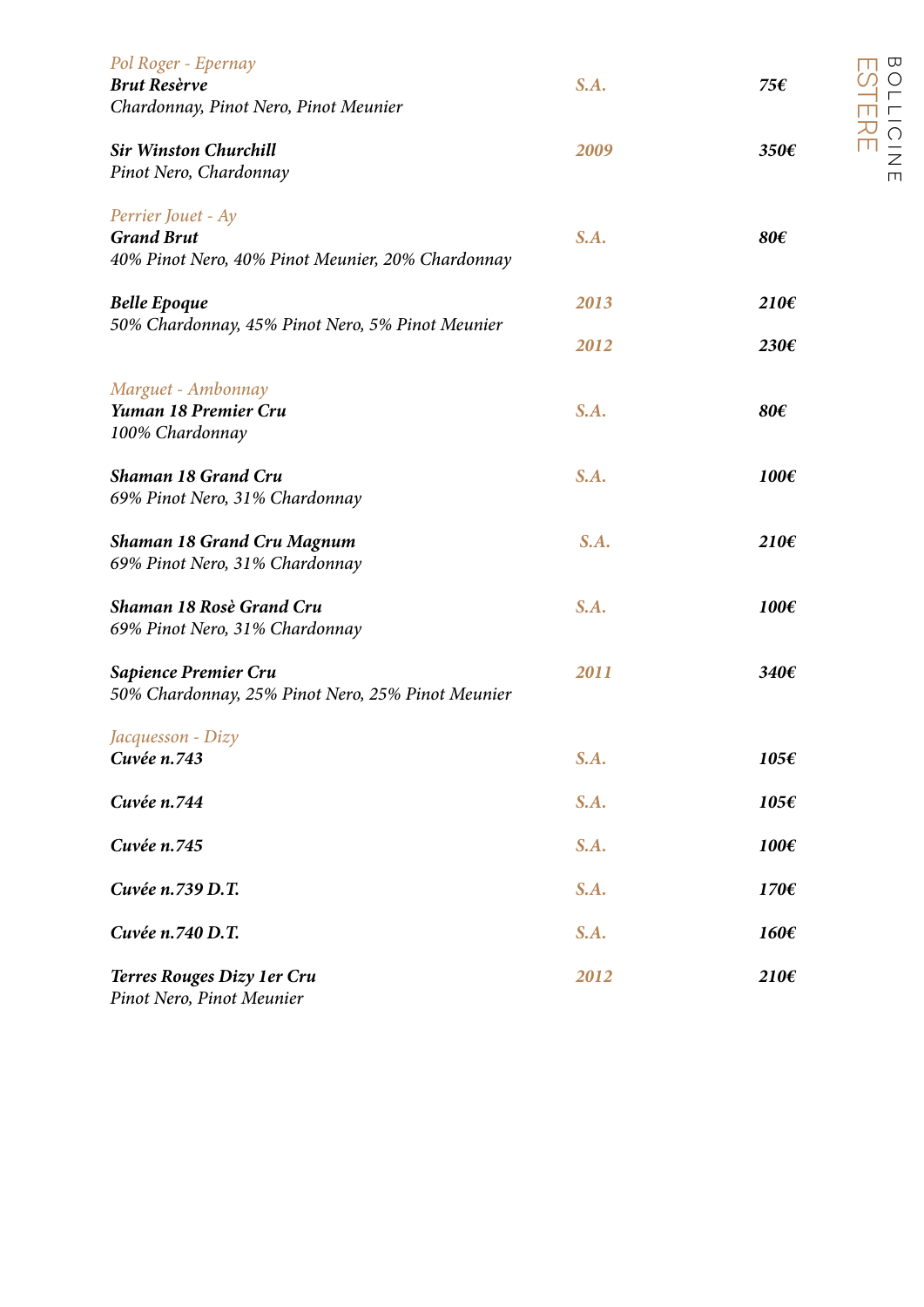#### MONTAGNE DE REIMS

| Alain Thiènot                                               |      |               |
|-------------------------------------------------------------|------|---------------|
| <b>Brut</b>                                                 | S.A. | 75€           |
| 45% Chardonnay, 30% Pinot Nero, 30% Pinot Meunier           |      |               |
| <b>Brut Rosè</b>                                            | S.A. | 85€           |
| 45% Pinot Nero, 35% Chardonnay, 25% Pinot Meunier           |      |               |
| <b>Blanc de Blancs</b>                                      | S.A. | 95 $\epsilon$ |
| 100% Chardonnay                                             |      |               |
| <b>Millesimé</b>                                            | 2012 | 90 $\epsilon$ |
| 50% Chardonnay, 50% Pinot Nero                              |      |               |
| Grand Cuvée Brut Alain Thiènot                              | 2007 | 165€          |
| 60% Chardonnay, 40% Pinot Nero                              |      |               |
| Cuvée Garange                                               | 2010 | 165€          |
| 100% Pinot Nero                                             |      |               |
| Cuvée Stanislas                                             | 2008 | 180€          |
| 100% Chardonnay                                             |      |               |
| Michel Arnould - Grande Montagne, Verzenay                  |      |               |
| <b>Brut Reserve Grand Cru</b>                               | S.A. | $65\epsilon$  |
| 70% Pinot Nero, 30% Chardonnay                              |      |               |
| <b>Brut Rosè Grand Cru</b>                                  | S.A. | 70€           |
| 100% Pinot Nero                                             |      |               |
| <b>Blanc de Noirs Extra Brut Grand Cru</b>                  | S.A. | $65\epsilon$  |
| 100% Pinot Nero                                             |      |               |
| Memoire de Vignes                                           | 2014 | 145€          |
| 100% Pinot Nero                                             |      |               |
| <b>B.50</b>                                                 | 2008 | $240\epsilon$ |
| 50% Pinot Nero, 50% Chardonnay                              |      |               |
| Egly Ouriet - Grande Montagne, Vrigny                       |      |               |
| Les Vignes de Vrigny Brut Premier Cru<br>100% Pinot Meunier | S.A. | 120€          |
|                                                             |      |               |
| <b>Brut Grand Cru</b>                                       | S.A. | 130€          |
| 70% Pinot Nero, 30% Chardonnay                              |      |               |
| <b>Les Premices</b>                                         | S.A. | 100€          |
| Pinot Meunier, Chardonnay, Pinot Nero                       |      |               |

BOLLICINE<br>ESTERE BOLLICINE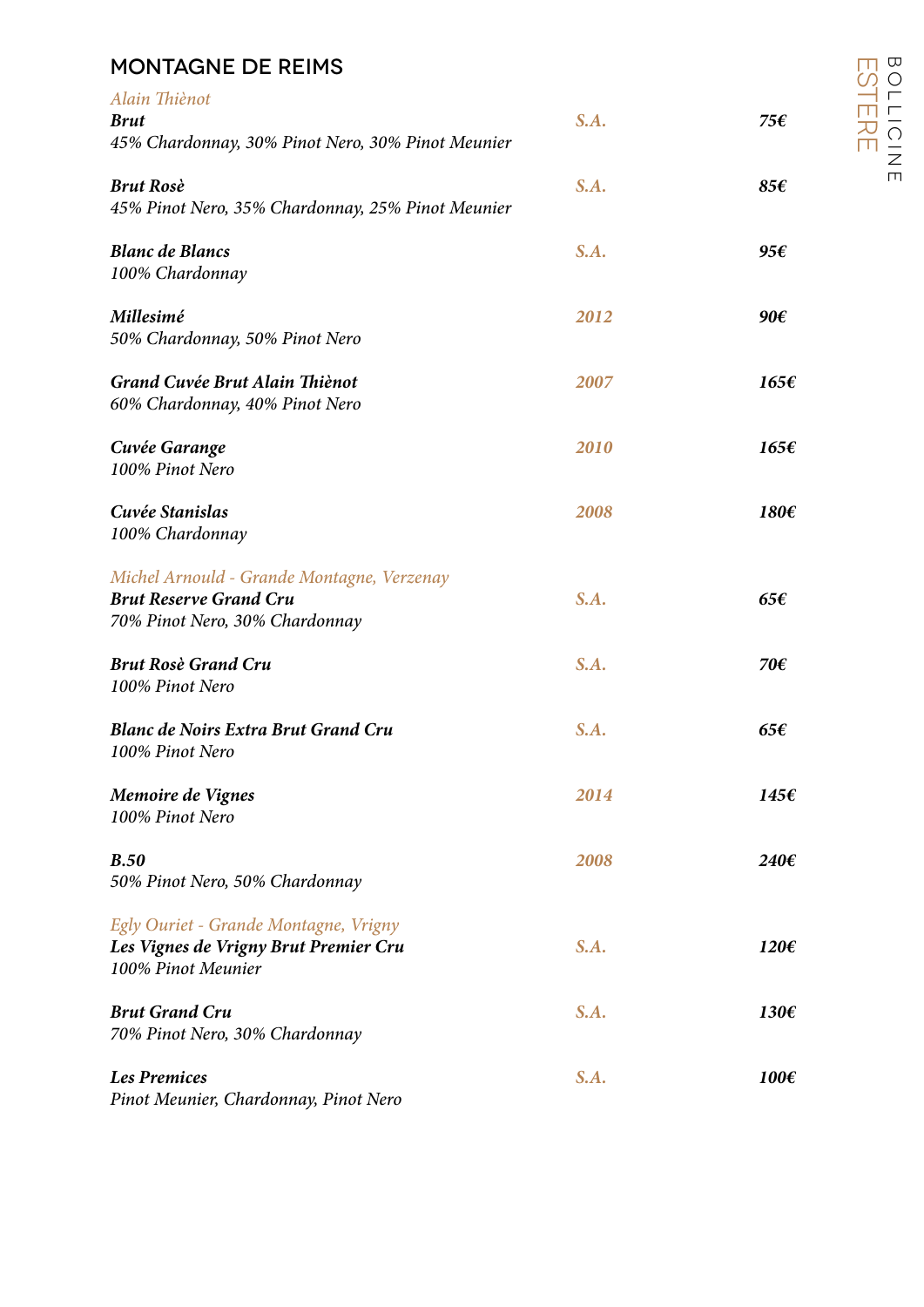| Paul Bara - Grande Montagne, Bouzy<br><b>Brut Réserve Grand Cru</b><br>80% Pinot Nero, 20% Chardonnay                   | S.A. | 75€            | w<br>$\circ$<br>$\overline{\phantom{0}}$<br>$\Box$ |
|-------------------------------------------------------------------------------------------------------------------------|------|----------------|----------------------------------------------------|
| Larnaudie Hirault - Reims<br><b>Pur Meunier</b><br>100% Pinot Meunier                                                   | S.A. | て<br>门<br>70€  | $\overline{\overline{O}}$<br>Ζ<br>$\Box$           |
| Mouzon Leroux & Fils - Verzy<br>L'Atavique Tradition Grand Cru<br>60% Pinot Nero, 40% Chardonnay                        | S.A. | 75€            |                                                    |
| L'Ascendant Solera Grand Cru<br>60% Pinot Nero, 40% Chardonnay                                                          | S.A. | 100€           |                                                    |
| <b>VALLEE DE LA MARNE</b>                                                                                               |      |                |                                                    |
| R. Pouillon - Grande Vallée, Mareuil-Sur-Ay<br><b>Brut Reserve</b><br>65% Pinot Nero, 20% Pinot Meunier, 15% Chardonnay | S.A. | $60\epsilon$   |                                                    |
| <b>Grand Cru Les Valnons</b>                                                                                            | 2012 | 1156           |                                                    |
| 100% Chardonnay                                                                                                         | 2013 | 1156           |                                                    |
| <b>Grand Cru Les Blanchiens</b><br>50% Pinot Nero, 50% Chardonnay                                                       | 2013 | 120€           |                                                    |
| Louis Casters - Damery<br>Cuvèe Superieure<br>100% Pinot Meunier                                                        | S.A. | $60\epsilon$   |                                                    |
| Georges Laval - Epernay<br><b>Cumières Premier Cru</b><br>50% Chardonnay, 30% Pinot Nero, 20% Pinot Meunier             | S.A. | 80€            |                                                    |
| <b>COTES DE BLANCS</b>                                                                                                  |      |                |                                                    |
| Boizel - Epernay<br><b>Brut Reserve</b><br>55% Pinot Nero, 30% Chardonnay, 15% Pinot Meunier                            | S.A. | 80€            |                                                    |
| <b>Ultime Extra Brut</b><br>50% Pinot Nero, 37% Chardonnay, 13% Pinot Meunier                                           | S.A. | 100€           |                                                    |
| <b>Grand Vintage Brut</b><br>50% Chardonnay, 40% Pinot Nero, 10% Pinot Meunier                                          | 2008 | $120 \epsilon$ |                                                    |
| Joyeau de France Brut Premier Cru/Grand Cru<br>100% Chardonnay                                                          | 2007 | 180€           |                                                    |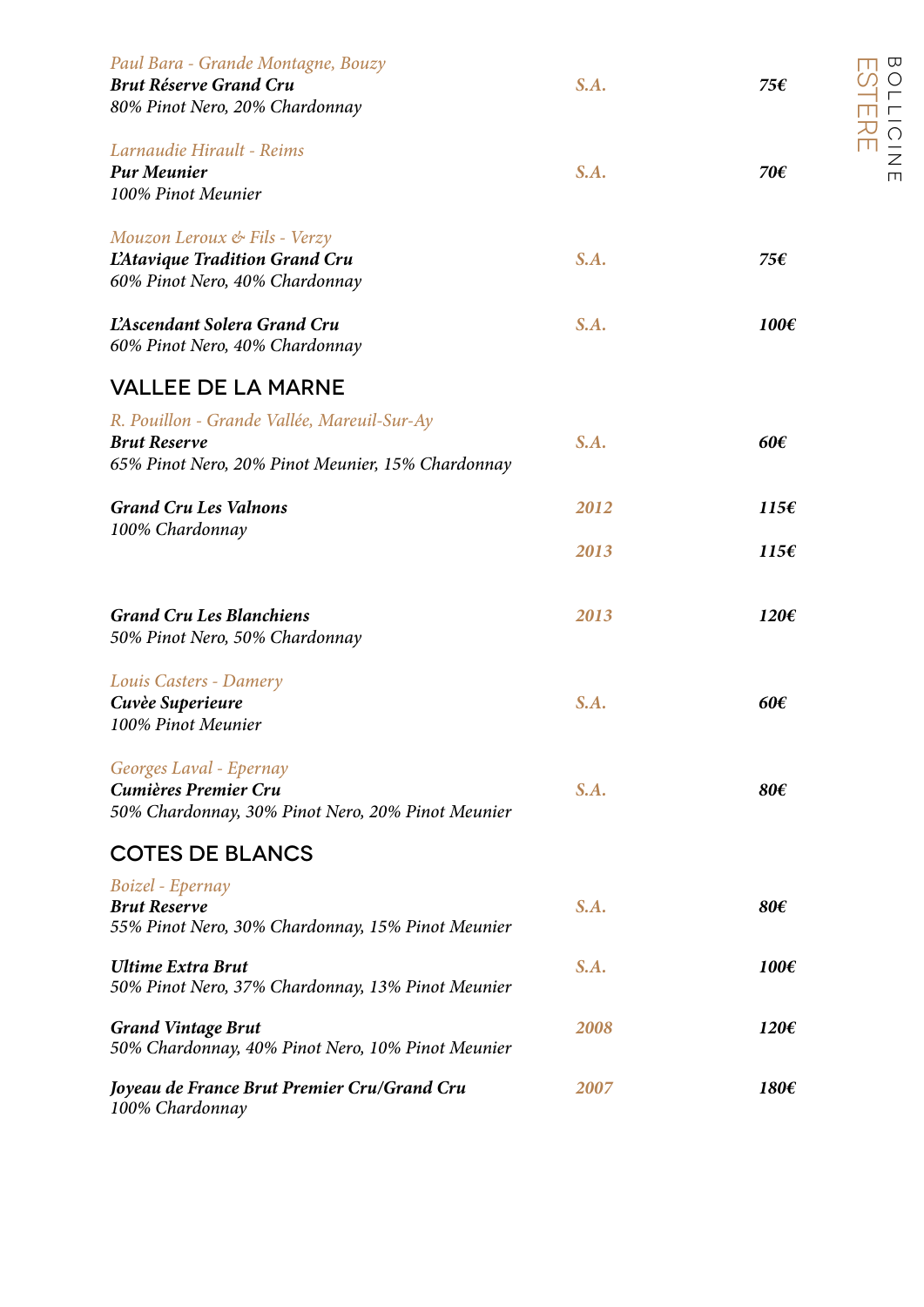| Larmandier Bernier - Vertus/Avize/Oger<br>Blanc de Blancs Extra Brut Longitude<br>100% Chardonnay            | S.A. | 105€           |
|--------------------------------------------------------------------------------------------------------------|------|----------------|
| <b>B.d.B Brut Nature Terre de Vertus</b><br>100% Chardonnay                                                  | 2016 | 125€           |
| Vielle Vigne Du Levant Grand Cru<br>100% Chardonnay                                                          | 2012 | $200 \epsilon$ |
| Pascal Doquet - Vertus<br><b>Blanc de Blancs Brut Horizon</b><br>100% Chardonnay                             | S.A. | 80€            |
| <b>B.d.B Brut Premier Cru Arpège</b><br>100% Chardonnay                                                      | S.A. | 90€            |
| Le Mont Aimè Premier Cru                                                                                     | 2006 | 135€           |
| 100% Chardonnay                                                                                              | 2008 | 125€           |
| Ulysse Collin - Vallée du Petit Morain, Congy<br><b>B.d.B Extra Brut La Pierriéres</b><br>100% Chardonnay    | S.A. | 170€           |
| <b>COTES DE BAR</b>                                                                                          |      |                |
| Remy Leroy - Barsuraubois, Meurville<br><b>Brut Nature</b><br>Pinot Nero, Chardonnay                         | S.A. | 60€            |
| Vouette & Sorbée - Barsequanais, Buxières-Sur-Arce<br><b>Blanc de Noirs Nature Fidéle</b><br>100% Pinot Nero | S.A. | 120€           |
| Olivier Horiot - Barsequanais, Les Riceys<br>Métisse Extra Brut<br>80% Pinot Nero, 20% Chardonay             | S.A. | 75€            |

BOLLICINE<br>ESTERE BOLLICINE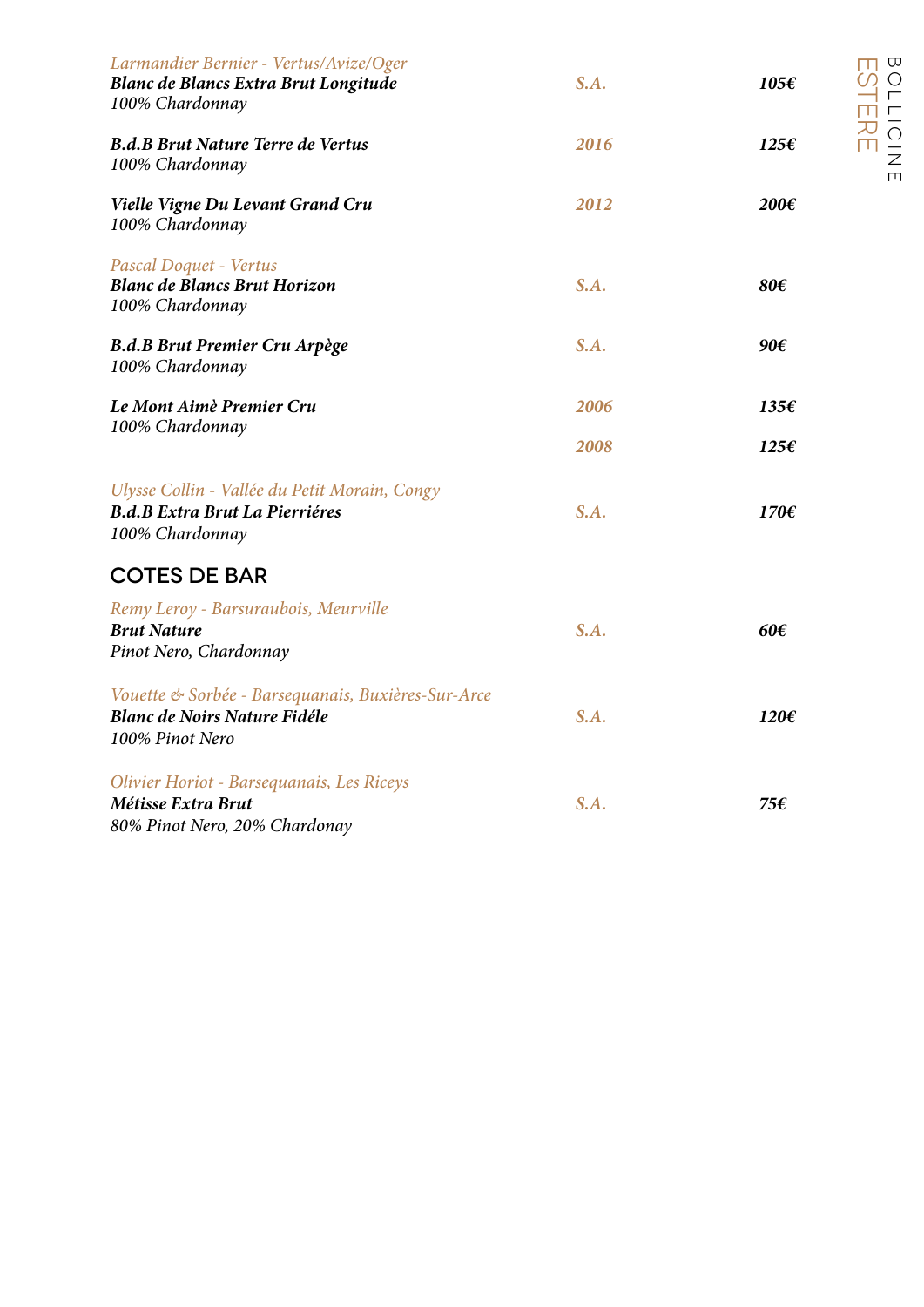

# BOLLICINE ITALIANE BOLLICINE

# bollicine italiane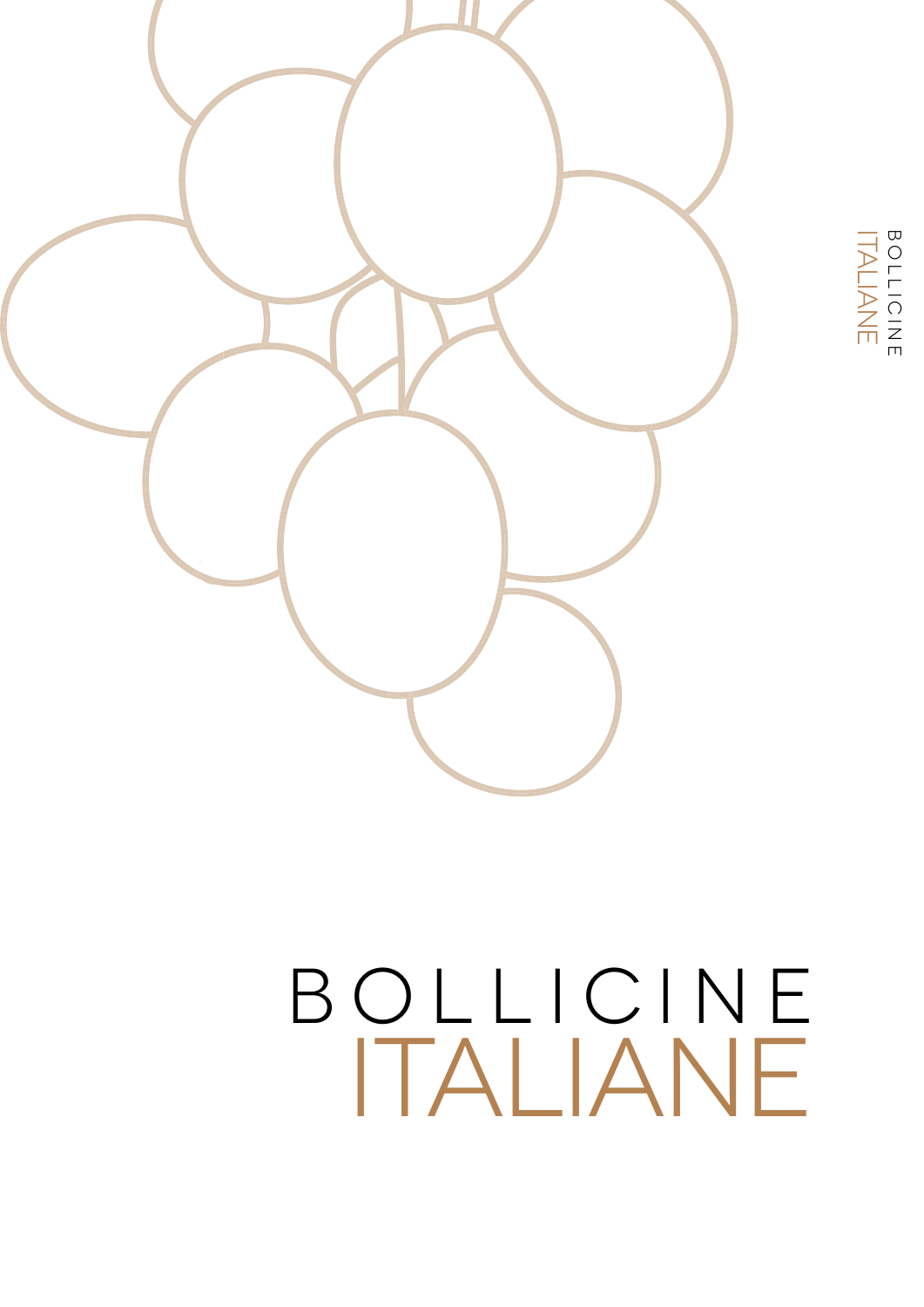#### VALLE D'AOSTA

| <b>Cave Mont Blanc</b><br>Extreme Blanc de Morgex et de la Salle Extra Brut<br>Priè Blanc             | 2018 | $30\epsilon$ |
|-------------------------------------------------------------------------------------------------------|------|--------------|
| <b>PIEMONTE</b><br><b>ALTA LANGA</b>                                                                  |      |              |
| Principiano - Monforte D'Alba, Cuneo<br>Leonardo Alta Langa Docg<br>60% Pinot Nero, 40% Chardonnay    | 2016 | 45€          |
| LOMBARDIA<br><b>FRANCIACORTA</b>                                                                      |      |              |
| Lantieri - Brescia, Capriolo<br>Franciacorta Brut<br>80% Chardonnay, 10% Pinot Bianco, 10% Pinot Nero | S.A. | $30\epsilon$ |
| Franciacorta Satén<br>100% Chardonnay                                                                 | S.A. | 35€          |
| <b>Franciacorta Nature</b><br>80% Chardonnay, 20% Pinot Nero                                          | S.A. | 38€          |
| Franciacorta Rosè<br>75% Pinot Nero, 25% Chardonnay                                                   | S.A. | 40€          |
| Franciacorta Pas Dosè Arcadia<br>70% Pinot Nero, 30% Chardonnay                                       | 2017 | 50€          |
| <b>Franciacorta Brut Origines</b><br>75% Chardonnay, 25% Pinot Nero                                   | 2013 | 70€          |
| San Cristoforo - Brescia, Erbusco<br>Franciacorta Brut<br>100% Chardonnay                             | S.A. | $30\epsilon$ |
| Franciacorta Millesimato<br>Chardonay, Pinot Nero                                                     | 2015 | 45€          |
| Franciacorta Pas Dosé<br>100% Chardonnay                                                              | 2015 | 45€          |
| <b>Franciacorta Rosé</b><br>100% Pinot Nero                                                           | S.A. | 40€          |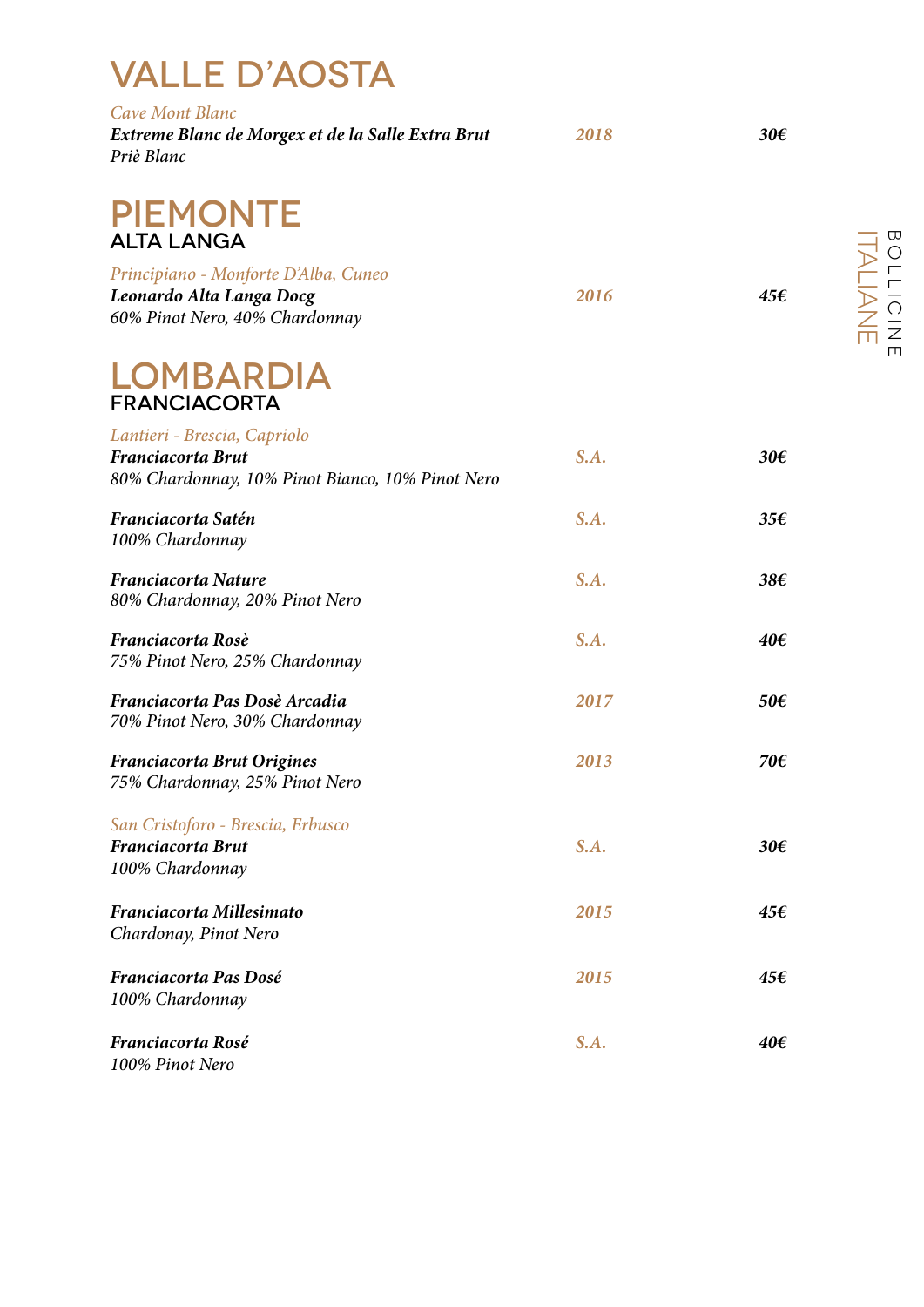| Faccoli - Brescia, Coccaglio<br>Franciacorta Brut<br>60% Chardonnay, 20% Pinot Bianco, 20% Pinot Nero | S.A. | 40€          |
|-------------------------------------------------------------------------------------------------------|------|--------------|
| Franciacorta Rosé Brut<br>60% Pinot Nero, 30% Chardonay, 10% Pinot Bianco                             | S.A. | 40€          |
| Franciacorta Dosagio Zero<br>60% Chardonay, 20% Pinot Bianco, 20% Pinot Nero                          | 2016 | 50€          |
| <b>OLTREPO' PAVESE</b>                                                                                |      |              |
| Monsupello - Pavia, Torricella Verzate<br><b>Brut</b><br>90% Pinot Nero, 10% Chardonnay               | S.A. | 40€          |
| <b>Nature</b><br>90% Pinot Nero, 10% Chardonnay                                                       | S.A. | 40€          |
| Rosè Brut<br>100% Pinot Nero                                                                          | S.A. | $42\epsilon$ |
| <b>Blanc de Blancs</b><br>100% Chardonnay                                                             | S.A. | $65\epsilon$ |
| Marchesi di Montalto - Pavia, Montalto Pavese<br>Tersilio Extra Brut 96 mesi<br>100% Pinot Nero       | 2007 | 95€          |
| Rosè Cuvéecento 110 mesi<br>100% Pinot Nero                                                           | 2009 | 75€          |
| <b>KEN</b><br>L. L<br>U AD                                                                            |      |              |
| Pisoni - Trento, Pergolese/Lasino<br><b>Brut</b><br>100% Chardonnay                                   | S.A. | 35f          |
| <b>Nature</b><br>100% Chardonnay                                                                      | 2018 | 40€          |
| <b>Blanc de Noirs Extra Brut</b><br>100% Pinot Nero                                                   | 2018 | 45€          |

*Rosè Brut 2018 40€*

*Riserva Segalla Extra Brut 2010 60€*

*100% Pinot Nero*

*100% Chardonnay*

BOLLICINE ITALIANE BOLLICINE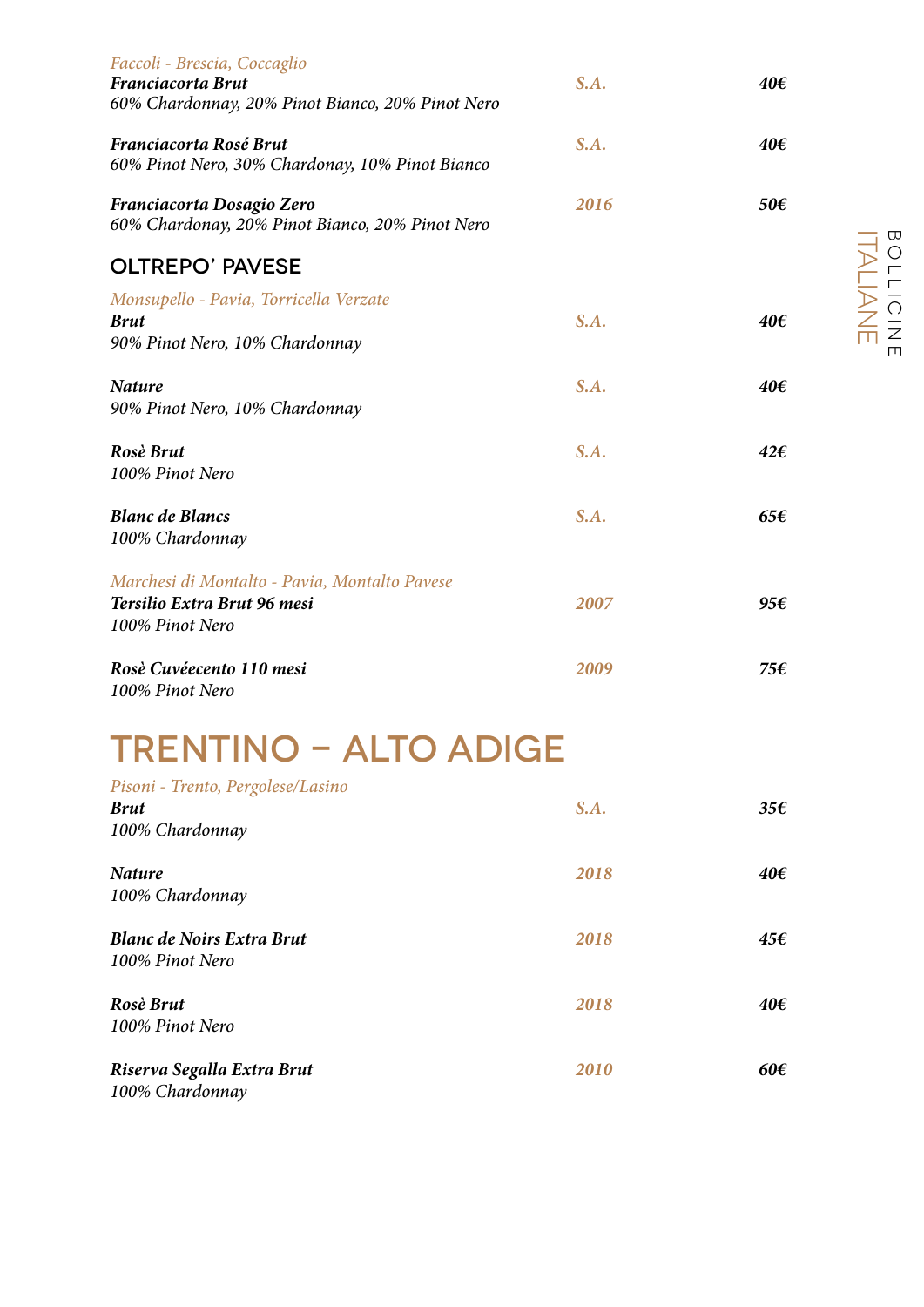| Cesconi - Trento, Pressano     |      |                |
|--------------------------------|------|----------------|
| <b>Blauwal Brut</b>            | S.A. | 40€            |
| 100% Chardonnay                |      |                |
| Der Blauwal Extra Brut         | 2013 | 60€            |
| 100% Chardonnay                |      |                |
|                                | 2010 | 70€            |
|                                |      |                |
| Dorigati - Trento, Mezzocorona |      |                |
| <b>Methius Brut Riserva</b>    | 2016 | 68€            |
| 60% Chardonnay, 40% Pinot Nero |      |                |
| Haderburg - Bolzano            |      |                |
| Pas Dosè                       | 2017 | 40€            |
| 85% Chardonnay, 15% Pinot Nero |      |                |
| Rosè                           | S.A. | 40€            |
| 60% Pinot Nero, 40% Chardonnay |      |                |
| <b>Hausmannhof Riserva</b>     | 2011 | 65€            |
| 100% Chardonnay                |      |                |
| Ferrari - Trento               |      |                |
| Perlè Bianco                   | 2010 | N.D.           |
| 100% Chardonnay                |      |                |
|                                |      |                |
| Perlè Rosè                     | 2016 | 65€            |
| 80% Pinot Nero, 20% Chardonnay |      |                |
| Perlè Nero                     | 2013 | 80€            |
| 100% Pinot Nero                |      |                |
| Riserva Lunelli                | 2009 | $110 \epsilon$ |
| 100% Chardonnay                |      |                |
|                                | 2010 | 90€            |
|                                | 2012 | 100€           |
|                                |      |                |
| Giulio Ferrari                 | 2008 | 160€           |
| 100% Chardonnay                |      |                |
|                                | 2009 | 150€           |
|                                |      |                |
| Giulio Ferrari Rosè            | 2008 | 270€           |
| 100 % Pinot Nero               |      |                |

BOLLICINE<br>ITALIANE ITALIANE BOLLICINE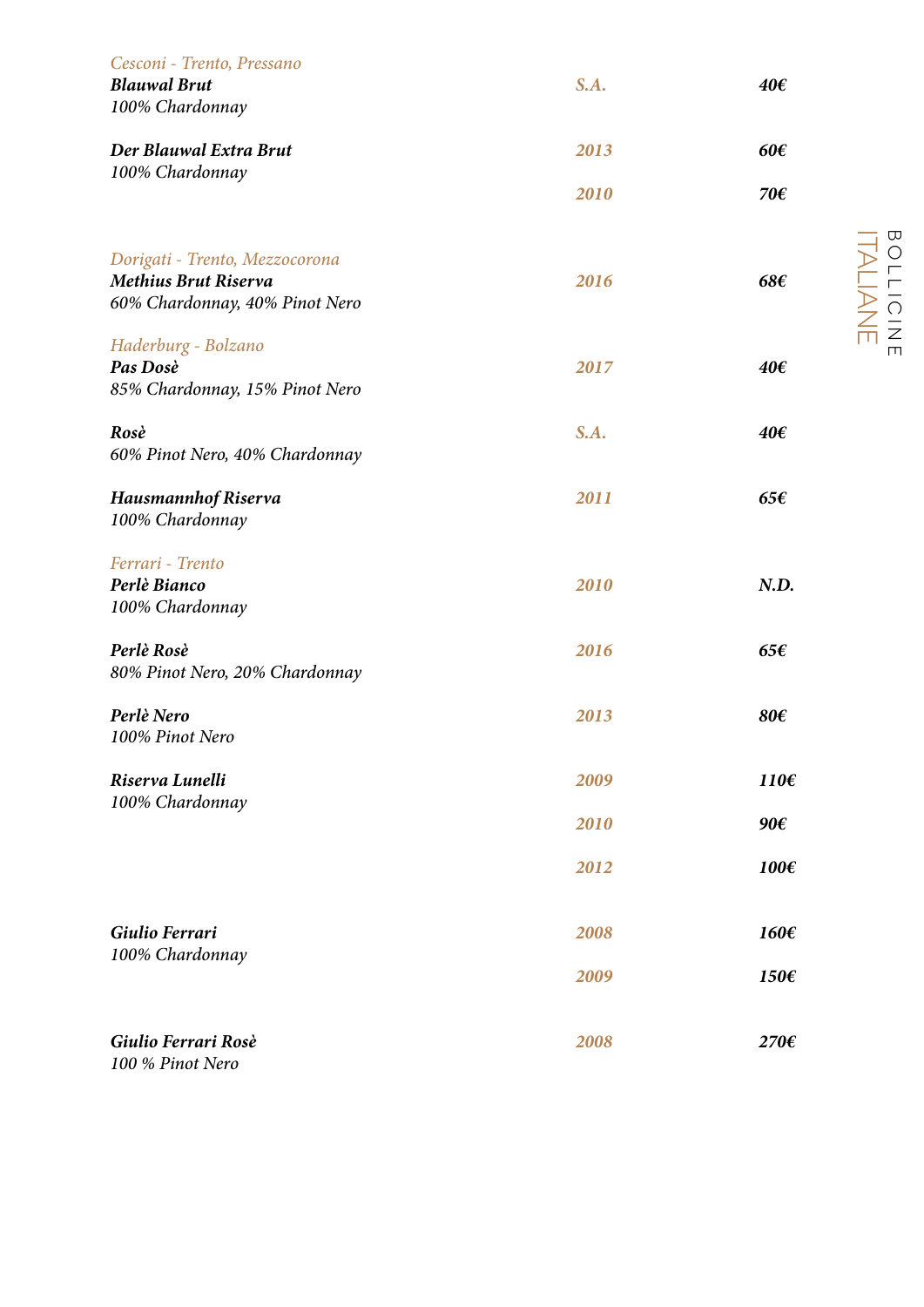#### VENETO

| Malibran - Treviso, Valdobbiadene<br>Prosecco col fondo agricolo<br>100% Glera                     | S.A. | 30€ |
|----------------------------------------------------------------------------------------------------|------|-----|
| Bele Casel - Treviso, Caerano San Marco<br>Asolo Prosecco Superiore Extra Brut<br>100% Glera       | S.A. | 30€ |
| Bellaguardia - Vicenza, Montecchio Maggiore/Alte Ceccato<br>Dosaggio Zero<br>Durella, Pinot Bianco | 2015 | 40€ |
| Extra Brut<br>Durella, Pinot Bianco                                                                | 2015 | 40€ |
| Montecchi Pas Dosè<br>100% Durello                                                                 | 2013 | 45€ |
| Romeo Riserva<br>100% Durello                                                                      | S.A. | 50€ |
| 1920 Pas Dosè<br>100% Pinot Bianco                                                                 | 2017 | 45€ |
| Fongaro - Roncà, Verona<br><b>Brut</b><br>100% Durello                                             | 2016 | 35€ |
| Pas Dosè<br>100% Durello                                                                           | 2016 | 40€ |
| Riserva Brut<br>100% Durello                                                                       | 2016 | 45€ |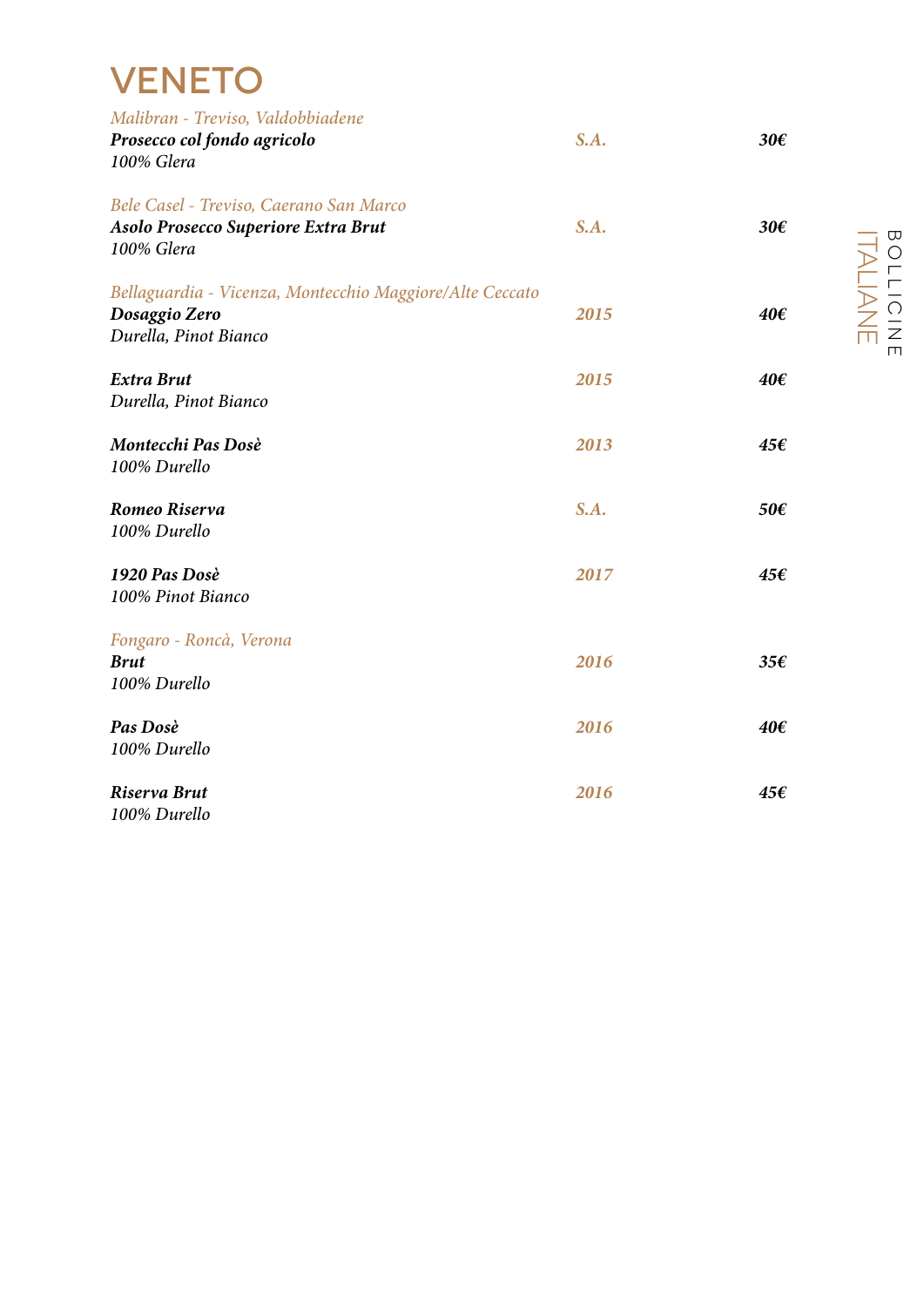#### PUGLIA

*Murgo - Catania, Santa Venerina*

*100% Nerello Mascalese*

| D'Araprì - San Severo<br>Pas Dosè<br>Bombino Bianco, Pinot Nero | S.A. | $30\epsilon$ |
|-----------------------------------------------------------------|------|--------------|
| Rosè<br>Montepulciano, Pinot Nero                               | S.A. | 35€          |
| Riserva Nobile<br>100% Bombino Bianco                           | 2017 | 45€          |
| <b>Gran Cuvèe XXI Secolo</b>                                    | 2015 | 55€          |
| Bombino Bianco, Pinot Nero, Montepulciano                       | 2014 | 60€          |
| <b>SICILIA</b>                                                  |      |              |
| De Bartoli - Trapani<br><b>Terzavia</b><br>100% Grillo          | 2016 | 40€          |

*Murgo Brut 2018 25€*

BOLLICINE<br>BOLLICINE ITALIANE BOLLICINE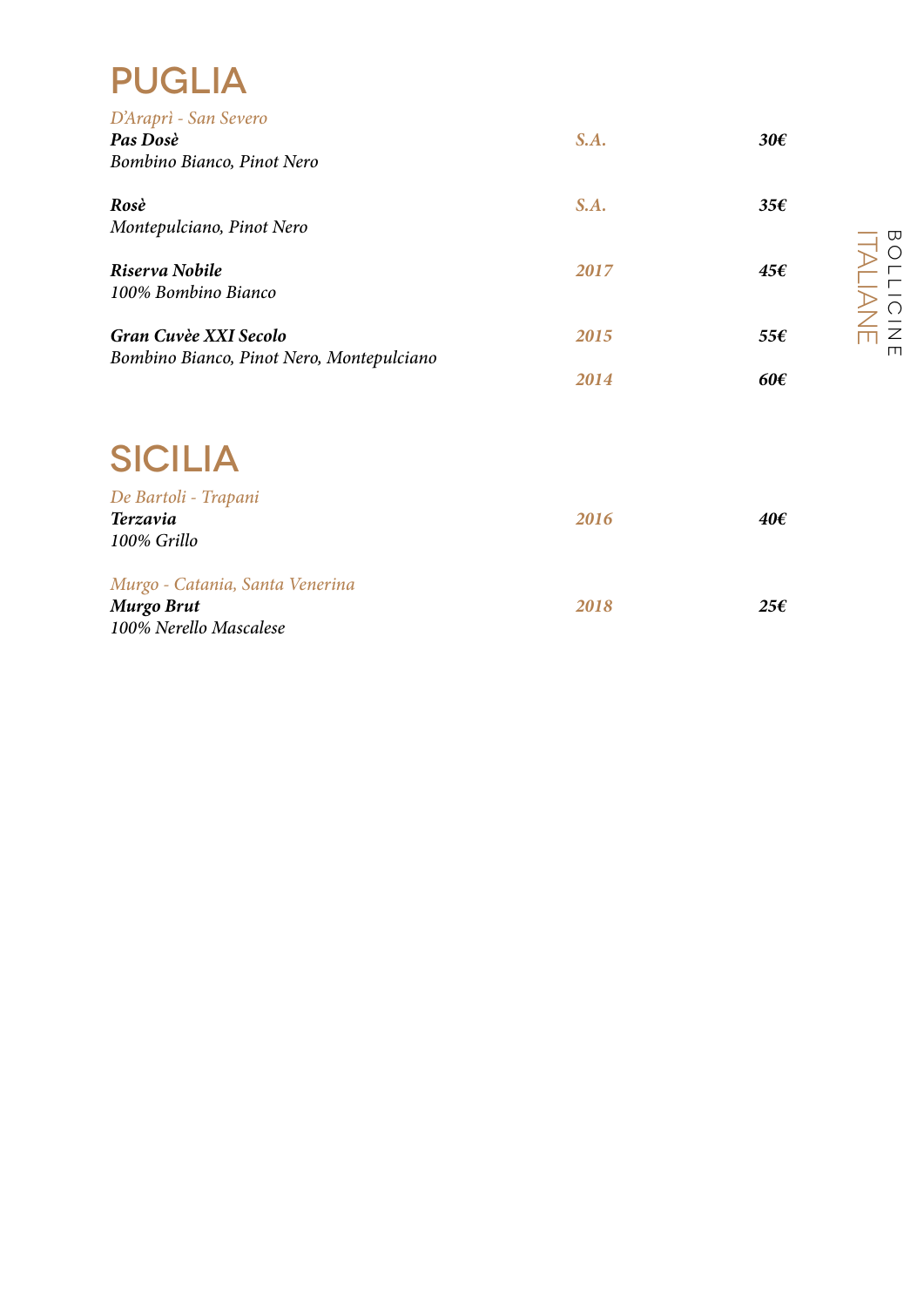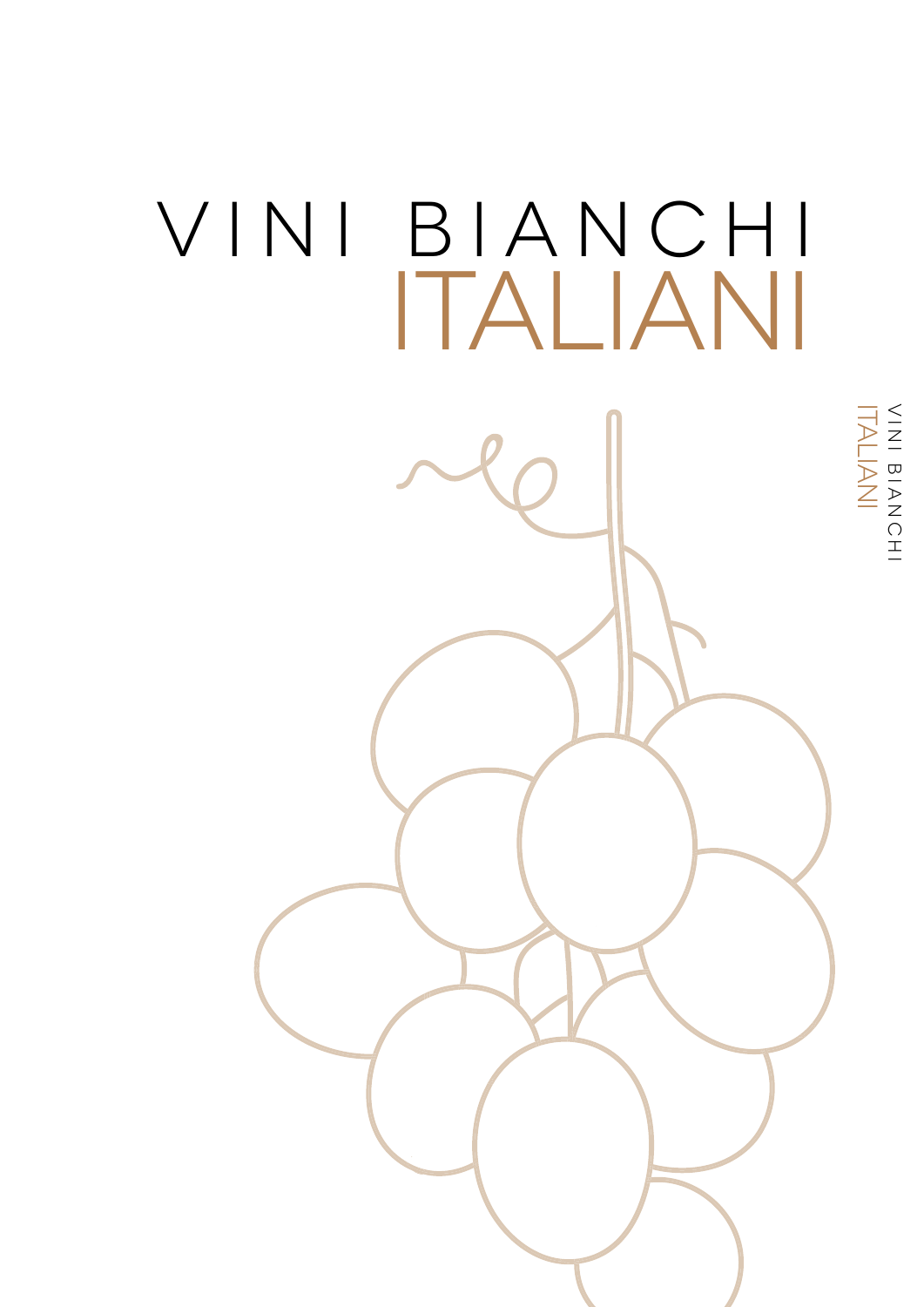# VALLE D'AOSTA

*100% Trebbiano di Lugana*

| Cave Mont Blanc - Morgex<br><b>Blanc de Morgex</b><br>100% Prié Blanc                 | 2018 | 286           |
|---------------------------------------------------------------------------------------|------|---------------|
| Elio Ottin - Aosta<br><b>Petite Arvine</b><br>100% Petit Arvine                       | 2019 | 356           |
| Maison Maurice Cretaz - Sarre<br>Lie<br>100% Petit Arvine                             | 2016 | 40€           |
| <b>LIGURIA</b><br>Rondelli - Imperia<br>Vermentino Riviera di Ponente DOC             | 2016 | N.D.          |
| 100% Vermentino<br><b>PIEMONTE</b>                                                    |      |               |
| La Colombera - Alessandria, Tortona<br>Derthona<br>100% Timorasso                     | 2018 | 30€           |
| Ettore Germano - Serralunga d'Alba<br><b>Chardonnay Langhe DOC</b><br>100% Chardonnay | 2020 | $30\epsilon$  |
| Hérzu Langhe DOC<br>100% Riesling Renano                                              | 2019 | 38€           |
| Gaja - Barbaresco<br>Alteni di Brassica Langhe DOC<br>100% Sauvignon                  | 2016 | 200€          |
|                                                                                       | 2017 | 180€          |
| Gaia & Rey Langhe DOC<br>100% Chardonnay                                              | 2016 | $310\epsilon$ |
| <b>LOMBARDIA</b>                                                                      |      |               |
| Ca Lojera - Brescia, Rovizza di Sirmione<br>Lugana Superiore                          | 2018 | 30€           |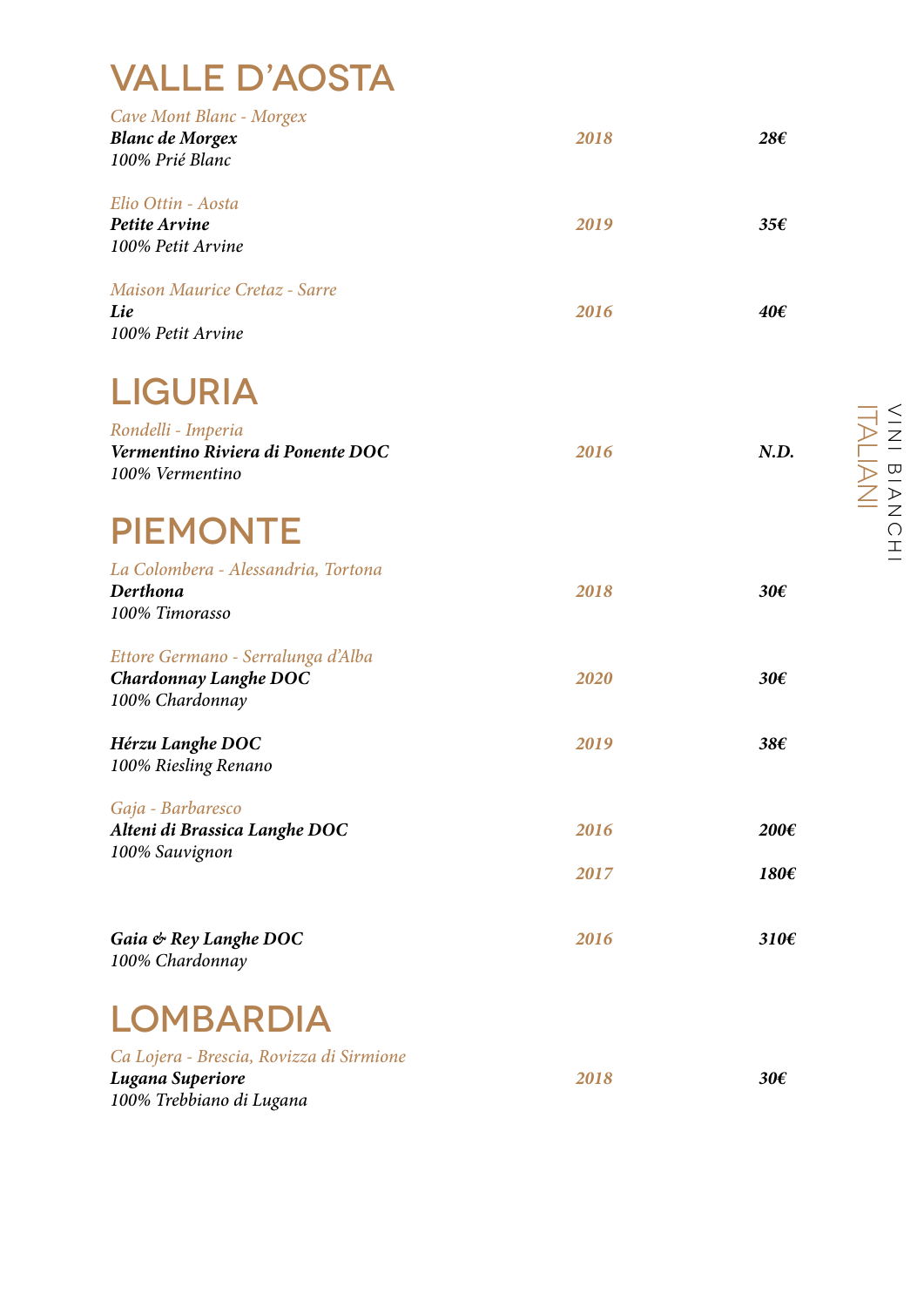# TRENTINO - ALTO ADIGE

| Cesconi - Trento, Pressano                               |           |               |
|----------------------------------------------------------|-----------|---------------|
| <b>Pinot Grigio</b>                                      | 2019      | $30\epsilon$  |
| 100% Pinot Grigio                                        |           |               |
| <b>Nosiola</b>                                           | 2019      | $30\epsilon$  |
| 100% Nosiola                                             |           |               |
| <b>Olivar</b>                                            | 2018      | 40€           |
| Pinot Grigio, Chardonnay, Pinot Bianco                   |           |               |
|                                                          |           |               |
| <b>Blanc</b>                                             | 2016/2019 | 40€           |
| 100% Sauvignon                                           |           |               |
|                                                          |           |               |
| Castelfeder - Bolzano                                    |           |               |
| <b>Chardonnay Burgum Novum</b>                           | 2017      | 55€           |
| 100% Chardonnay                                          |           |               |
| <b>Sauvignon Burgum Novum</b>                            | 2016      | 50€           |
| 100% Sauvignon                                           |           |               |
|                                                          |           |               |
| Manincor - Bolzano, Caldaro                              |           |               |
| Eichorn                                                  | 2020      | 40€           |
| 100% Pinot Bianco                                        |           |               |
|                                                          | 2020      | 40€           |
| <b>Tannenberg</b><br>100% Sauvignon                      |           |               |
|                                                          |           |               |
| Lieben Aich                                              | 2017      | 70€           |
| 100% Sauvignon                                           |           |               |
|                                                          |           |               |
| Plonerhof - Bolzano                                      |           |               |
| Exclusive                                                | 2017/2018 | 50€           |
| 100% sauvignon                                           |           |               |
| Terlan - Bolzano, Terlano                                |           |               |
| <b>Vorberg</b>                                           | 2019      | 45€           |
| 100% Pinot Bianco                                        |           |               |
|                                                          |           |               |
| Lunare                                                   | 2020      | 60€           |
| 100% Gewurztraminer                                      |           |               |
|                                                          |           |               |
| <b>Nova Domus</b><br>Pinot Bianco, Chardonnay, Sauvignon | 2019      | 60€           |
|                                                          | 2018      | 65 $\epsilon$ |
|                                                          |           |               |
|                                                          | 2017      | 70€           |
|                                                          |           |               |
|                                                          |           |               |
| Quarz                                                    | 2020      | 70€           |
| 100% Sauvignon                                           | 2019      | 75€           |
|                                                          |           |               |
|                                                          | 2017      | 80€           |
|                                                          |           |               |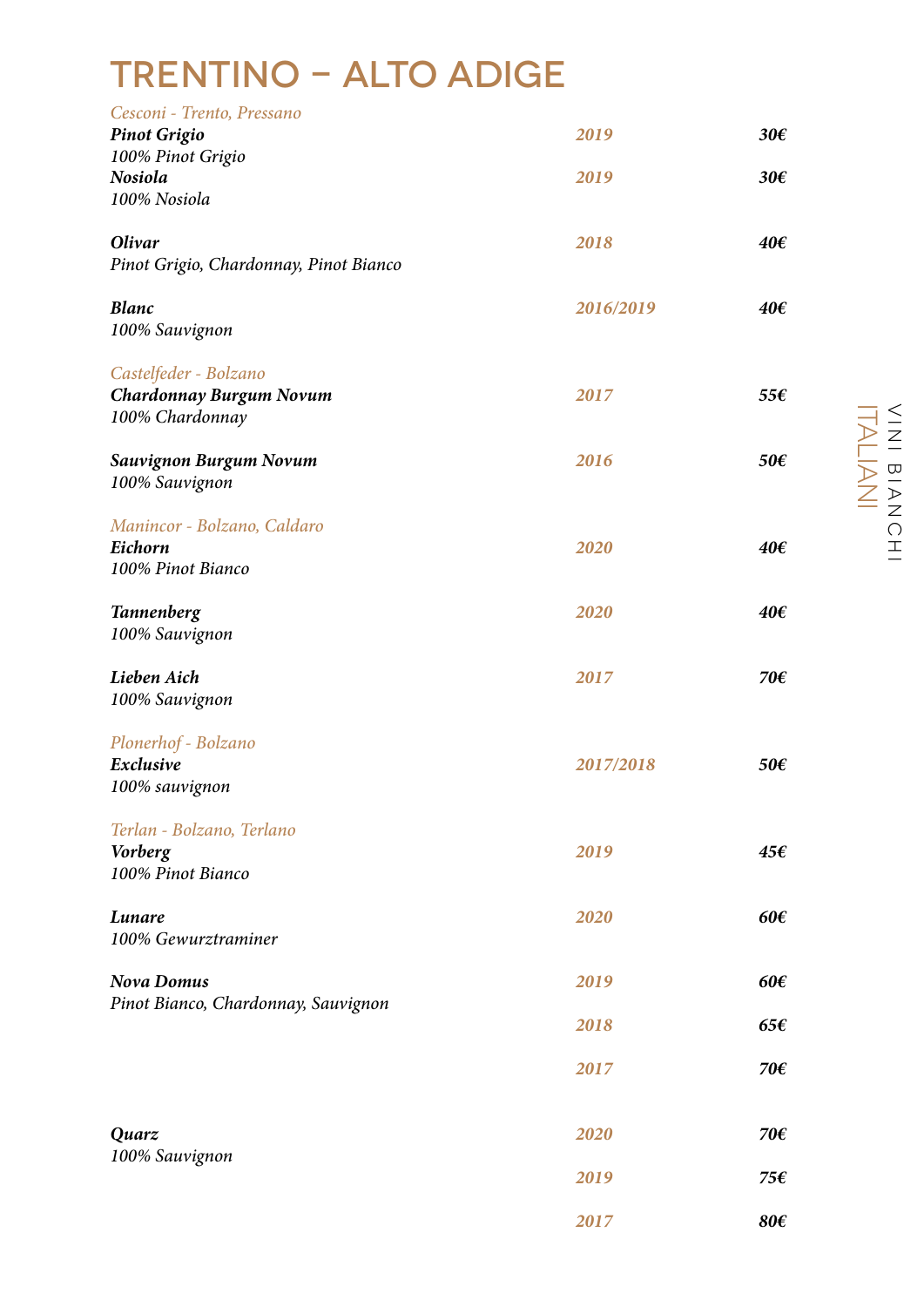#### VENETO VALPOLICELLA

| Monte dei Ragni - Verona, Fumane<br><b>Inamphora Bianco IGT</b><br>96% Garganega, 4% Malvasia Istriana               | 2019 | 50€             |
|----------------------------------------------------------------------------------------------------------------------|------|-----------------|
| <b>COLLI EUGANEI</b>                                                                                                 |      |                 |
| Filò delle Vigne - Baone<br>Calto delle Fate<br>70% Chardonnay, 30% Riesling italico e Tai                           | 2019 | $30\epsilon$    |
| <b>COLLI BERICI</b>                                                                                                  |      |                 |
| Daniele Portinari - Alonte, Vicenza<br>Garganega Veneto IGT<br>100% Garganega                                        | 2020 | $35\epsilon$    |
| <b>SOAVE</b>                                                                                                         |      |                 |
| Pieropan - Verona, Soave<br><b>Soave Classico DOC</b><br>70% Garganega, 30% Trebbiano di Soave                       | 2020 | 30 <sup>2</sup> |
| <b>Soave Classico DOC La Rocca</b><br>100% Garganega                                                                 | 2016 | 40€             |
| Le Battistelle - Verona, Brognoligo di Monteforte d'Alpone<br>Soave Classico DOC Roccolo del Durlo<br>100% Garganega | 2020 | 35f             |
| Suavia - Verona, Fittà<br>Le Rive<br>100% Garganega                                                                  | 2017 | 40€             |

#### FRIULI - VENEZIA GIULIA

#### *Borgo del Tiglio - Gorizia, Brazzano*

| <b>Friulano</b><br>100% Friulano        | 2019      | 50€ |
|-----------------------------------------|-----------|-----|
| Chardonnay<br>100% Chardonnay           | 2019      | 65€ |
| Sauvignon<br>100% Sauvignon             | 2018/2019 | 50€ |
| Malvasia Italo e Bruno<br>100% Malvasia | 2020      | 80€ |
|                                         | 2019      | 75€ |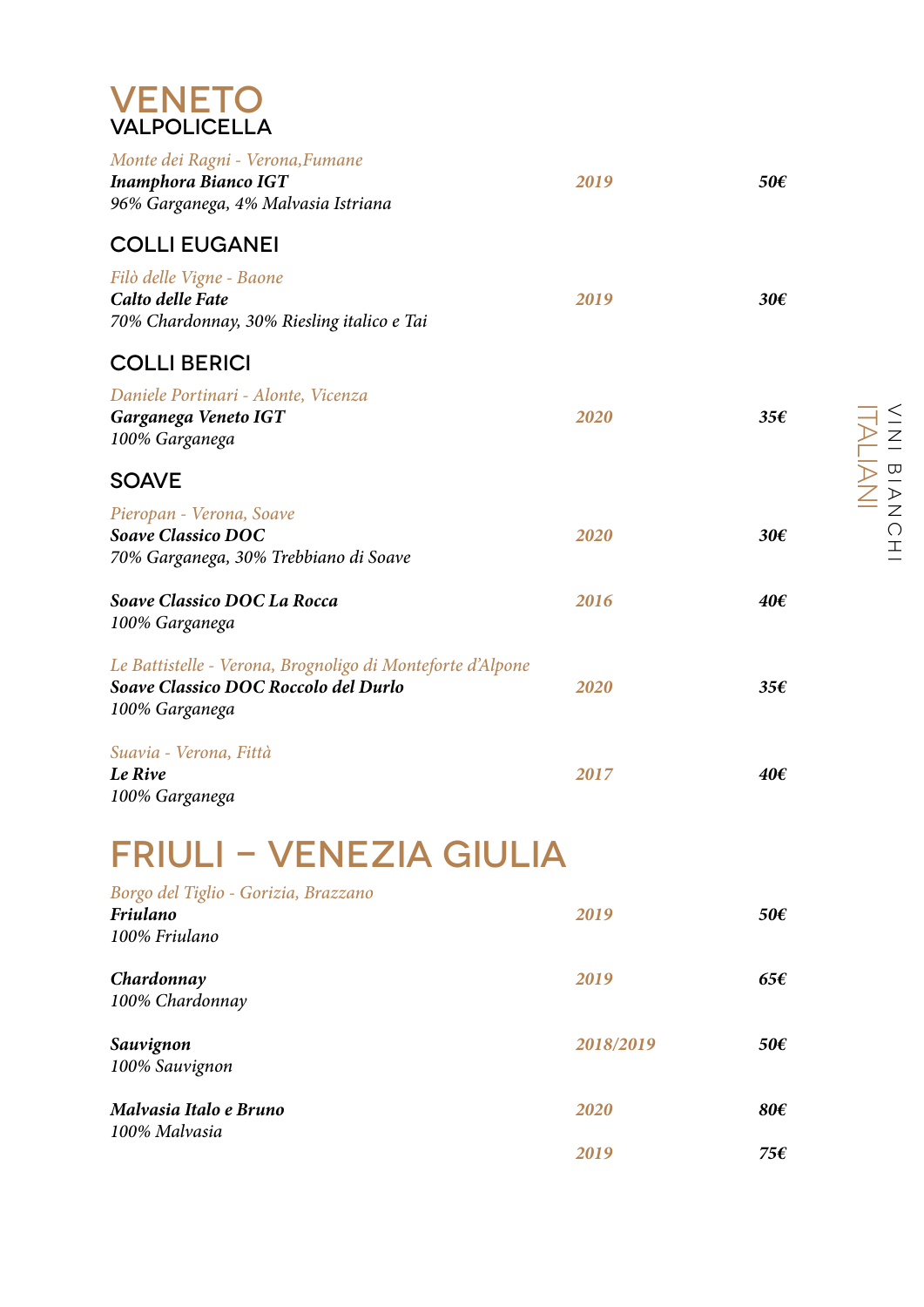| Studio di Bianco<br>Riesling, Sauvignon, Friulano                                   | 2020      | 100€         |
|-------------------------------------------------------------------------------------|-----------|--------------|
| Ronco della Chiesa<br>100% Friulano                                                 | 2020      | 85€          |
| Petrussa - Udine, Prepotto<br>Chardonnay S. Elena<br>100% Chardonnay                | 2018      | 40€          |
| La Castellada - Gorizia, Oslavia<br>Ribolla Gialla<br>100% Ribolla Gialla           | 2014      | 50€          |
| Friulano<br>100% Friulano                                                           | 2014      | 50€          |
| Sauvignon<br>100% Sauvignon                                                         | 2014      | 50€          |
| Primosic - Gorizia, Oslavia<br>Ribolla di Oslavia Riserva<br>100% Ribolla           | 2017      | $65\epsilon$ |
| <b>Skin</b><br>100% Pinot Grigio                                                    | 2015/2017 | 65€          |
| Klin<br>Sauvignon, Friulano, Chardonnay, Ribolla                                    | 2016      | 60€          |
| Damjan Podversic - Gorizia<br>Ribolla Gialla<br>100% Ribolla Gialla                 | 2017      | 55€          |
| Malvasia<br>100% Malvasia                                                           | 2017      | 55€          |
| Zidarich - Trieste, Prepotto<br>Vitovska<br>100% Vitovska                           | 2018      | $30\epsilon$ |
| <b>Kamen</b><br>100% Vitovska                                                       | 2016      | 65€          |
| Radikon - Gorizia, Oslavia<br>Oslavje (1 lt)<br>Chardonnay, Pinot Grigio, Sauvignon | 2013      | 85€          |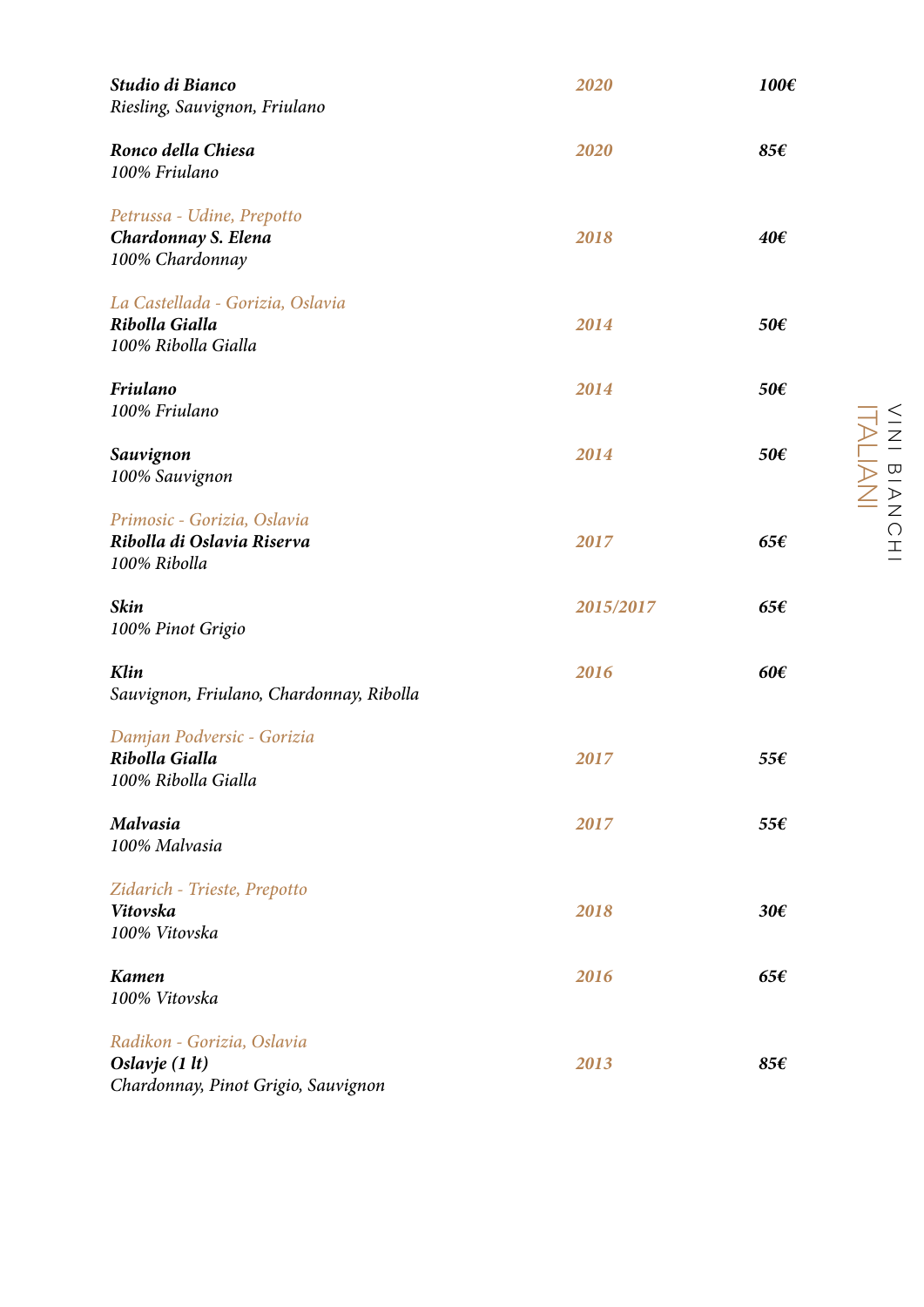#### UMBRIA

| Tenuta Bellafonte - Perugia, Bevagna<br><b>Arneto</b><br>100% Trebbiano Spoletino      | 2017 | $35\epsilon$ |
|----------------------------------------------------------------------------------------|------|--------------|
| Castello della Sala - Orvieto<br>Cervaro della Sala<br>Chardonnay, Grechetto           | 2018 | 75€          |
| Conte della Vipera<br>100% Sauvignon                                                   | 2021 | $35\epsilon$ |
| <b>LAZIO</b>                                                                           |      |              |
| Antiche Cantine Migliaccio - Latina, Ponza<br>Fieno di Ponza<br>Biancolella, Forestera | 2018 | 40€          |
| <b>MARCHE</b>                                                                          |      |              |
| Monacesca - Macerata, Matelica<br>Mirum Riserva<br>100% Verdicchio di Matelica         | 2017 | N.D.         |
| Fattoria Coroncino - Ancona, Staffolo<br><b>Stragaio</b><br>100% Verdicchio di Jesi    | 2015 | 60€          |
| <b>ABRUZZO</b>                                                                         |      |              |
| Emidio Pepe - Teramo, Torano Nuovo<br>Trebbiano d'Abruzzo<br>100% Trebbiano            | 2016 | N.D.         |
| <b>CAMPANIA</b>                                                                        |      |              |
| Tenuta Scuotto - Avellino, Lapio<br>Greco di Tufo<br>100% Greco di tufo                | 2019 | 30€          |
| $Oi$ Ni<br>100% Fiano                                                                  | 2018 | 40€          |
| Marisa Cuomo - Salerno, Furore<br>Ravello Bianco<br>60% Falanghina, 40% Biancolella    | 2020 | $30\epsilon$ |
| <b>Furore Bianco Fiorduva</b><br>40% Ripoli, 30% Fenile, 30% Ginestra                  | 2019 | N.D.         |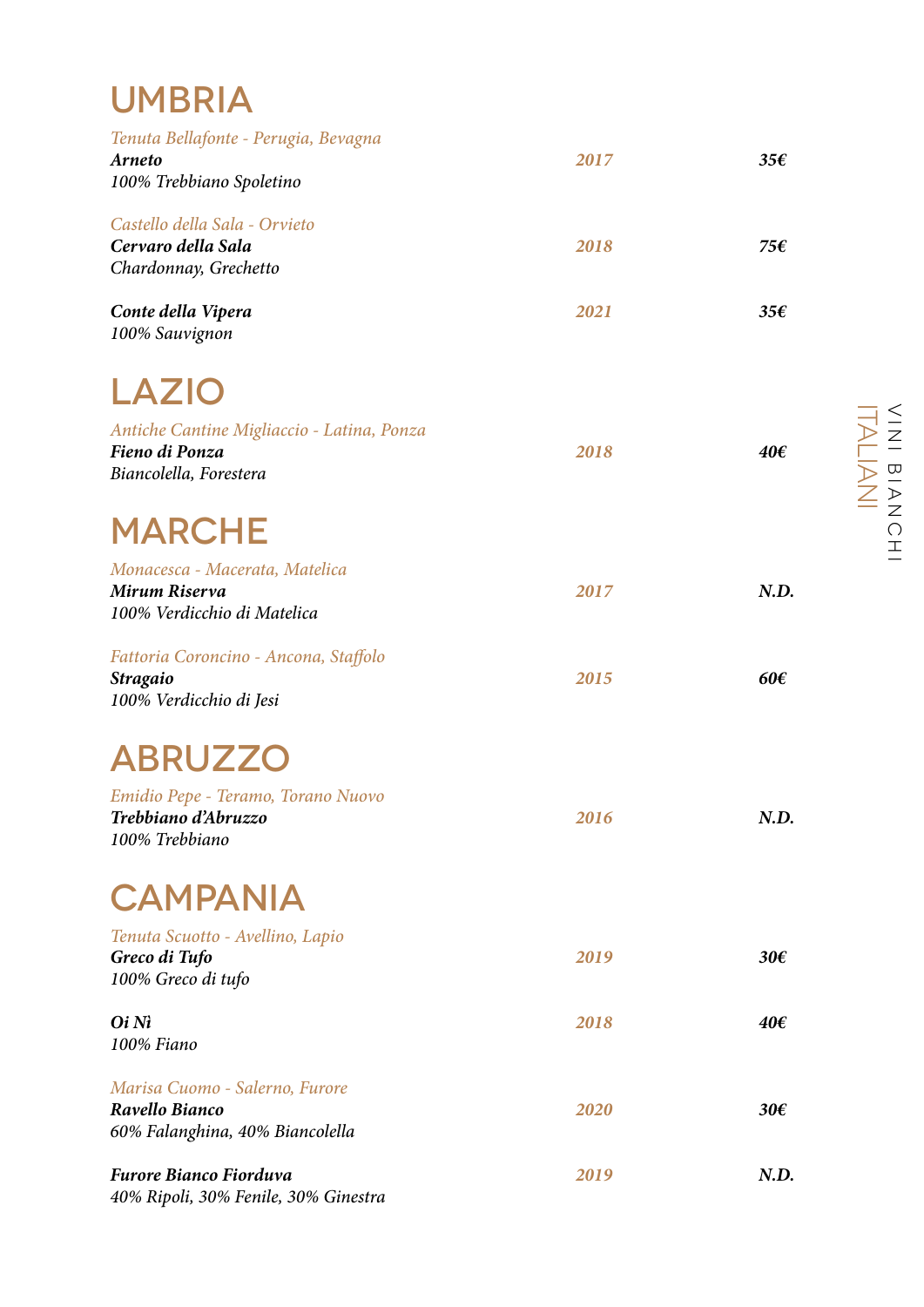| <b>PUGLIA</b>        |  |
|----------------------|--|
| Tenuta Bocca di Lupo |  |

| ICHAU DOCCA AI DAPO<br>Pietrabianca<br>100% Chardonnay                                                  | 2020 | 35€          |
|---------------------------------------------------------------------------------------------------------|------|--------------|
| <b>SICILIA</b>                                                                                          |      |              |
| Tenuta Regaleari (Tasca d'Almerita)<br>Chardonnay vigna S. Francesco<br>100% Chardonnay                 | 2018 | 50€          |
| Tenuta Whitaker (Tasca d'Almerita)<br>Grillo Mozia<br>100% Grillo                                       | 2020 | $30\epsilon$ |
| Tenuta Capofaro (Tasca d'Almerita)<br>Vigna di Paola<br>100% Malvasia                                   | 2020 | 30€          |
| I Vigneri - Catania, Milo<br>Aurora<br>90% Carricante, 10% Minnella                                     | 2019 | 35€          |
| Tenuta Terre Nere - Catania, Randazzo<br>Calderara Sottana Vigne Niche<br>100% Carricante               | 2020 | 65€          |
| Federico Graziani - Catania, Randazzo<br><b>Mareneve</b><br>Riesling, Gewurztraminer, Grecanico, Chenin | 2016 | 80€          |
|                                                                                                         | 2017 | 70€          |
| Frank Cornelissen - Catania, Castiglione di Sicilia<br>Munjebel bianco<br>50% Grecanico, 50% Carricante | 2017 | N.D.         |
| and the contract of the con-<br>- -                                                                     |      |              |

# SARDEGNA

| Santadi - Sud Sardegna, Santadi<br>Cala Silente<br>100% Vermentino | 2020 | 30€ |
|--------------------------------------------------------------------|------|-----|
| Pedraia<br>100% Nuragus                                            | 2019 | 30€ |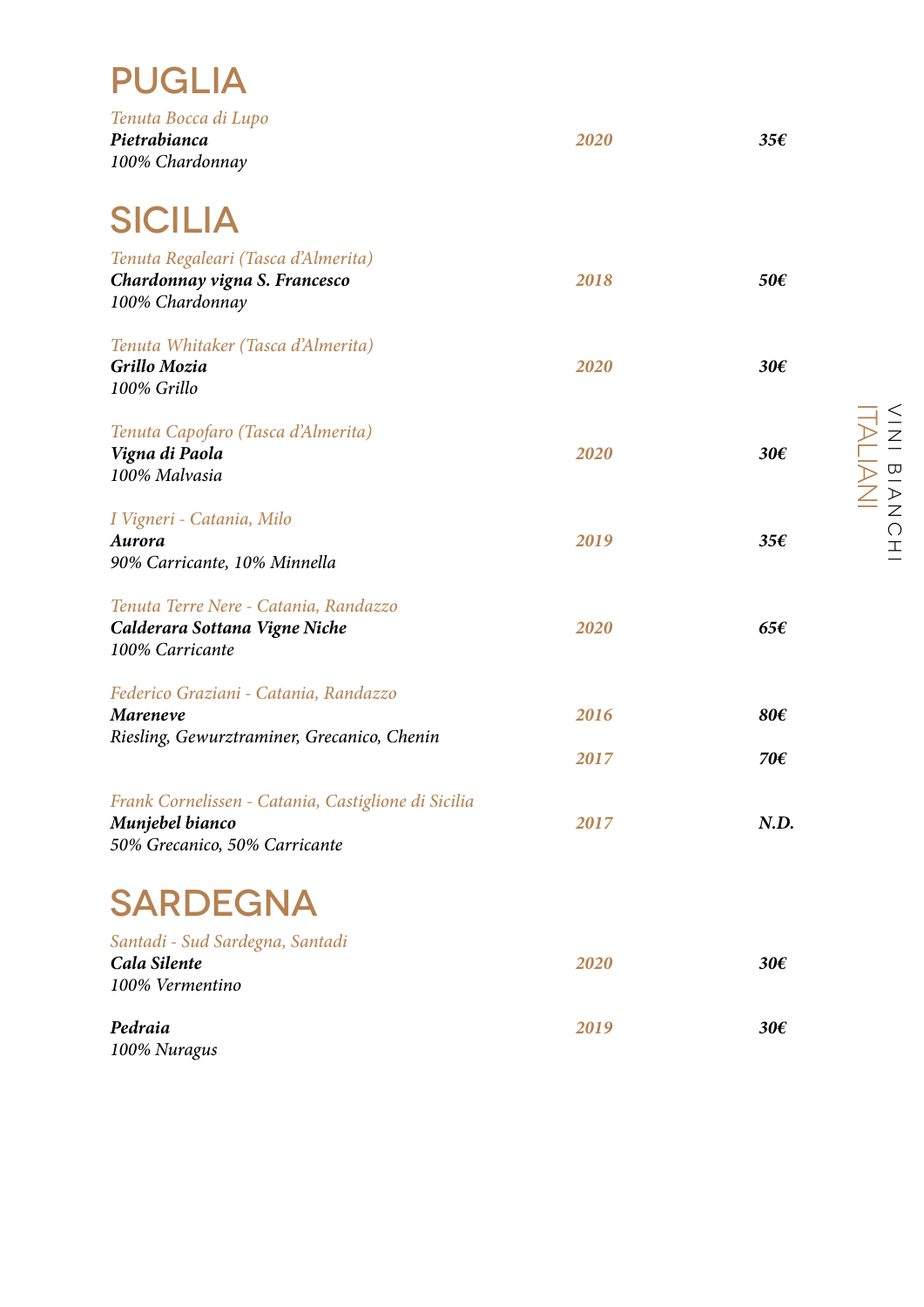

VINI BIANCHI<br>ESTERI VINI BIANCHI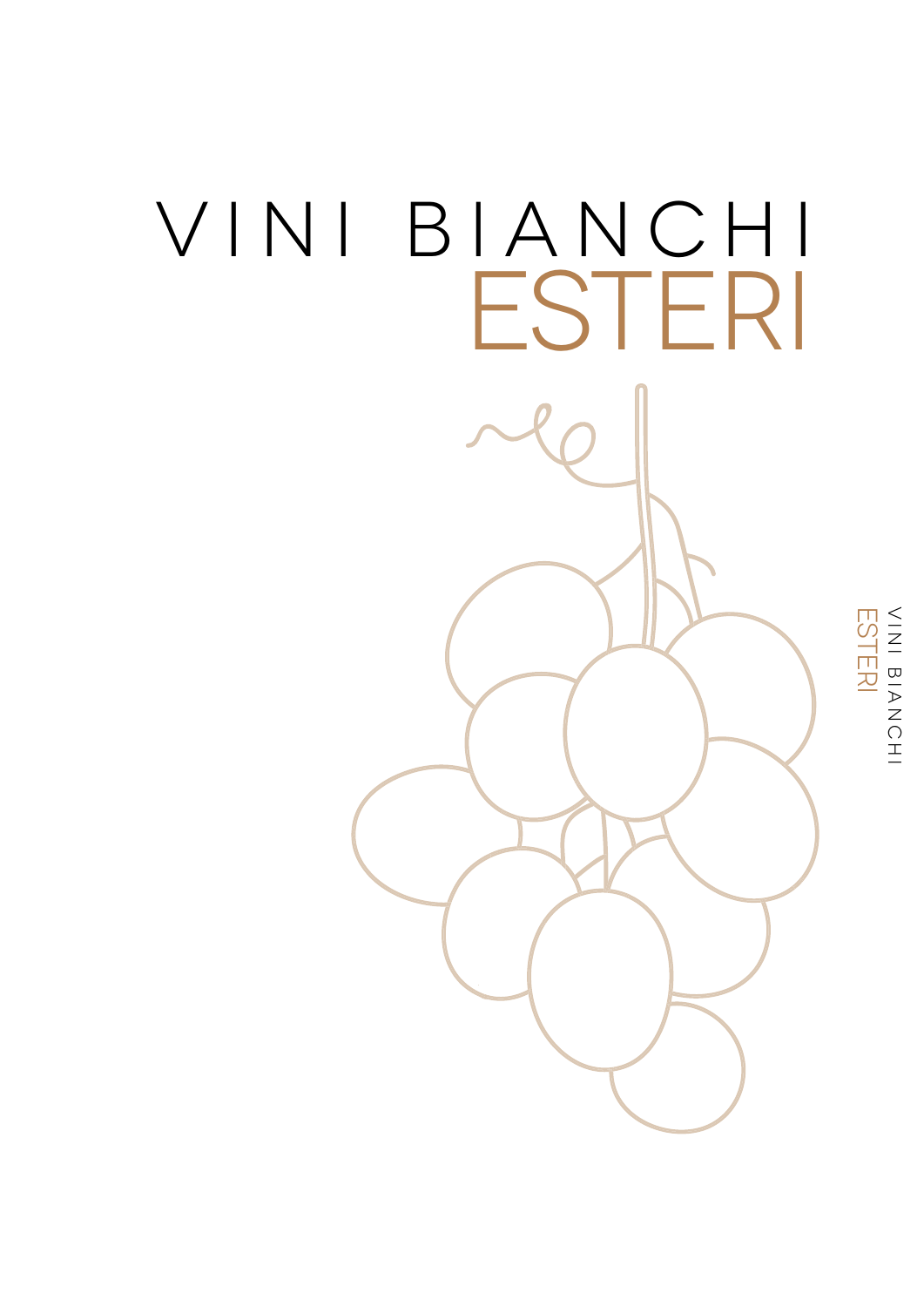### AUSTRIA

| Ott - Wagram, Neufang                              |           |      |
|----------------------------------------------------|-----------|------|
| Fass 4                                             | 2018/2019 | 42€  |
| 100% Gruner Veltriner                              |           |      |
| Tegernseerhof - Wachau, Durnstein                  |           |      |
| <b>Riesling Loibenberg Smaragd</b>                 | 2013      | 65f  |
| 100% Riesling                                      |           |      |
| Rudi Pichler - Wachau                              |           |      |
| Gruner Veltriner Hochrain Smaragd                  | 2016/2017 | 90€  |
| 100% Gruner Veltriner                              |           |      |
| Prager - Wachau                                    |           |      |
| <b>Riesling Steinriegel Smaragd</b>                | 2015      | 100€ |
| 100% Riesling                                      |           |      |
| F. Hirtzberger - Wachau, Spitz                     |           |      |
| <b>Gruner Veltriner Honivogel Smaragd</b>          | 2017      | 168€ |
| 100% Gruner Veltriner                              |           |      |
| Shloss Gobelsburg - Kamptal, Zeiselberg/Gobelsburg |           |      |
| <b>Riesling Heiligenstein Erste Lage</b>           | 2012      | 125€ |
| 100% Riesling                                      |           |      |
| <b>GERMANIA</b>                                    |           |      |
| <b>Markus Molitor - Mosel</b>                      |           |      |
| <b>Haus Klosterberg</b>                            | 2020      | 326  |
| 100% Riesling                                      |           |      |
|                                                    | 2016      | 40€  |
|                                                    | 2015      | 45€  |
|                                                    |           |      |
| <b>Riesling Spatlese</b>                           | 1994      | 1256 |
| 100% Riesling                                      |           |      |
| Weingut Molitor - Mosel                            |           |      |
| Piersporter Falkenberg Auslese                     | 2015      | 40€  |
| 100% Riesling                                      |           |      |
| Clemens Bush - Mosel                               |           |      |
| <b>Riesling Trocken</b>                            | 2018      | 326  |
| 100% Riesling                                      |           |      |
| Dr Loosen - Mosel                                  |           |      |
| <b>Blu Slate</b>                                   | 2018      | 356  |
| 100% Riesling                                      |           |      |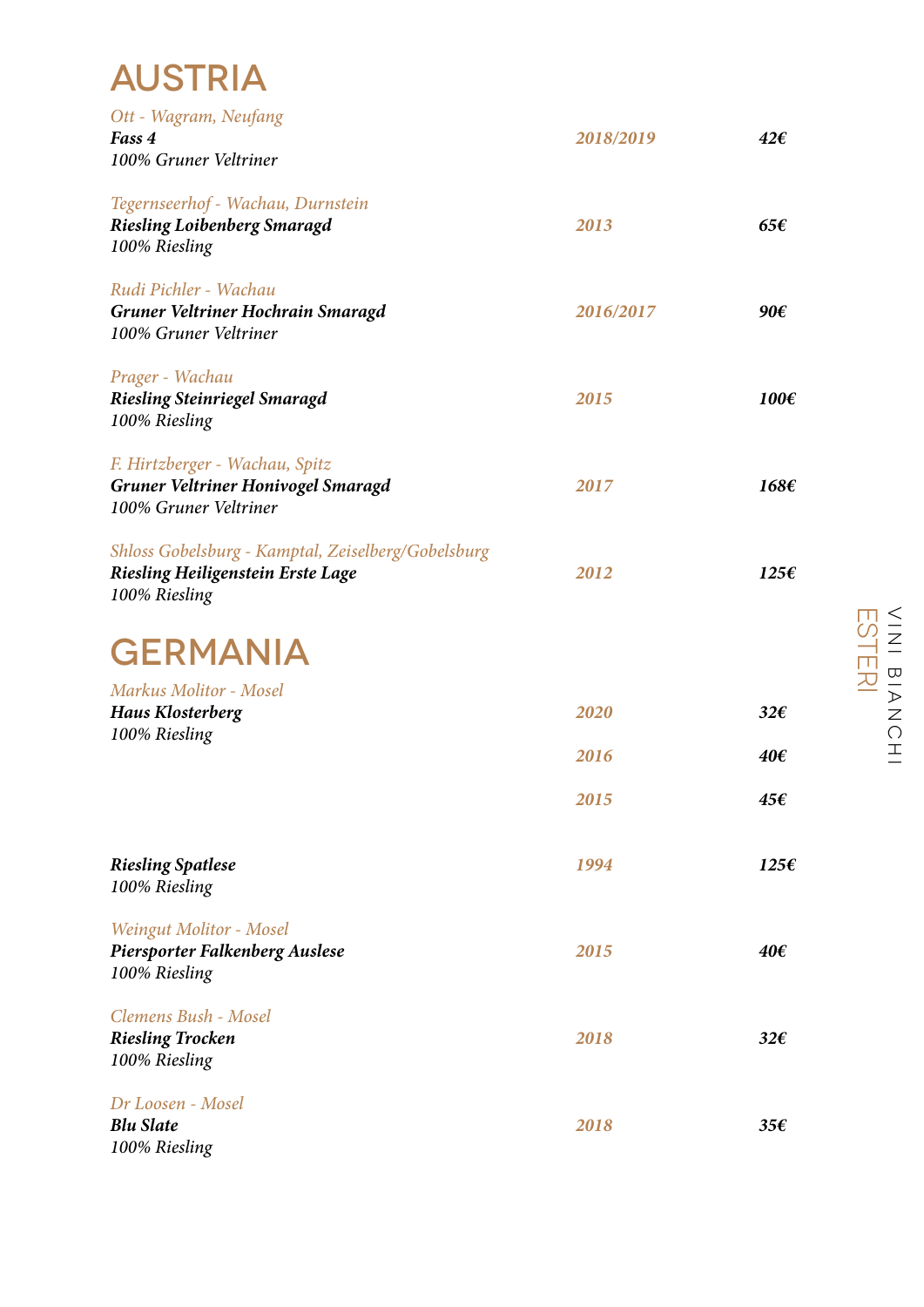| Clusserath - Mosel<br><b>Riesling Vom Schiefer</b><br>100% Riesling           | 2018      | $35\epsilon$   |
|-------------------------------------------------------------------------------|-----------|----------------|
| <b>Apotheke Spatlese</b><br>100% Riesling                                     | 2017      | 576            |
| R. Haart - Mosel<br><b>Riesling Goldtropfchen GG</b><br>100% Riesling         | 2014      | 80€            |
| F. Gelz Zilliken - Mosel<br><b>Riesling Rausch GG</b><br>100% Riesling        | 2016      | $92\epsilon$   |
| Egon Muller - Mosel<br><b>Riesling Kabinett</b><br>100% Riesling              | 2016      | 180€           |
| Prinz - Mittelrhein<br>Vom Buten Schiefer Feinherb<br>100% Riesling           | 2017/2019 | 30€            |
| P. J. Kuhn - Mittelrhein<br><b>Riesling Rheinschiefer</b><br>100% Riesling    | 2017      | 40€            |
| <b>Riesling Doosberg GG</b><br>100% Riesling                                  | 2016      | N.D.           |
| <b>Shafer Frolich - Nahe</b><br>Vulkangestein<br>100% Riesling                | 2017      | 55€            |
| <b>Riesling Felseneck GG</b><br>100% Riesling                                 | 2017      | 140€           |
| Schloss Johannisberg - Rheingau<br><b>Bronzelack Trocken</b><br>100% Riesling | 2017      | 60€            |
| Halbtrocken Kabinett<br>100% Riesling                                         | 1991      | 155 $\epsilon$ |
| <b>Gelblack Trocken</b><br>100% Riesling                                      | 1984      | $170 \epsilon$ |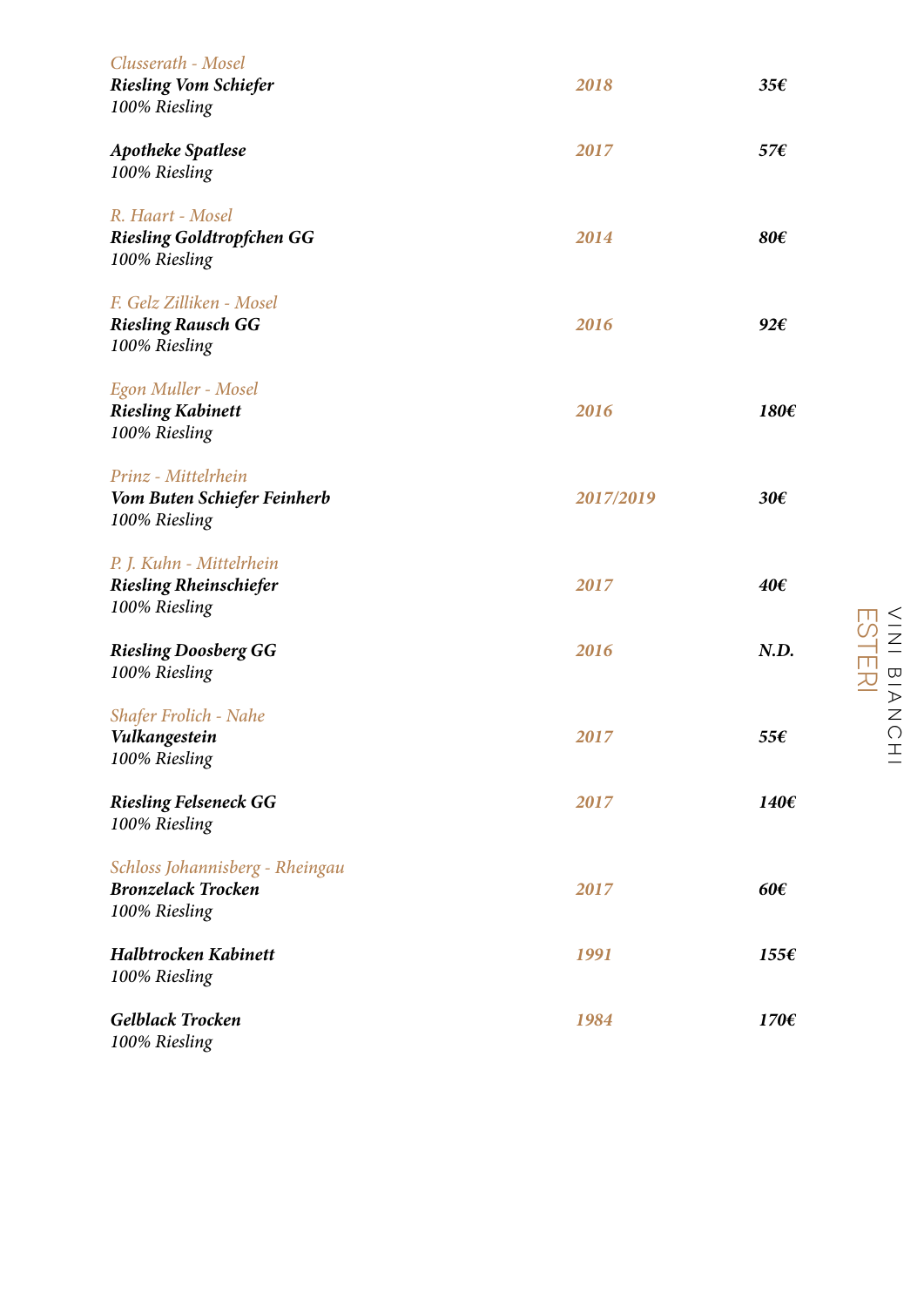#### FRANCIA VALLE DELLA LOIRA

| Gwin Evan - Nantes, Le Landreau<br>Le Haut Planty<br>100% Melon de Bourgogne                           | S.A.         | 40€           |
|--------------------------------------------------------------------------------------------------------|--------------|---------------|
| Domaine de Roches Neuves - Varrains<br><b>Samur L'Insolite</b><br>100% Chenin Blanc                    | 2020<br>2017 | 50€<br>60€    |
| Samur Clos de l'Echelier Blanc<br>100% Chenin Blanc                                                    | 2015         | 100€          |
| Michel Autran - Vouvray, Noizay<br>Les Enfers Tranquilles<br>100% Chenin Blanc                         | 2015         | 45€           |
| Laura Semeria - Cheverny, Blois<br><b>Cour Cheverny</b><br>100% Romorantin                             | 2016         | $41\epsilon$  |
| Jean Pierre Robinot - Coteaux du Loir, Chahaignes/Jasnieres<br>Cuvée Bistrologie<br>100% Chenin Blanc  | 2015         | 75€           |
| Charme du Loire<br>100% Chenin Blanc                                                                   | 2015         | 80€           |
| La Grapperie - Coteaux du Loir<br>La Desireé<br>100% Chenin Blanc                                      | 2017         | 80€           |
| La Dorrées<br>100% Chenin Blanc                                                                        | 2016         | 80€           |
| Domaine Masson - Blondelet - Pouilly-sur-Loire<br>Pouilly Fumé Les Pierres de Pierre<br>100% Sauvignon | 2015         | 65 $\epsilon$ |
| Jean Max Roger - Sancerre, Bué<br><b>Sancerre</b><br>100% Sauvignon                                    | 2016/2017    | 50€           |
| Le Chéne Marchand - Sancerre<br><b>Sancerre</b><br>100% Sauvignon                                      | 2013         | $52\epsilon$  |

NINI BIANCHI<br>ESTERI VINI BIANCHI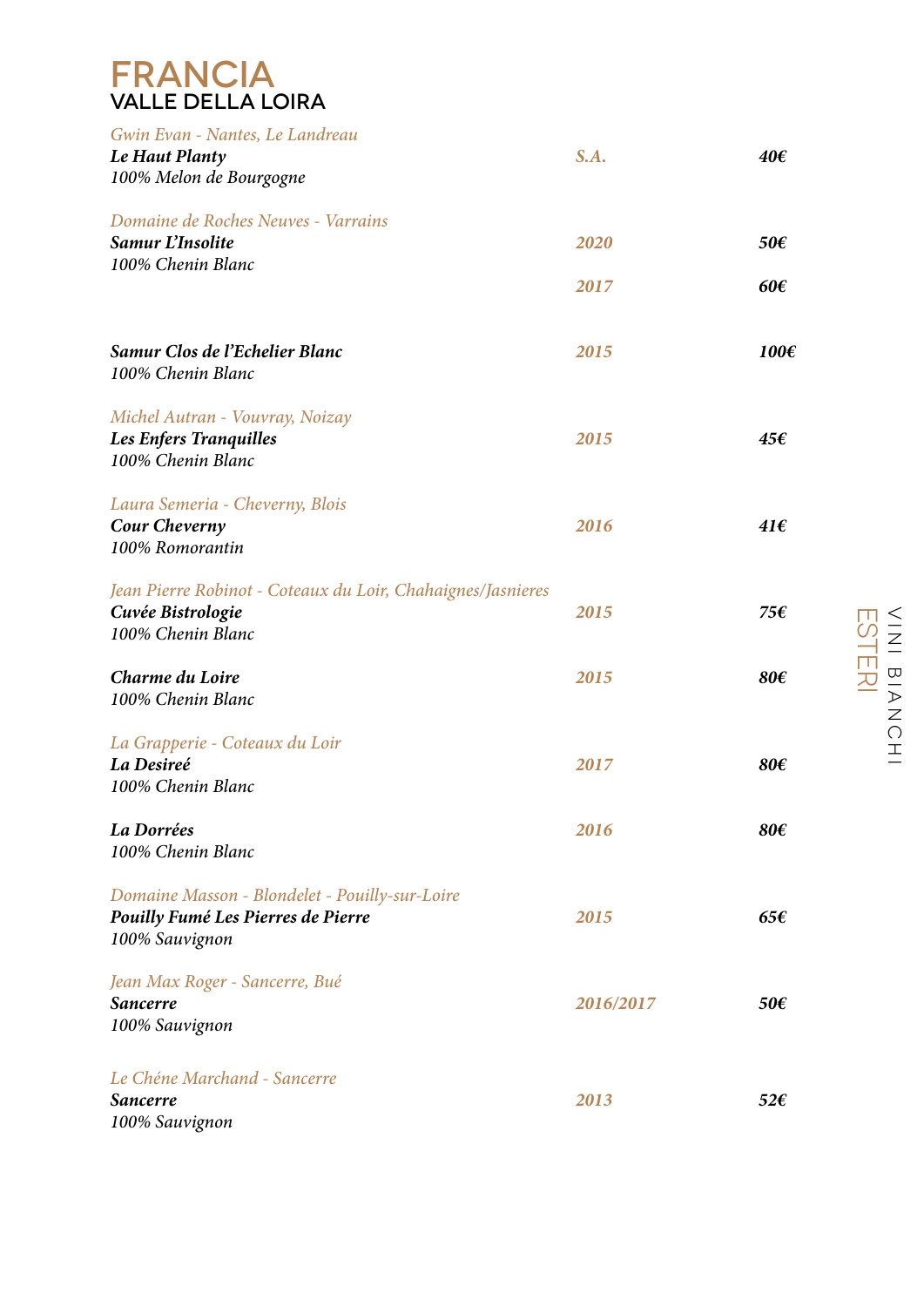| Pascal Cotat - Sancerre, Chavignol<br>La Grande Cote<br>100% Sauvignon                            | 2017/2018 | 86€            |
|---------------------------------------------------------------------------------------------------|-----------|----------------|
| Les Monts Damnès<br>100% Sauvignon                                                                | 2017      | 86€            |
| <b>ALSAZIA</b>                                                                                    |           |                |
| Paul Gingliger - Haut Rhin, Eguisheim<br>Cuvée de Prelats<br>100% Pinot Grigio                    | 2016      | 35€            |
| Domaine de l'Envol - Haut Rhin, Ingersheim<br>Trait d'Union<br>Riesling, Sylvaner, Gewurztraminer | 2017      | 356            |
| Sylvaner Manala<br>100% Sylvaner                                                                  | 2016      | 40€            |
| Gewurztraminer<br>100% Gewurztraminer                                                             | 2017      | N.D.           |
| Domaine Jean Louis et Fabienne Mann<br><b>Riesling Vieilles Vignes</b><br>100% Riesling           | 2016      | 55€            |
| <b>Riesling Grand Cru</b><br>100% Riesling                                                        | 2013      | $110 \epsilon$ |
| Domaine Brand & Fils - Bas-Rhin, Ergersheim<br>La Chimere<br>100% Riesling                        | 2015/2017 | 40€            |
| <b>Keffenberg</b><br>100% Gewurztraminer                                                          | 2013      | 40€            |
| Domaine Ostertag - Bas-Rhin, Epfig<br><b>Pinot Gris Zellberg</b><br>100% Pinot Grigio             | 2016      | 98€            |
| <b>Riesling Grand Cru Muencheberg</b><br>100% Riesling                                            | 2017      | 130€           |
| <b>Pinot Gris Grand Cru Muenchberg</b><br>100% Pinot Grigio                                       | 2017      | 150€           |
| <b>BORGOGNA</b><br><b>CHABLIS</b>                                                                 |           |                |
| Drouhin - Vaudon<br><b>Chablis</b><br>100% Chardonnay                                             | 2016/2017 | 55 $\epsilon$  |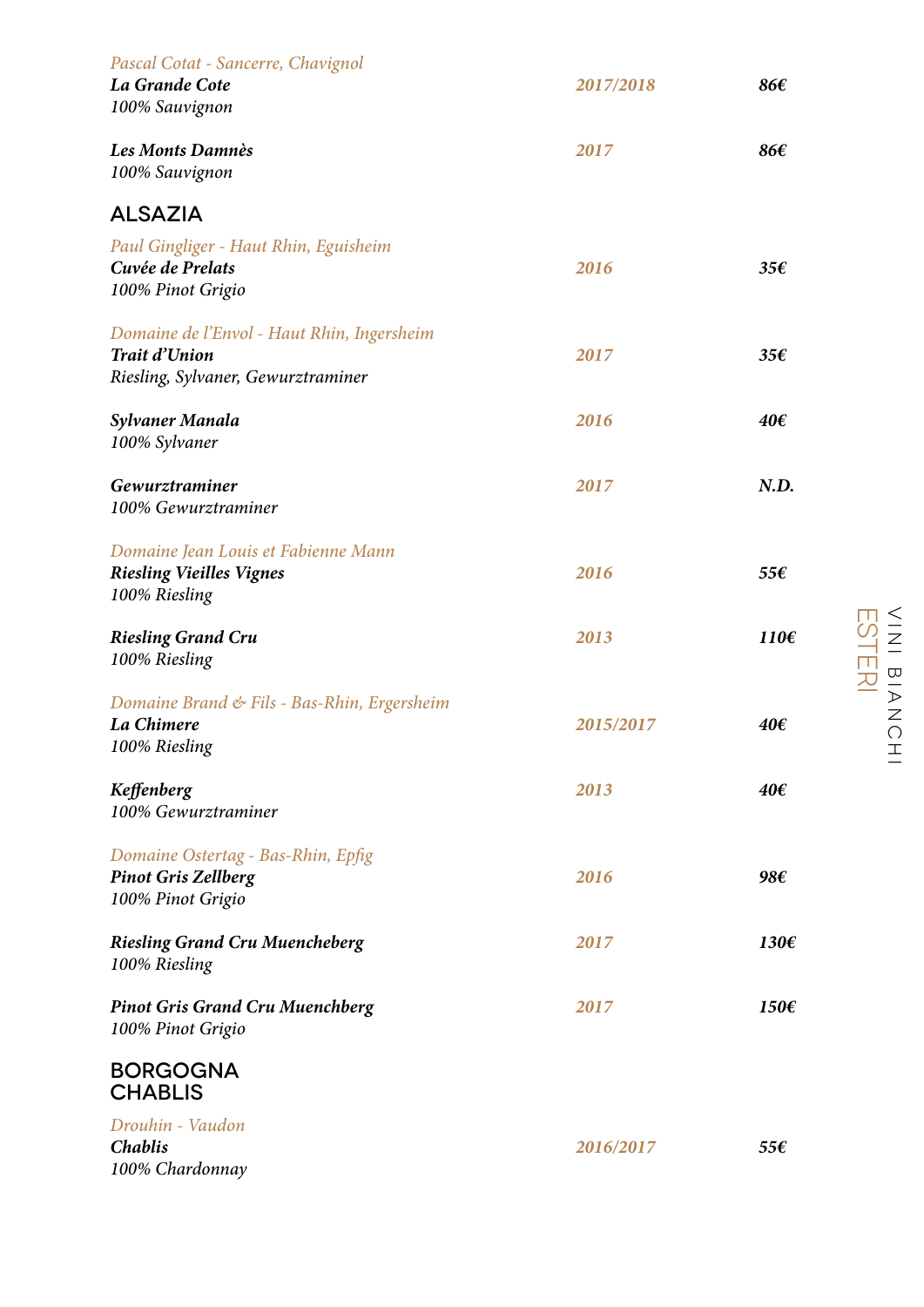| <b>Alan Geoffroy</b><br><b>Chablis Premier Cru Beauroy</b><br>100% Chardonnay              | 2018 | 50€            |
|--------------------------------------------------------------------------------------------|------|----------------|
| <b>Chablis Premier Cru Fourchaume</b><br>100% Chardonnay                                   | 2018 | 50€            |
| William Fèvre<br><b>Chablis Premier Cru Fourchaume</b><br>100% Chardonnay                  | 2016 | 95€            |
| <b>Billaud Simon</b><br>Chablis Grand Cru Vaudésir<br>100% Chardonnay                      | 2017 | $210 \epsilon$ |
| <b>COTES DE BEAUNE</b>                                                                     |      |                |
| <b>Marc Moray</b><br><b>Bourgogne Blanc</b><br>100% Chardonnay                             | 2017 | 60€            |
|                                                                                            | 2016 | 70€            |
| Puligny-Montrachet<br>100% Chardonnay                                                      | 2017 | 140€           |
|                                                                                            | 2016 | 160€           |
| <b>Chassagne Montrachet</b><br>100% Chardonnay                                             | 2017 | 140€           |
| Chassagne Montrachet Premier Cru Virondot<br>100% Chardonnay                               | 2016 | $210 \epsilon$ |
| Domaine Coffinet - Duvernay<br>Chassagne Montrachet 1er Cru La Maltroie<br>100% Chardonnay | 2016 | $120 \epsilon$ |
| Henry Boillot - Mersault<br><b>Mersault</b><br>100% Chardonnay                             | 2017 | 1256           |
| <b>Mersault Les Genevrieres</b><br>100% Chardonnay                                         | 2019 | 300€           |
| Puligny-Montrachet 1er Cru Clos de la Mouchere<br>100% Chardonnay                          | 2016 | $220 \epsilon$ |
| Philippe Pacalet - Mersault<br><b>Mersault</b><br>100% Chardonnay                          | 2018 | 200€           |
| <b>Mersault Premier Cru Charmes</b><br>100% Chardonnay                                     | 2017 | 325f           |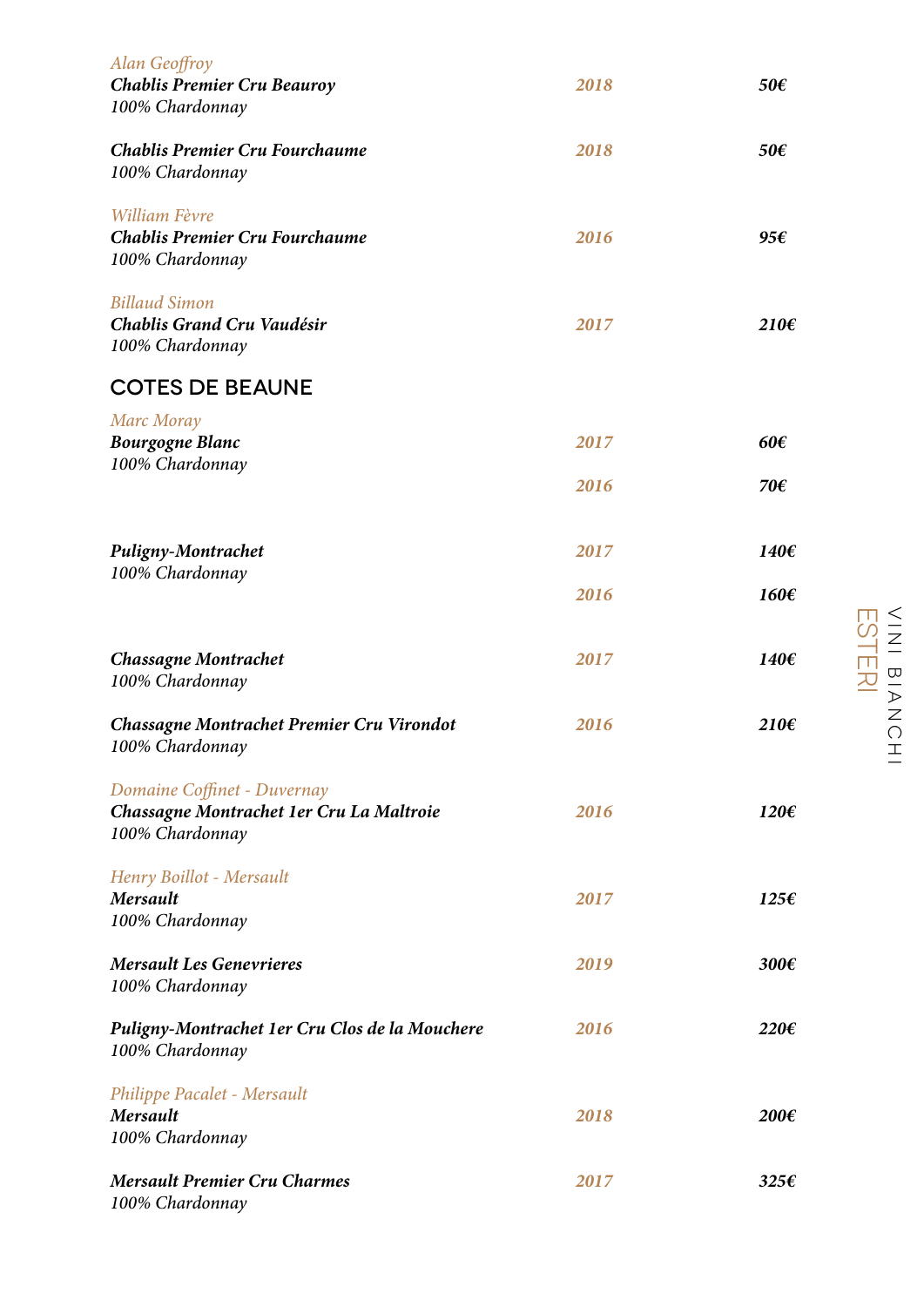| Vincent Girardin - Santenay<br><b>Santenay Vieilles Vignes</b><br>100% Chardonnay                                      | 2017 | 70€          |
|------------------------------------------------------------------------------------------------------------------------|------|--------------|
| Domaine Pavelot<br>Pernard-Vergelesses 1er Cru Sous Fretille<br>100% Chardonnay                                        | 2017 | 100€         |
| <b>MACONNAIS</b>                                                                                                       |      |              |
| Domaine Saint Denis - Lugny<br>Macon-Lugny Calcaire de Mépilly<br>100% Chardonnay                                      | 2016 | 50€          |
| Joseph Drouhin - Bussières<br><b>Macon-Bussières Les Clos</b><br>100% Chardonnay                                       | 2019 | 40€          |
| <b>Pouilly-Fuissè</b><br>100% Chardonnay                                                                               | 2018 | 60€          |
| <b>COTES DU RHONE</b>                                                                                                  |      |              |
| Vieux Télégraphe - Bedarrides<br>Chateauneuf-du-pape Blanc La Crau<br>Clairette, Grenache Blanc, Roussane, Bourboulenc | 2016 | 1256         |
| <b>LANGUEDOC - ROUSSILLON</b>                                                                                          |      |              |
| Domaine de l'Horizon - Calce<br>L'Esprit de L'horizon Blanc<br>80% Macabeo, 20% Moscato bianco                         | 2016 | 42€          |
| Domaine Matassa - Espira de l'Agly<br>Cuvée Marguerite Blanc<br>50% Moscato Alessandria, 30% Macabeo, 20% Pinot Muscat | 2018 | 656          |
| Gaja et Villedieu<br><b>Aimery Limoux Blanc</b><br>100% Sauvignon                                                      | 2009 | 88€          |
| <b>BORDEAUX</b>                                                                                                        |      |              |
| Chateau Rahoul - Portets<br><b>Graves Blanc</b><br>75% Semillon, 25% Sauvignon                                         | 2015 | $52\epsilon$ |
| Chateau Latour Martillac<br>Pessac-Leognan Blanc<br>60% Sauvignon, 40% Semillon                                        | 2013 | 1256         |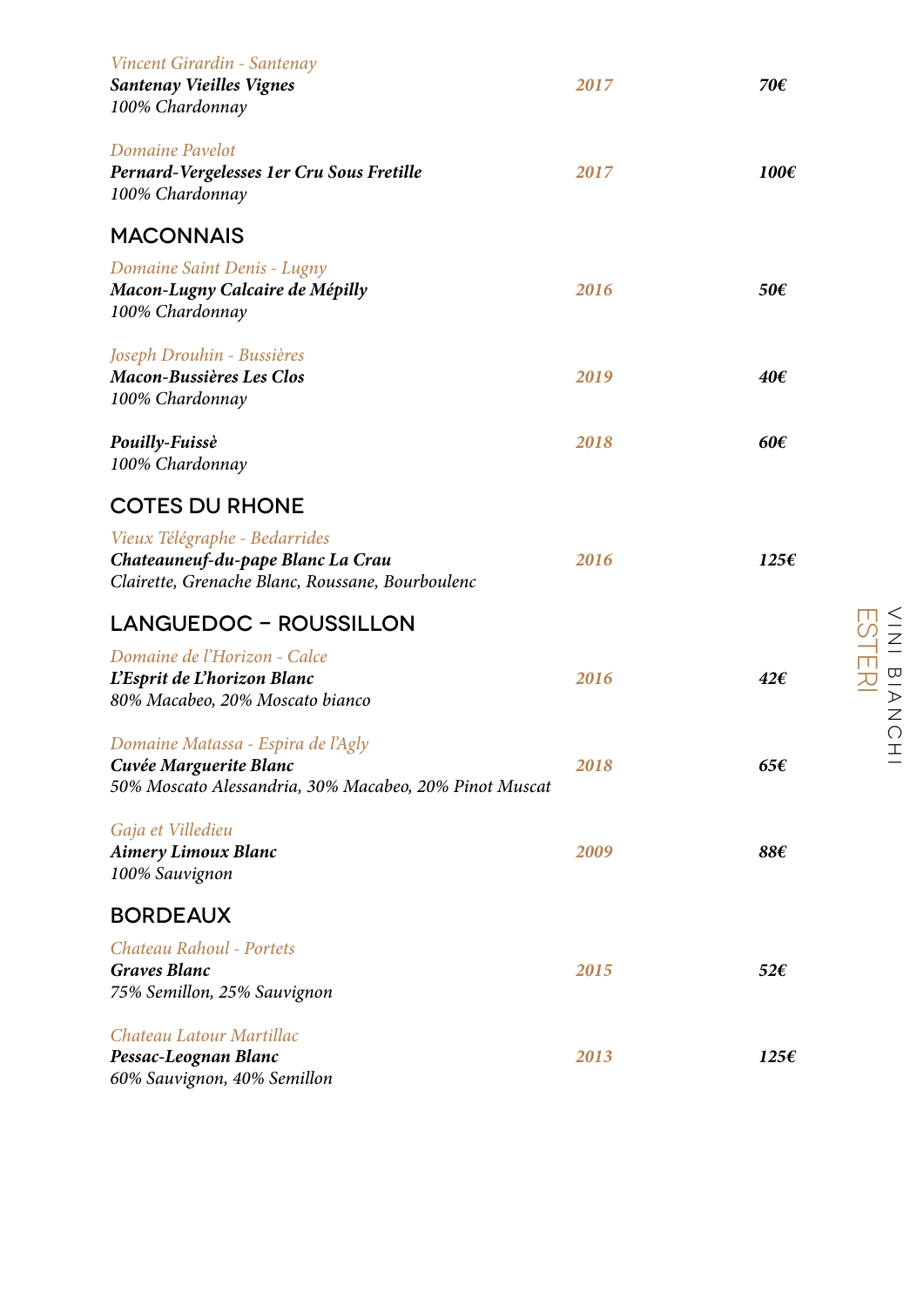#### NUOVA ZELANDA

| Saint Clair - Otago<br><b>Block 3 Pioneer</b><br>100% Sauvignon Blanc      | 2019      | N.D. |
|----------------------------------------------------------------------------|-----------|------|
| <b>SLOVACCHIA</b>                                                          |           |      |
| Slobodne<br><b>Pinoter Cutis</b><br>80% Pinot Grigio, 20% Gruner Veltliner | 2015      | 40€  |
| <b>CROAZIA</b>                                                             |           |      |
| Piquentum<br><b>Blanc Malvazija</b><br>100% Malvasia Istriana              | 2018      | 35€  |
| <b>SLOVENIA</b>                                                            |           |      |
| <b>Emil Taycar</b><br>Vitovska<br>100% Vitovska                            | 2013/2014 | 45€  |
| Malvasia<br>100% Malvasia                                                  | 2015      | 70€  |
| <b>Marinic</b><br><b>Chardonnay Erigone Ossech V</b><br>100% Chardonnay    | 2015      | 70€  |
| Ribolla Gialla Erigone Gaugnaz I<br>100% Ribolla Gialla                    | 2015      | 70€  |
| Pinot Grigio Erigone Bigliana II<br>100% Pinot Grigio                      | 2015      | 70€  |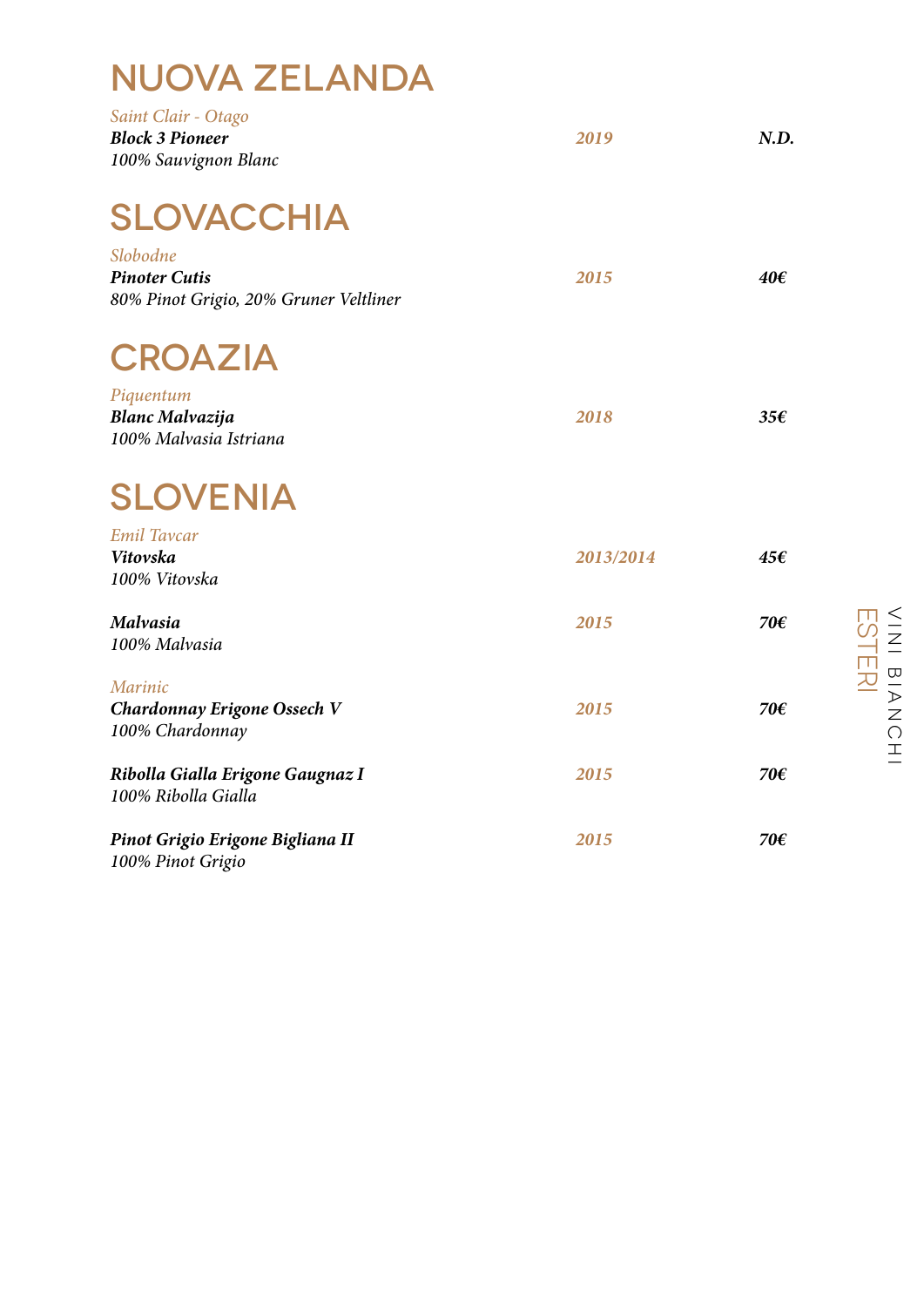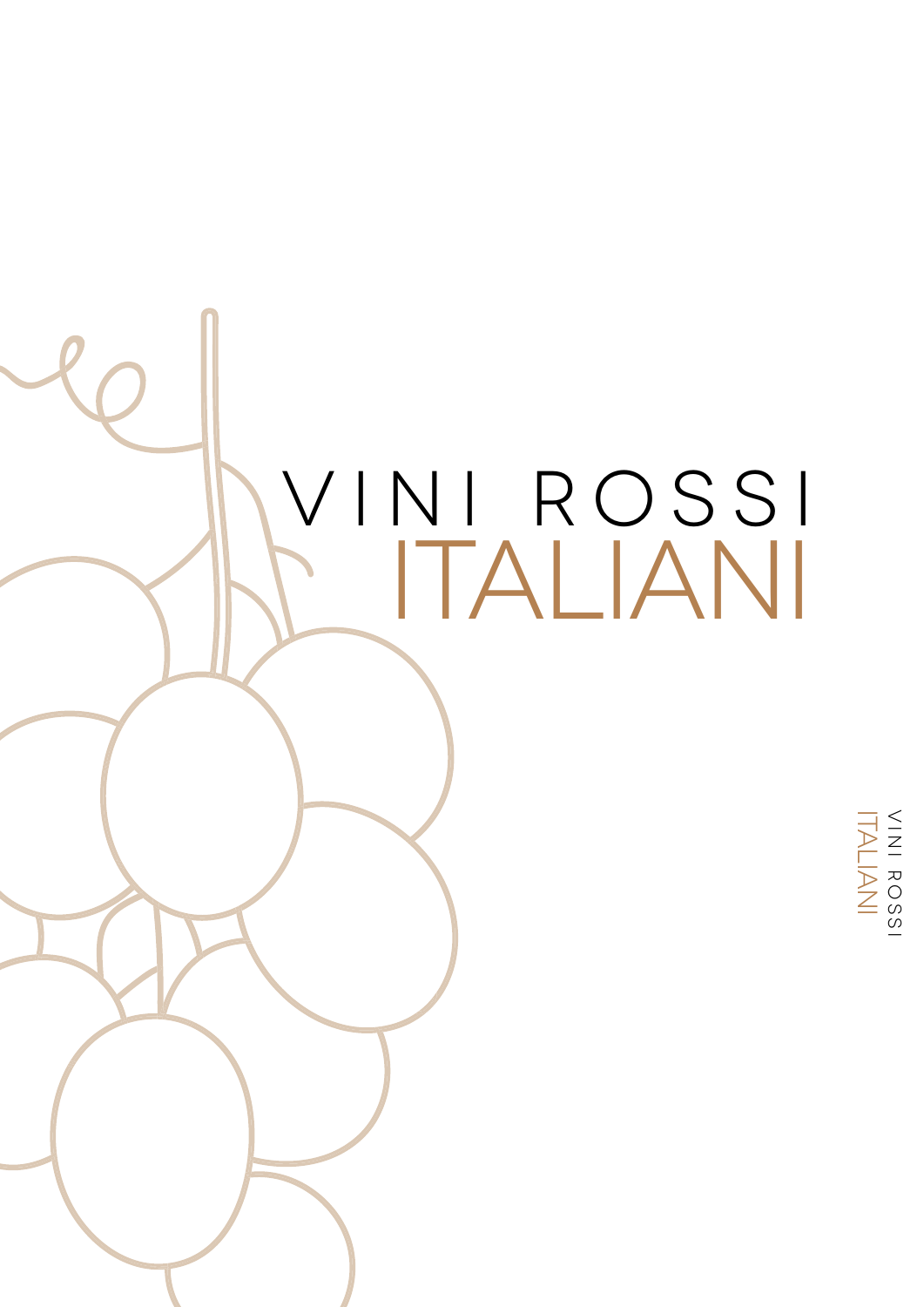# VALLE D'AOSTA

| Elio Ottin - Aosta<br><b>Torrette Superieur</b><br>100% Torrette               | 2017      | 40€          |
|--------------------------------------------------------------------------------|-----------|--------------|
| <b>PIEMONTE</b>                                                                |           |              |
| Travaglini - Vercelli, Gattinara<br>Gattinara Tre Vigne<br>100% Nebbiolo       | 2012/2013 | N.D.         |
| Paolo Scavino - Cuneo, Castiglione Falleto<br>Dolcetto d'Alba<br>100% Dolcetto | 2020      | $30\epsilon$ |
| Barbera d'Alba<br>100% Barbera                                                 | 2018      | N.D.         |
| <b>Nebbiolo</b><br>100% Nebbiolo                                               | 2020      | N.D.         |
| <b>Barolo</b><br>100% Nebbiolo                                                 | 2014      | 90€          |
| <b>Barolo Ravera</b><br>100% Nebbiolo                                          | 2017      | 100€         |
| <b>Barolo Cannubi</b><br>100% Nebbiolo                                         | 2017      | 100€         |
|                                                                                | 2014      | 110€         |
| <b>Barolo Bric del Fiasc</b><br>100% Nebbiolo                                  | 2017      | 125€         |
|                                                                                | 2015      | 130€         |
|                                                                                | 2014      | 1356         |
| <b>Barolo Monvigliero</b><br>100% Nebbiolo                                     | 2014      | 1306         |
| <b>Barolo Bricco Ambrogio</b>                                                  | 2015      | 1106         |
| 100% Nebbiolo                                                                  | 2017      | 1206         |
| Barolo Riserva Rocca dell'Annunziata<br>100% Nebbiolo                          | 2015      | 250€         |
| Gaja - Cuneo, Barbaresco<br><b>Barbaresco</b><br>100% Nebbiolo                 | 2015      | 2806         |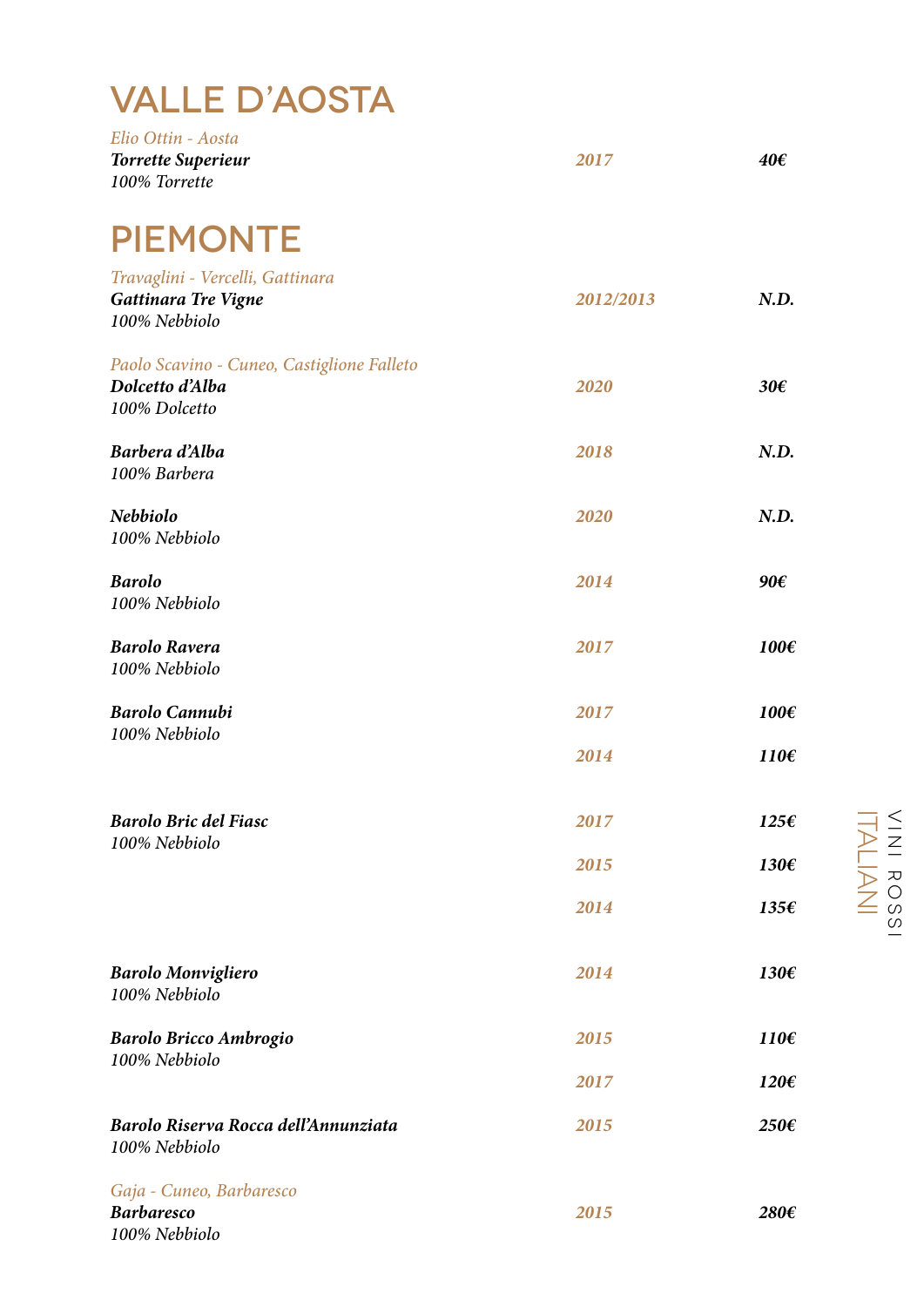| Comm.G.B. Burlotto - Cuneo, Verduno<br><b>Barolo</b><br>100% Nebbiolo                 | 2017 | 150€         |
|---------------------------------------------------------------------------------------|------|--------------|
| <b>Barolo Monvigliero</b><br>100% Nebbiolo                                            | 2017 | 550€         |
| <b>Barolo Acclivi</b><br>100% Nebbiolo                                                | 2017 | 550€         |
| Luciano Sandrone - Cuneo, Barolo<br>Nebbiolo D'Alba Valmaggiore<br>100% Nebbiolo      | 2019 | 50€          |
| <b>Barbera D'Alba</b><br>100% Nebbiolo                                                | 2019 | $35\epsilon$ |
| <b>Barolo le Vigne</b><br>100% Nebbiolo                                               | 2017 | 120€         |
| Giovanni Abrigo - Cuneo, Diano D'Alba<br>Nebbiolo D'Alba Valmaggiore<br>100% Nebbiolo | 2018 | 356          |
| <b>Barbaresco</b><br>100% Nebbiolo                                                    | 2018 | 100€         |
| <b>Barbaresco Meruzzano</b><br>100% Nebbiolo                                          | 2018 | 45€          |
| <b>Barbaresco Rongalio</b><br>100% Nebbiolo                                           | 2016 | 70€          |
| <b>Barbaresco Montersino</b><br>100% Nebbiolo                                         | 2016 | 70€          |
|                                                                                       | 2015 | $60\epsilon$ |
| <b>LOMBARDIA</b>                                                                      |      |              |
| Triacca - Valtellina<br>Riserva la Gatta<br>100% Nebbiolo                             | 2016 | 40€          |
| Prestigio<br>100% Nebbiolo                                                            | 2016 | 45€          |
| Sassella Riserva<br>100% Nebbiolo                                                     | 2015 | 45€          |
| Arpepe - Valtellina<br>Il Pettirosso<br>100% Nebbiolo                                 | 2017 | 40€          |
| Grumello Riserva Rocca del Piro<br>100% Nebbiolo                                      | 2017 | 45€          |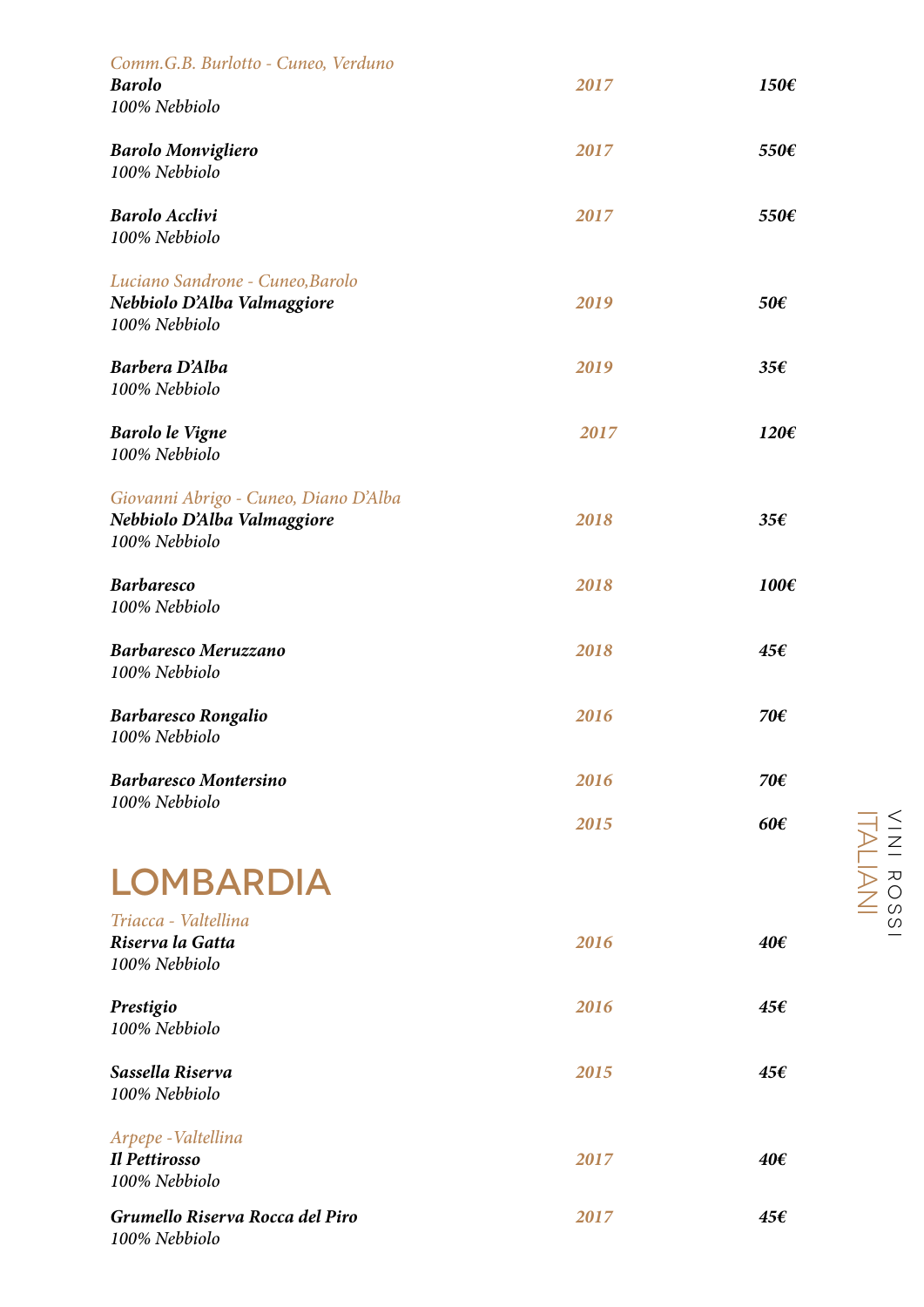# TRENTINO-ALTO ADIGE

| Cesconi - Trento, Pressano<br>Pivier<br>100% Merlot                              | 2015 | 45€          |
|----------------------------------------------------------------------------------|------|--------------|
| Tenuta San Leonardo - Trento, Avio<br><b>Carmenere</b><br>100% Carmenere         | 2015 | 105€         |
| San Leonardo                                                                     | 2015 | 110€         |
| 60% C. Sauvignon, 30% Carmenere, 10% Merlot                                      | 2010 | 135€         |
|                                                                                  | 2008 | 150€         |
| Castelfeder - Bolzano<br><b>Pinot Nero Burgum Novum</b><br>100% Pinot Nero       | 2017 | $65\epsilon$ |
| Lagrein Burgum Novum<br>100% Lagrein                                             | 2016 | 50€          |
| Manincor - Bolzano, Caldaro<br><b>Mason</b><br>100% Pinot Nero                   | 2019 | 50€          |
| Mason di Mason<br>100% Pinot Nero                                                | 2019 | $90\epsilon$ |
| Ferruccio Carlotto - Bolzano, Ora<br><b>Pinot Nero Mazzon</b><br>100% Pinot Nero | 2019 | 50€          |
| Lagrein Ora<br>100% Lagrein                                                      | 2019 | 40€          |
| Girlan - Bolzano, Cornaiano<br><b>Trattmann Riserva</b><br>100% Pinot Nero       | 2018 | 60€          |
| <b>Flora Cuvèe</b><br>Cabernet Sauvignon, Merlot                                 | 2018 | 50€          |
| Vigna Ganger<br>100% Pinot Nero                                                  | 2017 | 160€         |

VIN ROSSI<br>VIN ROSSI VINI ROSSIITALIANI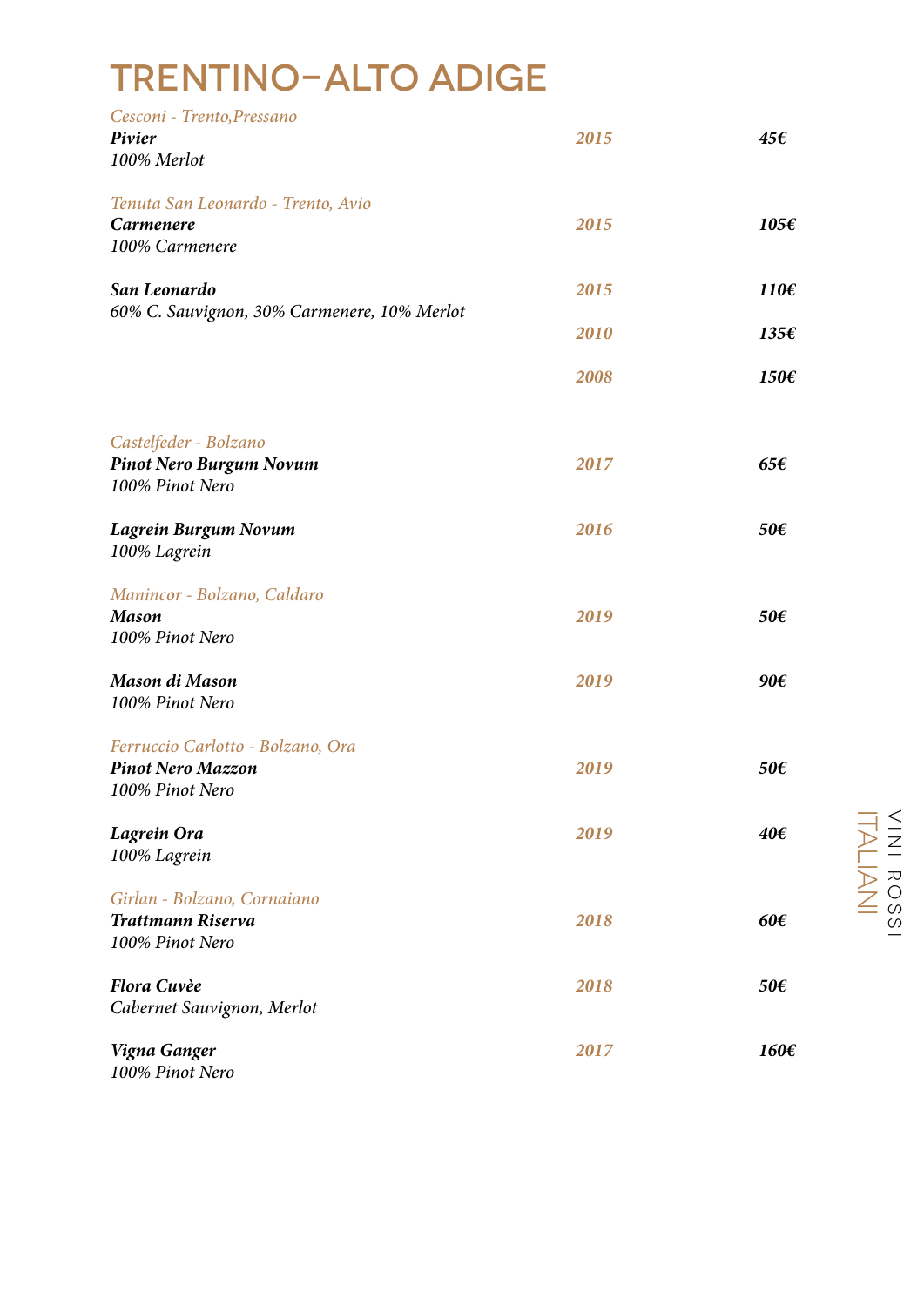#### VENETO VALPOLICELLA

| Giuseppe Quintarelli - Verona, Negrar<br>Primofiore<br>50% Corvina e Corvinone, 50% Cabernet                            | 2019         | 60 $\epsilon$        |
|-------------------------------------------------------------------------------------------------------------------------|--------------|----------------------|
| Valpolicella Classico Superiore<br>55% Corvina, 30% Rondinella, 15% Cabernet                                            | 2014         | 1206                 |
| Monte dei Ragni - Verona, Fumane<br>Valpolicella Ripasso Classico Superiore<br>55% Corvina, 40% Rondinella, 5% Molinara | 2016         | $65\epsilon$         |
| Antolini - Verona, Marano di Valpolicella<br>Amarone Moropio<br>Corvina, Corvinone, Rondinella, Molinara                | 2018         | $62\epsilon$         |
| Amarone Ca' Coato<br>Corvina, Corvinone, Rondinella                                                                     | 2016         | $72\epsilon$         |
| Guaite di Noemi - Verona, Mezzane di Sotto<br><b>Tano IGT</b><br>35% Corvina, 25% Rondinella, 45% Corvinone             | 2015         | $35\epsilon$         |
| Valpolicella Superiore DOC<br>35% Corvina, 20% Rondinella, 35% Corvinone, 10% Altri uvaggi                              | 2012         | 45€                  |
| Valpolicella Ripasso DOC<br>35% Corvina, 20% Rondinella, 35% Corvinone, 10% Altri uvaggi                                | 2011         | 55€                  |
| Amarone della Valpolicella DOC<br>35% Corvina, 20% Rondinella, 35% Corvinone, 10% Altri uvaggi                          | 2011<br>2010 | 85€<br>90 $\epsilon$ |
| <b>COLLI EUGANEI</b>                                                                                                    |              |                      |
| Filò delle Vigne - Baone<br>Io di Baone<br>Corbina, Marzemina Bastarda, Pattaresca e Moscato Nero                       | 2018         | $35\epsilon$         |
| <b>Borgo delle Casette</b><br>70% Cabernet Sauvignon, 30% Cabernet Franc                                                | 2017         | 45€                  |
| Vignalta - Arquà Petrarca<br>Carmènere<br>100% Carmènere                                                                | 2018         | $30\epsilon$         |
| Arquà<br>80% Merlot, 20% Cabernet Sauvignon                                                                             | 2010/2011    | $62\epsilon$         |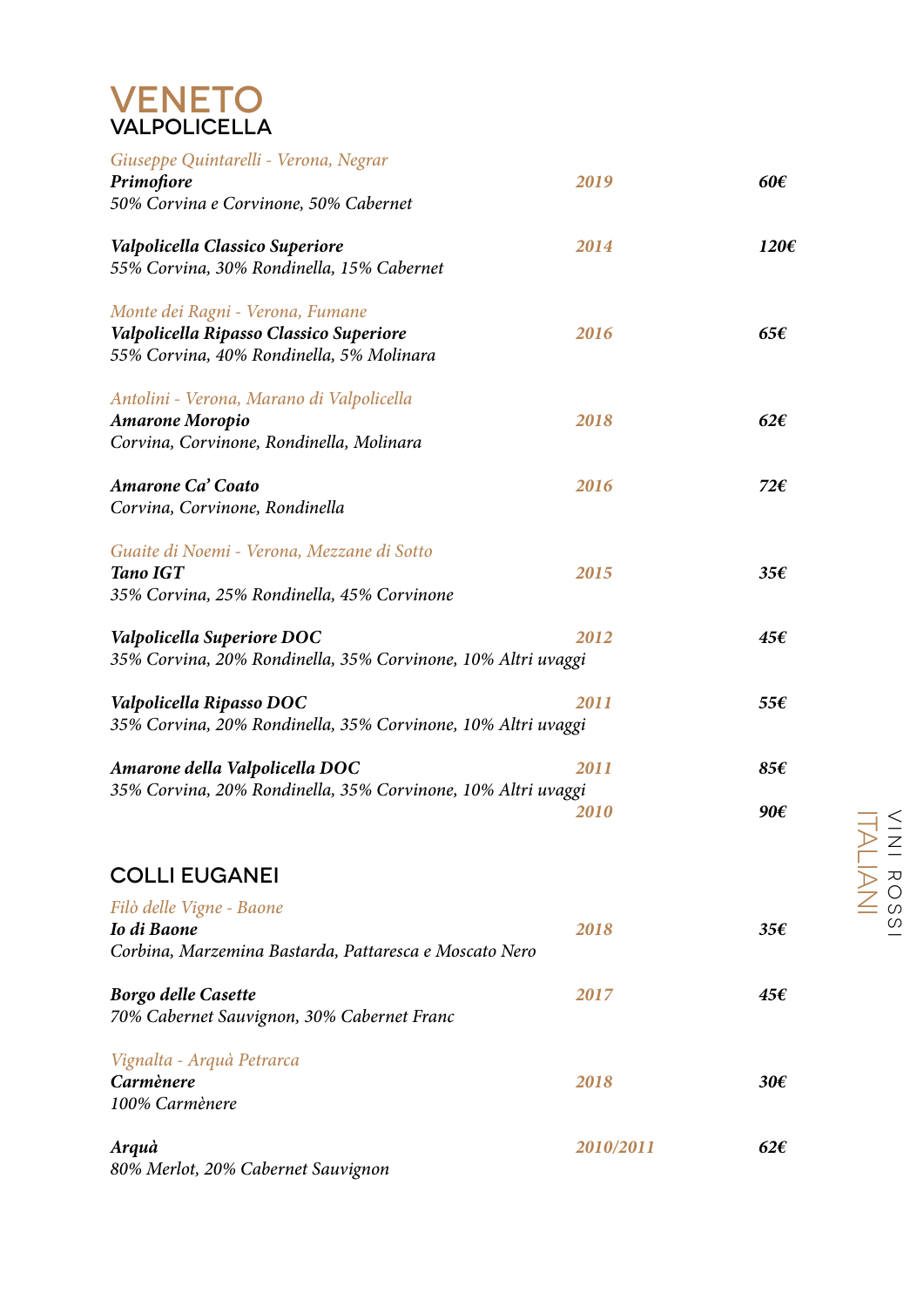| Gemola<br>70% Merlot, 30% Cabernet Franc                                  | 2015 | 65€           |
|---------------------------------------------------------------------------|------|---------------|
|                                                                           | 2012 | 70€           |
|                                                                           | 2009 | 80€           |
|                                                                           | 2006 | 90€           |
| <b>Cabernet Riserva</b><br>Cabernet Sauvignon, Cabernet Franc             | 2007 | 100€          |
| <b>COLLI BERICI</b>                                                       |      |               |
| Daniele Portinari - Alonte, Vicenza<br><b>Tai Rosso</b><br>100% Tai Rosso | 2017 | $35\epsilon$  |
| Nanni<br>Cabernet Sauvignon, Merlot                                       | 2017 | $30\epsilon$  |
| <b>FRIULI-VENEZIA GIULIA</b>                                              |      |               |
| La Due Terre - Udine, Prepotto<br><b>Pinot Nero</b><br>100% Pinot Nero    | 2018 | 60€           |
| Merlot<br>100% Merlot                                                     | 2018 | 50€           |
| Sacrisassi Rosso<br>60% Schioppettino, 40% Refosco                        | 2018 | 40€           |
| Petrussa - Udine, Prepotto<br>Schioppettino<br>100% Schioppettino         | 2018 | 40€           |
| Schioppettino Vigna S. Elena<br>100% Schioppettino                        | 2017 | 60€           |
| Bressan - Gorizia, Farra d'Isonzo<br><b>Pinot Nero</b><br>100% Pinot Nero | 2016 | 65 $\epsilon$ |
| Schioppettino<br>100% Schioppettino                                       | 2016 | 65 $\epsilon$ |
| Zidarich - Trieste, Duino - Aurisina<br>Ruje<br>Merlot, Terrano           | 2009 | 80€           |

VINTANI<br>VINTANI VINI ROSSIITALIANI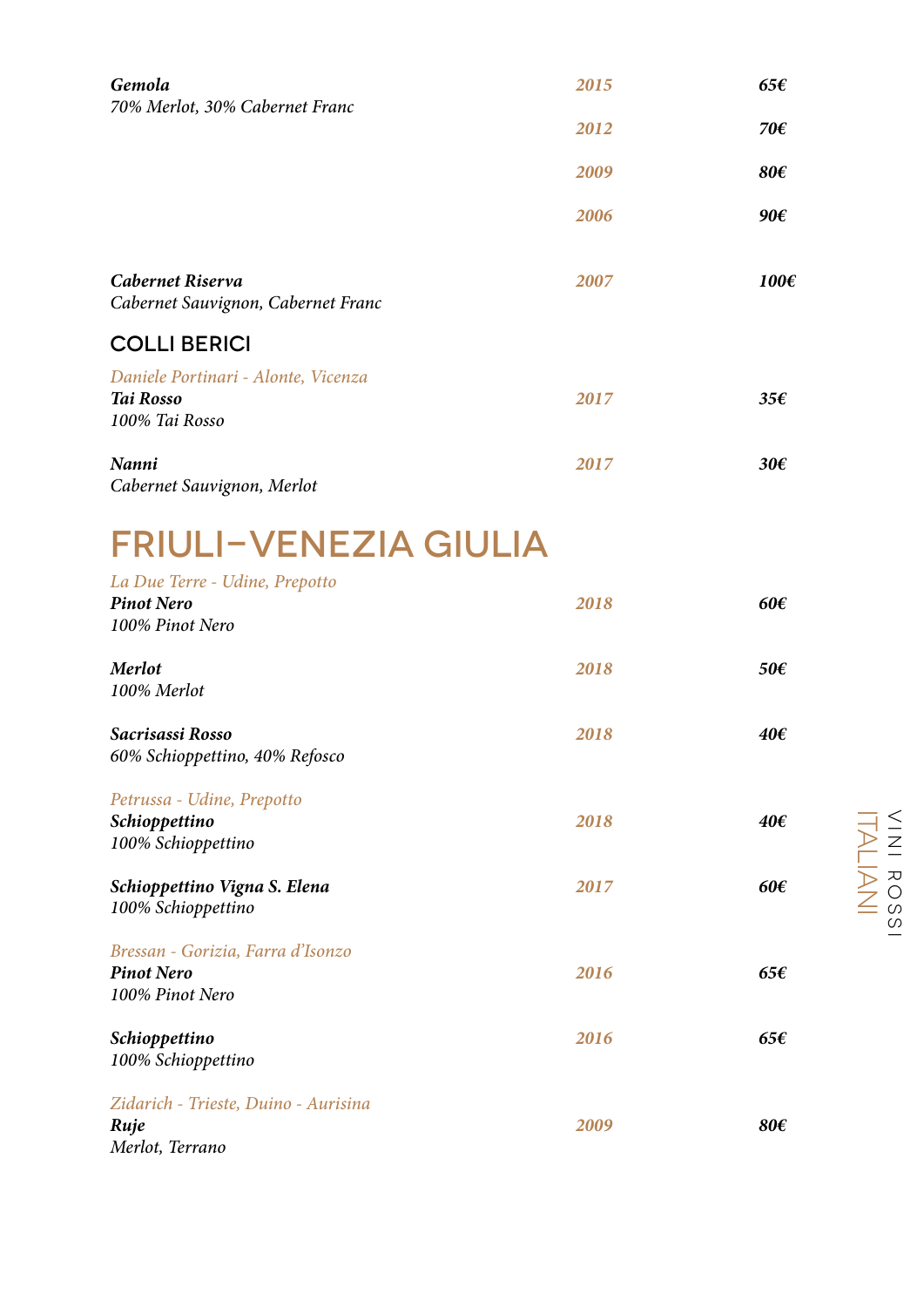| <b>TOSCANA</b>          |  |
|-------------------------|--|
| <b>CHIANTI CLASSICO</b> |  |

| Marchese Antinori                                                                           |      |               |
|---------------------------------------------------------------------------------------------|------|---------------|
| <b>Tignanello</b><br>100% Sangiovese                                                        | 2019 | 130€          |
| Chianti Classico - Villa Antinori<br>90% Sangiovese, 10% Cabernet                           | 2018 | 35f           |
| Triacca - Firenze, Greve in Chianti<br>La Madonnina Riserva<br>100% Sangiovese              | 2017 | 40€           |
| La Palaia<br>85% Sangiovese, 15% C. Sauvignon                                               | 2014 | 45€           |
| <b>Falcinaia</b><br>100% C. Sauvignon                                                       | 2015 | $60\epsilon$  |
| <b>Ontaneta</b><br>100% Merlot                                                              | 2013 | 65€           |
| Poggio Al Sole - Firenze, Badia a Passignano<br>Casasilia Gran Selezione<br>100% Sangiovese | 2017 | 60€           |
| Syrah<br>100% Syrah                                                                         | 2016 | 50€           |
| <b>MONTALCINO</b>                                                                           |      |               |
| Salvioni - Montalcino<br>Rosso di Montalcino<br>100% Sangiovese                             | 2019 | 85€           |
|                                                                                             | 2017 | 90€           |
| <b>Brunello di Montalcino</b><br>100% Sangiovese                                            | 2016 | 200€          |
| Argiano - Montalcino<br>Rosso di Montalcino<br>100% Sangiovese                              | 2018 | 35€           |
| Brunello di Montalcino                                                                      | 2016 | 85€           |
| 100% Sangiovese                                                                             | 2015 | 90€           |
|                                                                                             | 2014 | 95€           |
| Solengo<br>C. Sauvignon, P. Verdot, Merlot, Sangiovese                                      | 2017 | 90€           |
|                                                                                             | 2014 | 95 $\epsilon$ |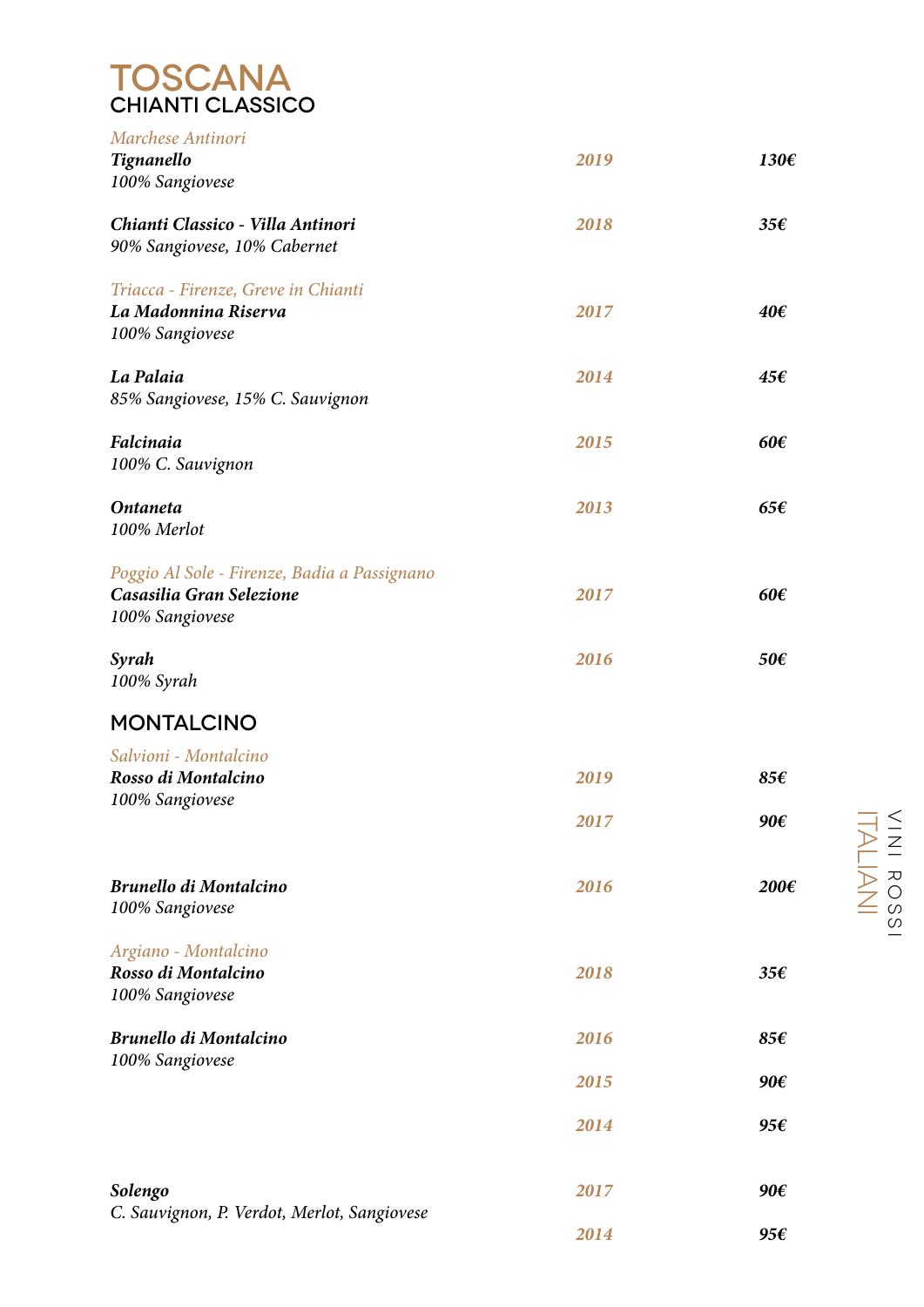| Le Ragnaie - Montalcino<br>Rosso di Montalcino<br>100% Sangiovese                                          | 2016 | 45€            |
|------------------------------------------------------------------------------------------------------------|------|----------------|
| Brunello di Montalcino                                                                                     | 2016 | 90€            |
| 100% Sangiovese                                                                                            | 2013 | 100€           |
| <b>Brunello Vecchie Vigne</b><br>100% Sangiovese                                                           | 2016 | 170€           |
| <b>BOLGHERI</b>                                                                                            |      |                |
| Le Macchiole - Bolgheri<br><b>Bolgheri Rosso</b><br>40% Merlot, 20% C. Franc, 20% C. Sauvignon, 20% Syrah  | 2020 | 50€            |
| Paleo                                                                                                      | 2018 | 130€           |
| 100% Cabernet Franc                                                                                        | 2016 | 130€           |
|                                                                                                            | 2015 | 135€           |
|                                                                                                            | 2014 | 140€           |
| Messorio<br>100% Merlot                                                                                    | 2016 | 280€           |
|                                                                                                            | 2015 | 290€           |
|                                                                                                            | 2014 | $300 \epsilon$ |
| <b>CORTONA</b>                                                                                             |      |                |
| Stefano Amerighi - Poggiobello di Farneta, Arezzo<br>Syrah<br>100% Syrah                                   | 2018 | 45€            |
| <b>Syrah Magnum</b><br>100% Syrah                                                                          | 2018 | 95€            |
| La Botte Secrete<br>100% Sangiovese                                                                        | 2019 | 45€            |
| Tenuta La Braccesca - Montepulciano, Cortona<br>Vino Nobile di Montepulciano<br>90% Sangiovese, 10% Merlot | 2018 | $30\epsilon$   |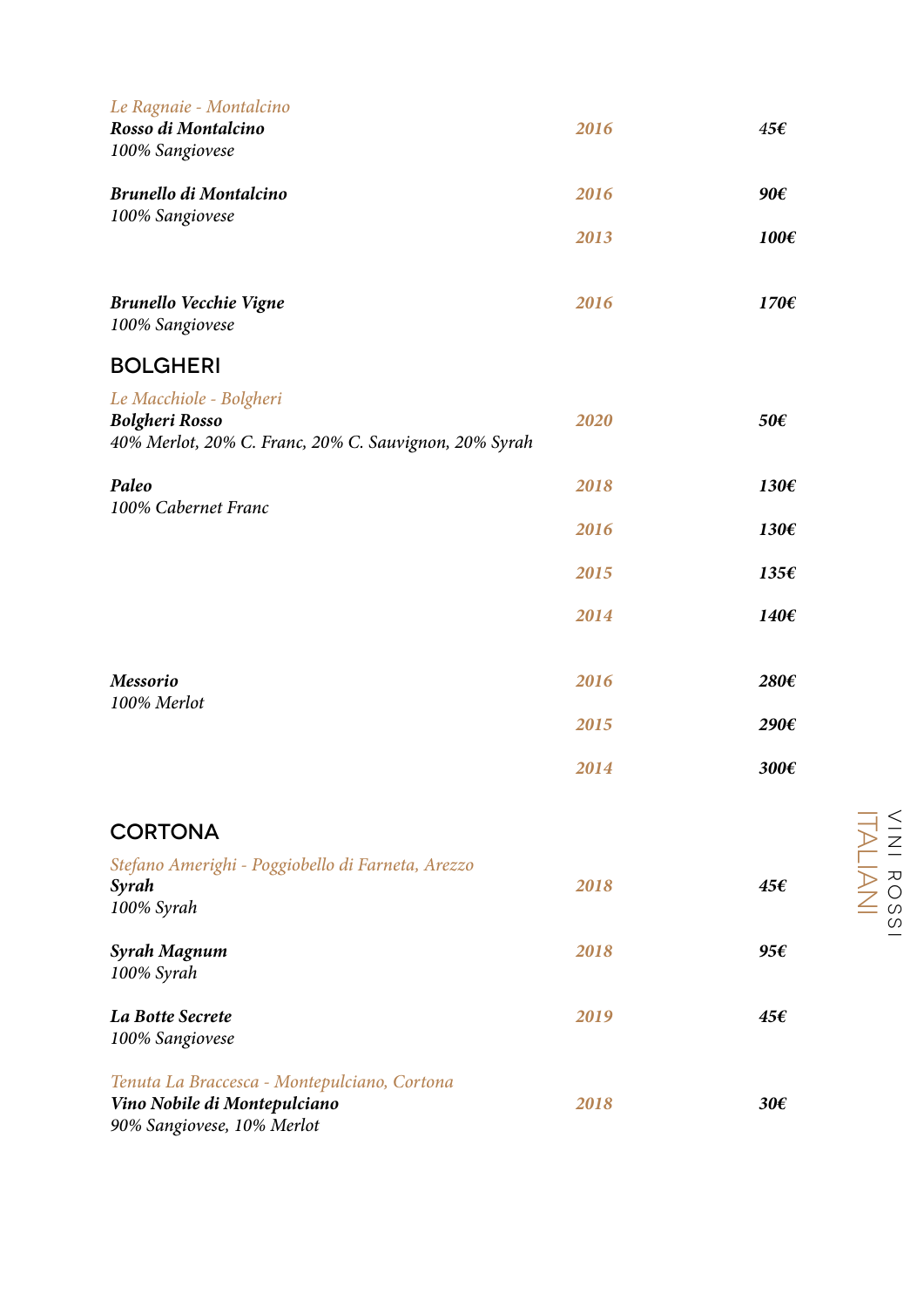| Marchesi Antinori-Bolgheri (Tenuta Guado Al Tasso)<br>Il Bruciato<br>50% Cabernet Sauvignon, 30 % Merlot, 20% Syrah    | 2019 | N.D.         |
|------------------------------------------------------------------------------------------------------------------------|------|--------------|
| Fattoria le Mortelle - Castiglione Della Pescaia<br>Poggio alle Nane<br>Cabernet Sauvignon, Cabernet Franc e Carmenere | 2019 | 80€          |
| <b>UMBRIA</b>                                                                                                          |      |              |
| Cervaro della Sala<br>Pinot nero della sala<br>100% Pinot Nero                                                         | 2018 | 70€          |
| <b>CAMPANIA</b>                                                                                                        |      |              |
| Di Prisco - Avellino, Fontanarosa<br><b>Taurasi</b><br>100% Aglianico                                                  | 2010 | 55€          |
|                                                                                                                        | 2005 | 70€          |
| Perillo - Avellino, Castefranci<br><b>Taurasi</b><br>100% Aglianico                                                    | 2009 | 70€          |
| <b>PUGLIA</b>                                                                                                          |      |              |
| Tormaresca - Brindisi, San Pietro Vernotico<br><b>Torcicoda</b><br>100% Primitivo                                      | 2019 | $35\epsilon$ |
| Masseria Maime                                                                                                         | 2016 | 50€          |
| 100% Negroamaro                                                                                                        | 2018 | 45€          |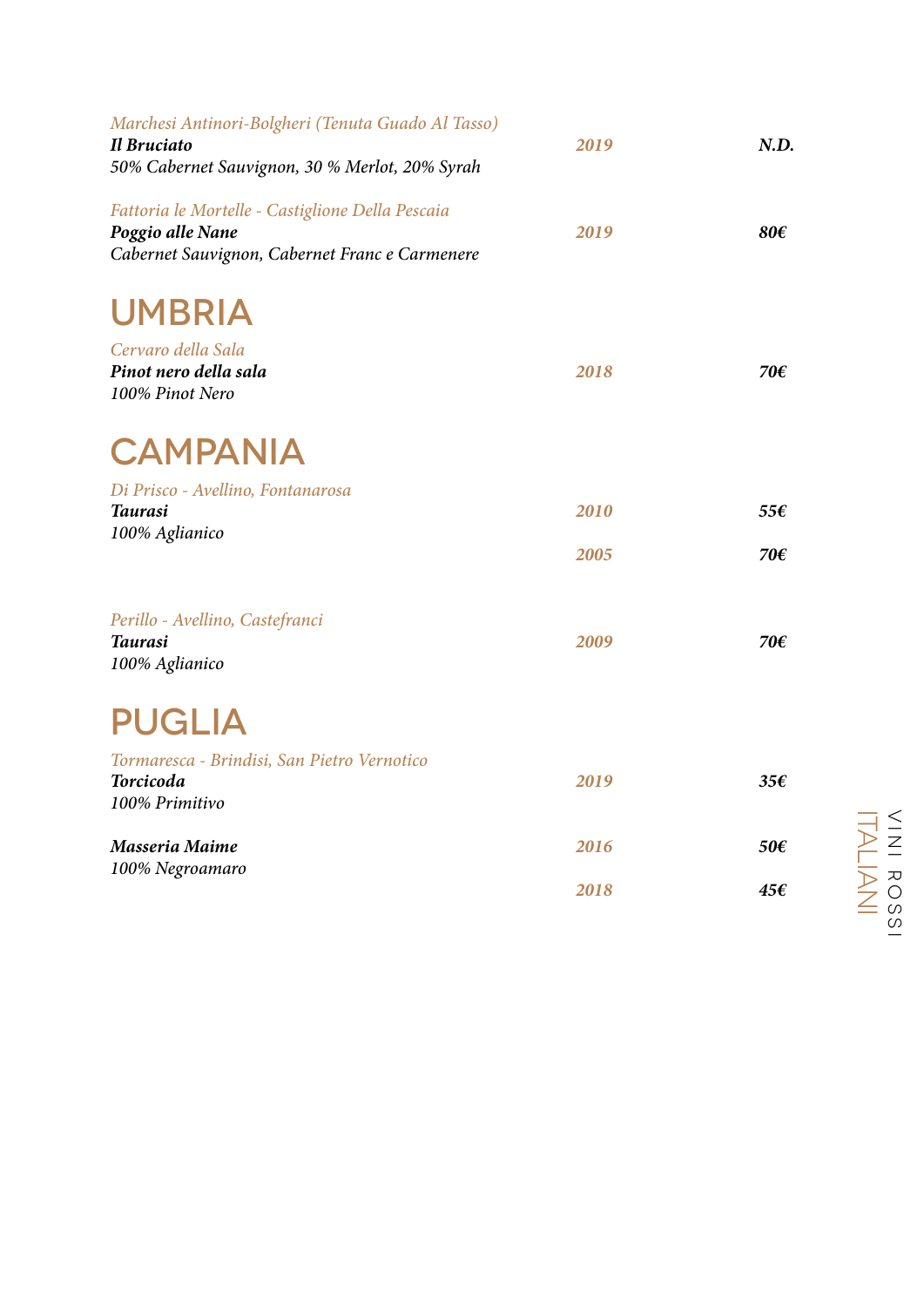# SICILIA

| I Vigneri - Catania, Milo                           |      |                |
|-----------------------------------------------------|------|----------------|
| Il Vino dei Vigneri                                 | 2018 | 45€            |
| Nerello Mascalese, Nerello Cappuccio                |      |                |
| Federico Graziani - Catania, Randazzo               |      |                |
| Profumo di Vulcano                                  | 2016 | 125 $\epsilon$ |
| Nerello Mascalese, Nerello Cappuccio                |      |                |
|                                                     | 2014 | 130€           |
| Tenuta delle Terre Nere - Catania, Randazzo         |      |                |
| Feudo di Mezzo                                      | 2019 | N.D.           |
| Nerello Mascalese, Nerello Cappuccio                |      |                |
| Frank Cornelissen - Catania, Castiglione di Sicilia |      |                |
| Munjebel Contrada Feudo di Mezzo FM                 | 2016 | 150€           |
| 100% Nerello Mascalese                              |      |                |
| Munjebel Contrada Zottorinoto, Chiusa Spagnolo CS   | 2016 | 150€           |
| 100% Nerello Mascalese                              |      |                |
| Munjebel Contrada Feudo di Mezzo, Porcaria PA       | 2016 | 150€           |
| 100% Nerello Mascalese                              |      |                |
| Munjebel Contrada Campo Re CR                       | 2016 | 150€           |
| 100% Nerello Mascalese                              |      |                |
| Munjebel Contrada Monte Colla MC                    | 2016 | 150€           |
| 100% Nerello Mascalese                              |      |                |
| Munjebel Cuvèe Vigne Alte VA                        | 2016 | 150€           |
| 100% Nerello Mascalese                              |      |                |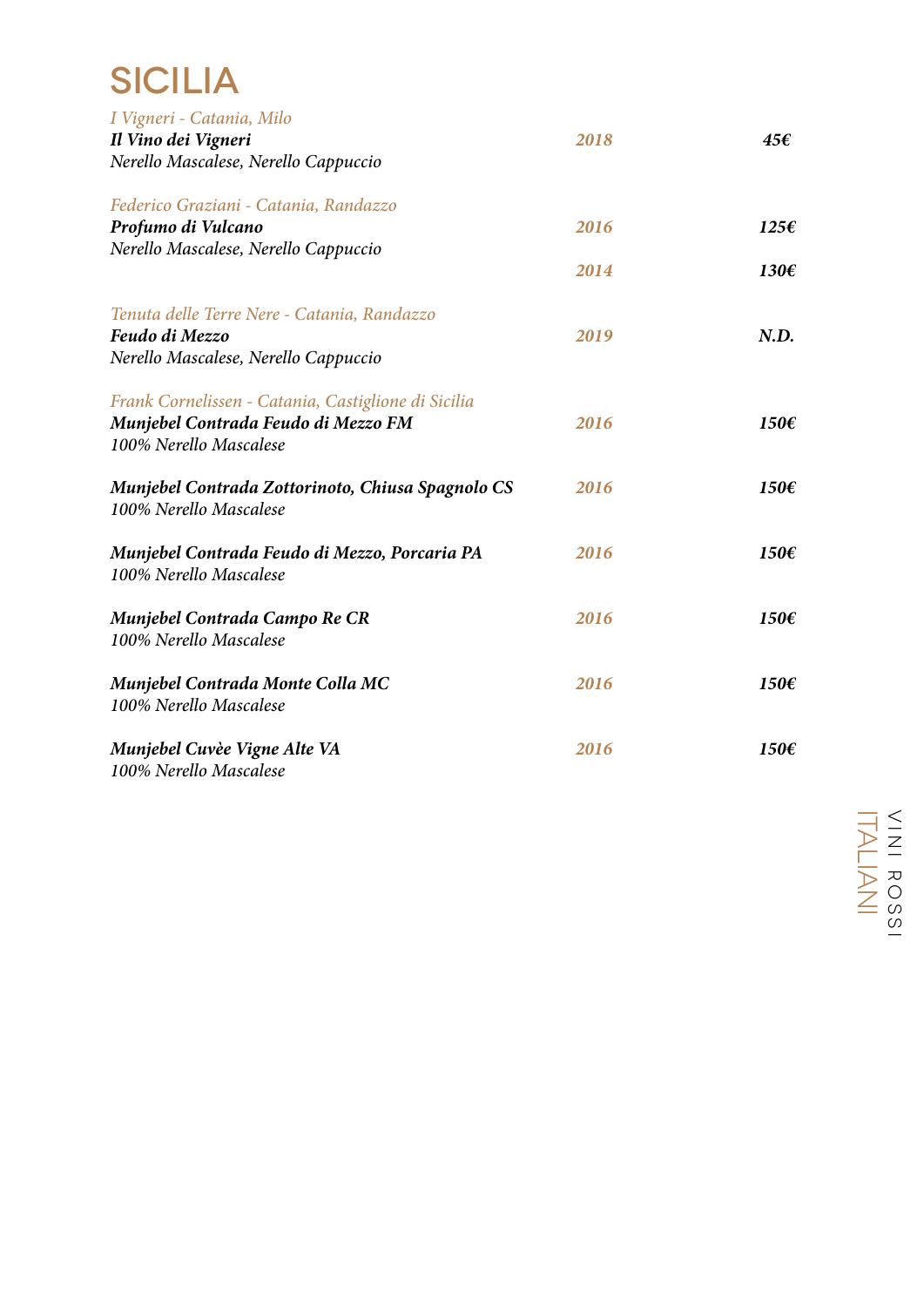# vini rossi ESTERI

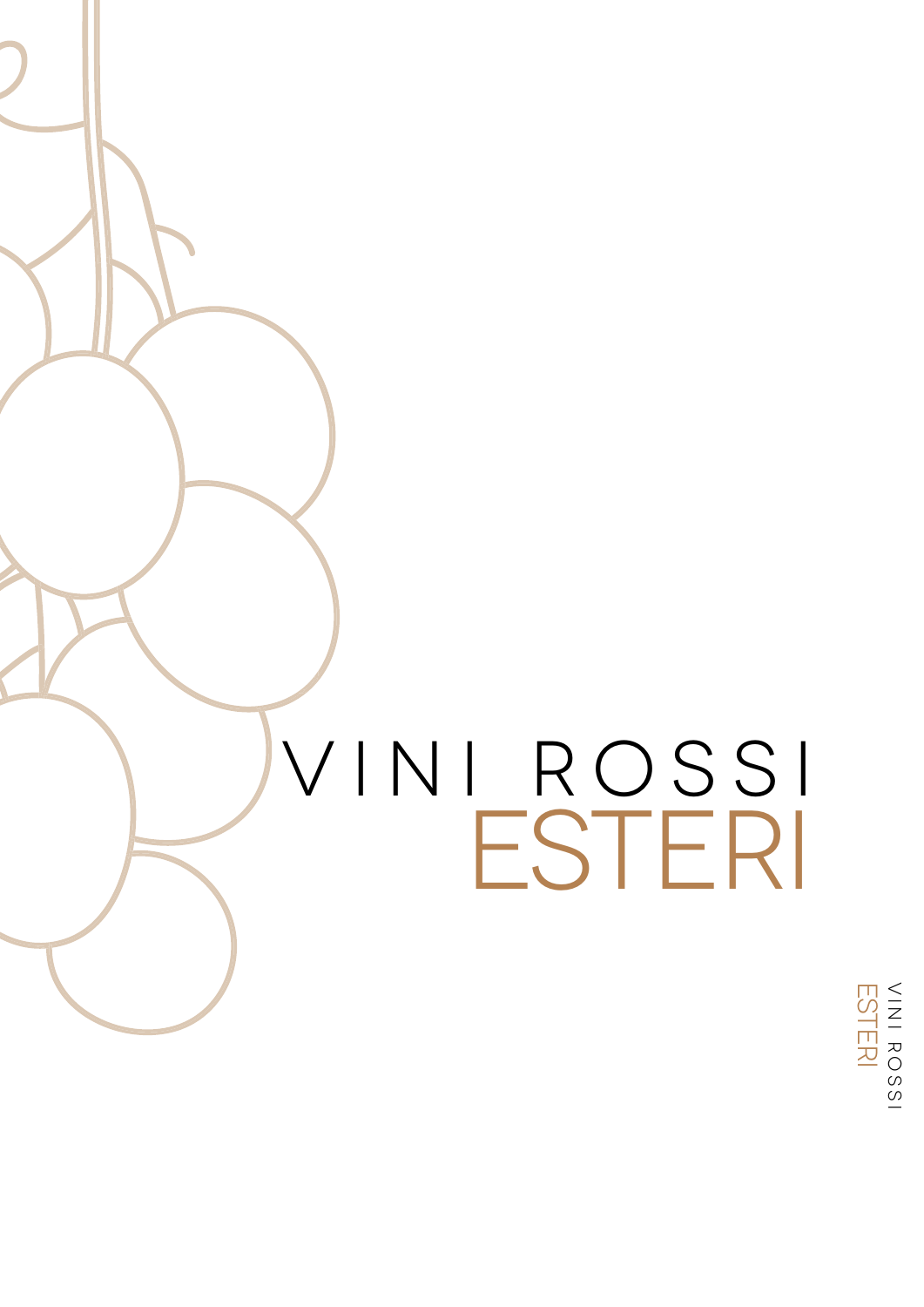

| Gut Oggau<br>Josephine Rot<br>Zweigelt, Blaufrankish, Gruner Veltriner, Welschriesling | 2015 | 80€  |
|----------------------------------------------------------------------------------------|------|------|
|                                                                                        | 2013 | 85€  |
| <b>FRANCIA</b><br><b>VALLE DELLA LOIRA</b>                                             |      |      |
| Charles Jouguet - Chinon<br><b>Chinon Silenes</b><br>100% Cabernet Franc               | 2014 | 45€  |
| Jean Pierre Robinot<br>L'Ange Vin Lumiere Des Senses<br>100% Pineau d'aunis            | 2014 | 75€  |
| Domaine des Pothiers - Cote Roannaise<br><i>L'Integrale</i><br>100% Gamay Saint-Romain | 2018 | 50€  |
| Cote du Puy<br>100% Gamay Saint-Romain                                                 | 2020 | 40€  |
| <b>BORGOGNA</b><br><b>COTE DE NUITS</b>                                                |      |      |
| Charlopin Parizot<br><b>Gevrey - Chambertin Terre Blanches</b><br>100% Pinot Nero      | 2016 | 1256 |
|                                                                                        | 2015 | 130€ |
| <b>Philippe Pacalet</b><br><b>Gevrey Chambertin</b><br>100% Pinot Nero                 | 2016 | 180€ |
| <b>Chambolle Musigny</b><br>100% Pinot Nero                                            | 2016 | 1956 |
| Vosne - Romaneè<br>100% Pinot Nero                                                     | 2016 | 2756 |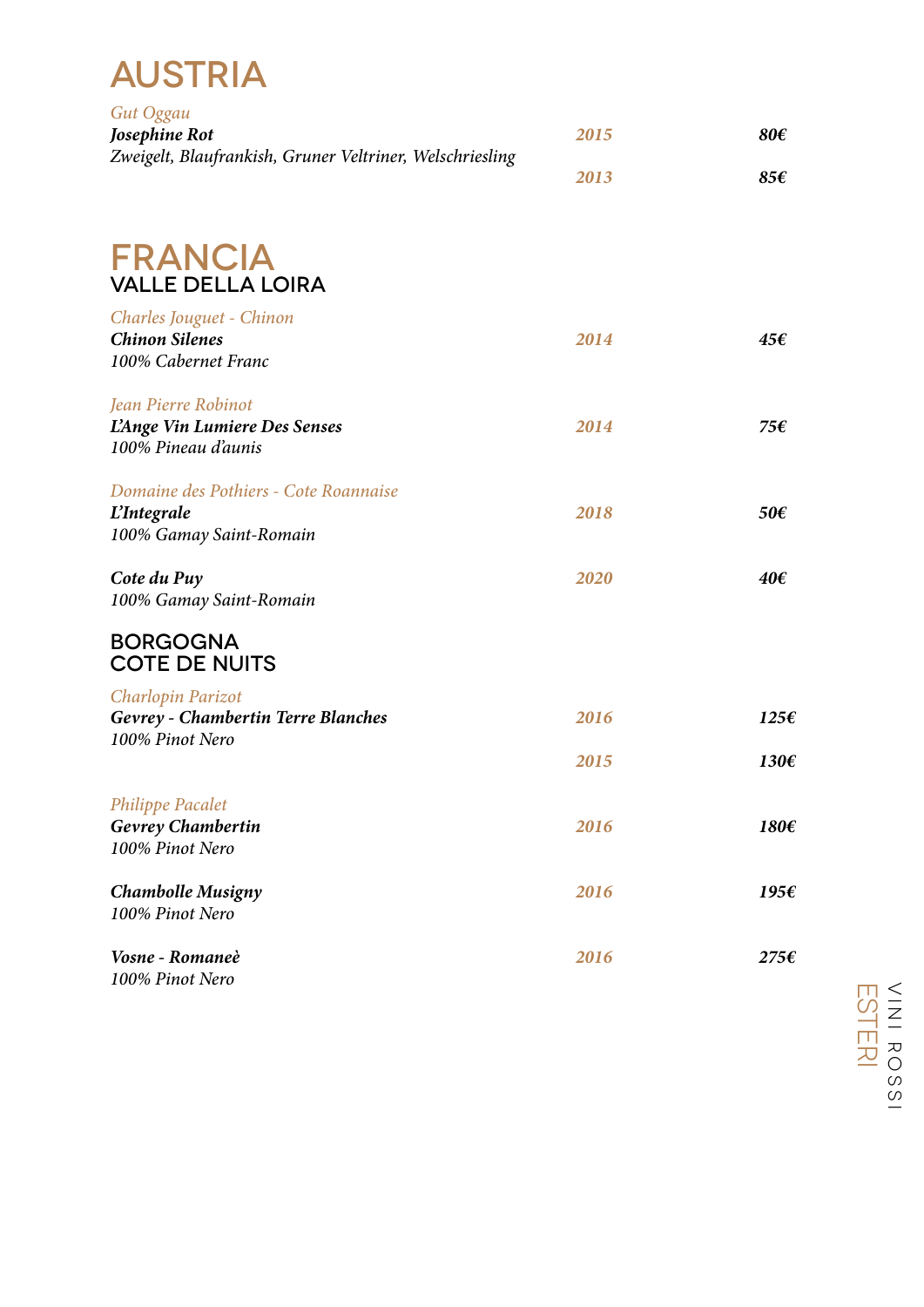| <b>Michel Gros</b>                                                                    |      |                |
|---------------------------------------------------------------------------------------|------|----------------|
| <b>Bourgogne Rouge</b>                                                                | 2017 | 60€            |
| <b>Chambolle - Musigny</b><br>100% Pinot Nero                                         | 2017 | 165€           |
|                                                                                       | 2016 | 185€           |
|                                                                                       | 2015 | $205\epsilon$  |
| <b>Nuit St. Georges Les Chaliots</b><br>100% Pinot Nero                               | 2017 | 1256           |
|                                                                                       | 2016 | 140€           |
|                                                                                       | 2015 | 160€           |
| Confuron Contetidot                                                                   |      |                |
| Vosne - Romaneè<br>100% Pinot Nero                                                    | 2016 | 150€           |
| <b>Domaine Georges Chicotot</b><br>Nuit-St-Georges Le Rue de Chaux<br>100% Pinot Nero | 2017 | 130€           |
|                                                                                       | 2014 | 135€           |
| Morey Saint Denis La Rue De Vergy<br>100% Pinot Nero                                  | 2014 | 185€           |
| Domaine Henri Boillot<br><b>Volnay 1er Cru Les Fremiets</b><br>100% Pinot Nero        | 2018 | 180€           |
| <b>Pommard 1er Cru Les Rugiens</b><br>100% Pinot Nero                                 | 2015 | $210 \epsilon$ |
| <b>COTES DE BEAUNE</b>                                                                |      |                |
| <b>Francois Gay</b><br>Chorey - Lès Beaune<br>100% Pinot Nero                         | 2018 | $60\epsilon$   |
| Domaine Pavelot<br>Aloxe - Corton<br>100% Pinot Nero                                  | 2018 | 70€            |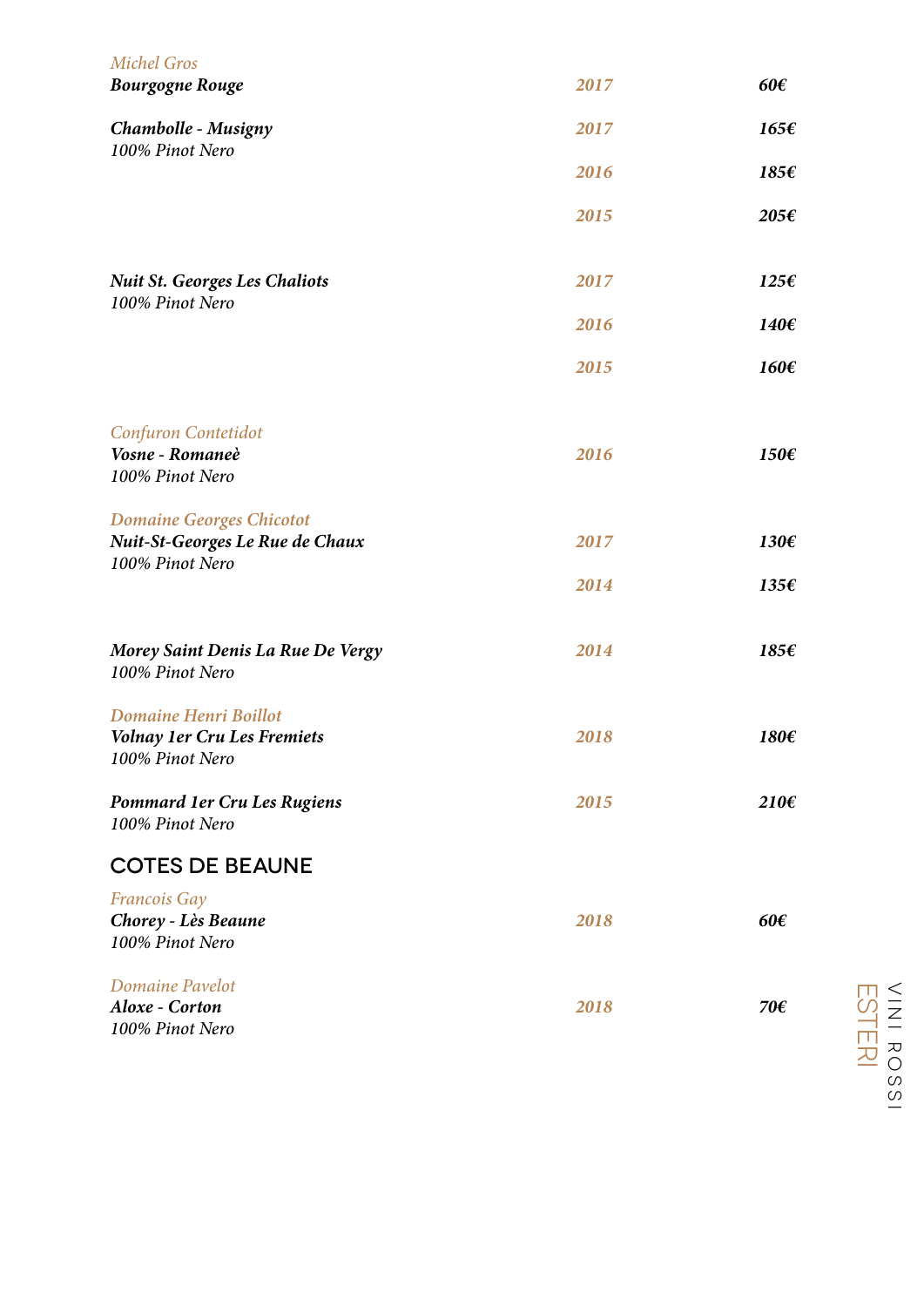#### **BEAUJOLAIS**

| Chateau Thivin - Côte de Broully                   |      |              |
|----------------------------------------------------|------|--------------|
| Les Griottes de Brulhiè<br>100% Gamay Noir         | 2020 | 45€          |
|                                                    |      |              |
| Zaccaharie                                         | 2020 | 75€          |
| 100% Gamay Noir                                    |      |              |
| <b>JURA</b>                                        |      |              |
| P. Bornard                                         |      |              |
| <b>Point Barre</b>                                 | 2015 | 70€          |
| 100% Poulsard                                      |      |              |
| Domaine Ratte                                      |      |              |
| Arbois                                             | 2019 | 75€          |
| 100% Trosseau                                      |      |              |
| <b>COTES DU RHONE</b>                              |      |              |
| Jean Delobre                                       |      |              |
| Syrah                                              | 2017 | 45€          |
| 100% Syrah                                         |      |              |
| <b>Saint Joseph Pleine Lune</b>                    | 2015 | 75€          |
| 100% Syrah                                         |      |              |
| Vieux Telegraphe                                   |      |              |
| Chateauneuf du Pape                                | 2016 | $65\epsilon$ |
| 80% Grenache, 10% Syrah, 6% Mourvedre, 4% Cinsault |      |              |
| Chateauneuf du Pape La Crau                        | 2015 | 140€         |
| 80% Grenache, 10% Syrah, 6% Mourvedre, 4% Cinsault |      |              |
| LANGUEDOC-ROUSSILLON                               |      |              |
| Domaine de l'Horizon                               |      |              |
| Esprit de l'Horizon                                | 2016 | 40€          |
| 60% Carignan, 40% Syrah                            |      |              |
| <b>Domaine Peyre Rose</b>                          |      |              |
| Clos de Cistes                                     | 2008 | 150€         |
| 85% Syrah, 15% Grenache                            |      |              |
|                                                    |      |              |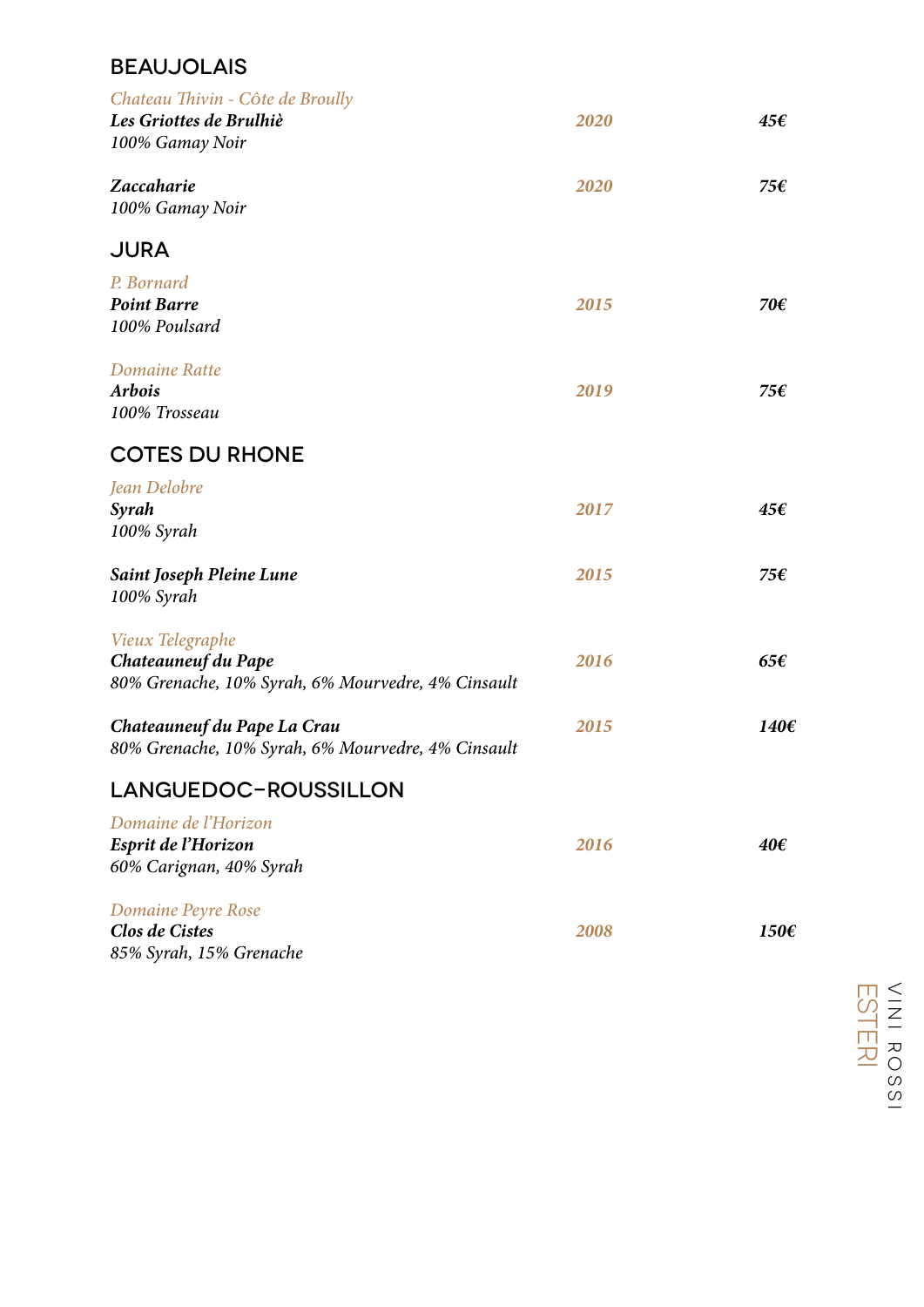#### BORDEAUX

| Thierry Valette<br>Clos Puy Arnaud<br>50% Merlot, 45% Cabernet Franc, 5% Cabernet Sauvignon            | 2015 | 50€            |
|--------------------------------------------------------------------------------------------------------|------|----------------|
| Chateau Haut Gros Caillou<br><b>Saint Emilion Grand Cru</b><br>Merlot, Cabernet Sauvignon              | 2016 | $65\epsilon$   |
| Chateau Belgrave<br>Haut-Medoc Grand Cru Classè<br>74% C. Sauvignon, 23% Merlot, 3% P. Verdot          | 2015 | 1256           |
| Chateau Batailley<br>Pauillac Grand Cru Classè<br>C. Sauvignon, Merlot, P. Verdot, C. Franc            | 2017 | $250 \epsilon$ |
| Chateau Gruad Larose<br>Saint Julien AOC Grand Cru Classè<br>72% C. Sauvignon, 25% Merlot, 3% C. Franc | 2015 | 180€           |
|                                                                                                        | 2012 | $200 \epsilon$ |
| <b>SLOVACCHIA</b>                                                                                      |      |                |
| <b>Maly Mayer</b><br><b>Slobodne</b><br>Blaufrankish, C. Sauvignon                                     | 2014 | 40€            |
| <b>SLOVENIA</b>                                                                                        |      |                |
| <b>Emil Taycar</b><br>Teran<br>100% Terrano                                                            | 2014 | 40€            |
| <b>CROAZIA</b>                                                                                         |      |                |
| Piquentum<br><b>Teran</b><br>100% Terrano                                                              | 2015 | $30\epsilon$   |
| <b>Terre</b><br>100% Refosco                                                                           | 2015 | $30\epsilon$   |

ESTERI VINI ROSSI